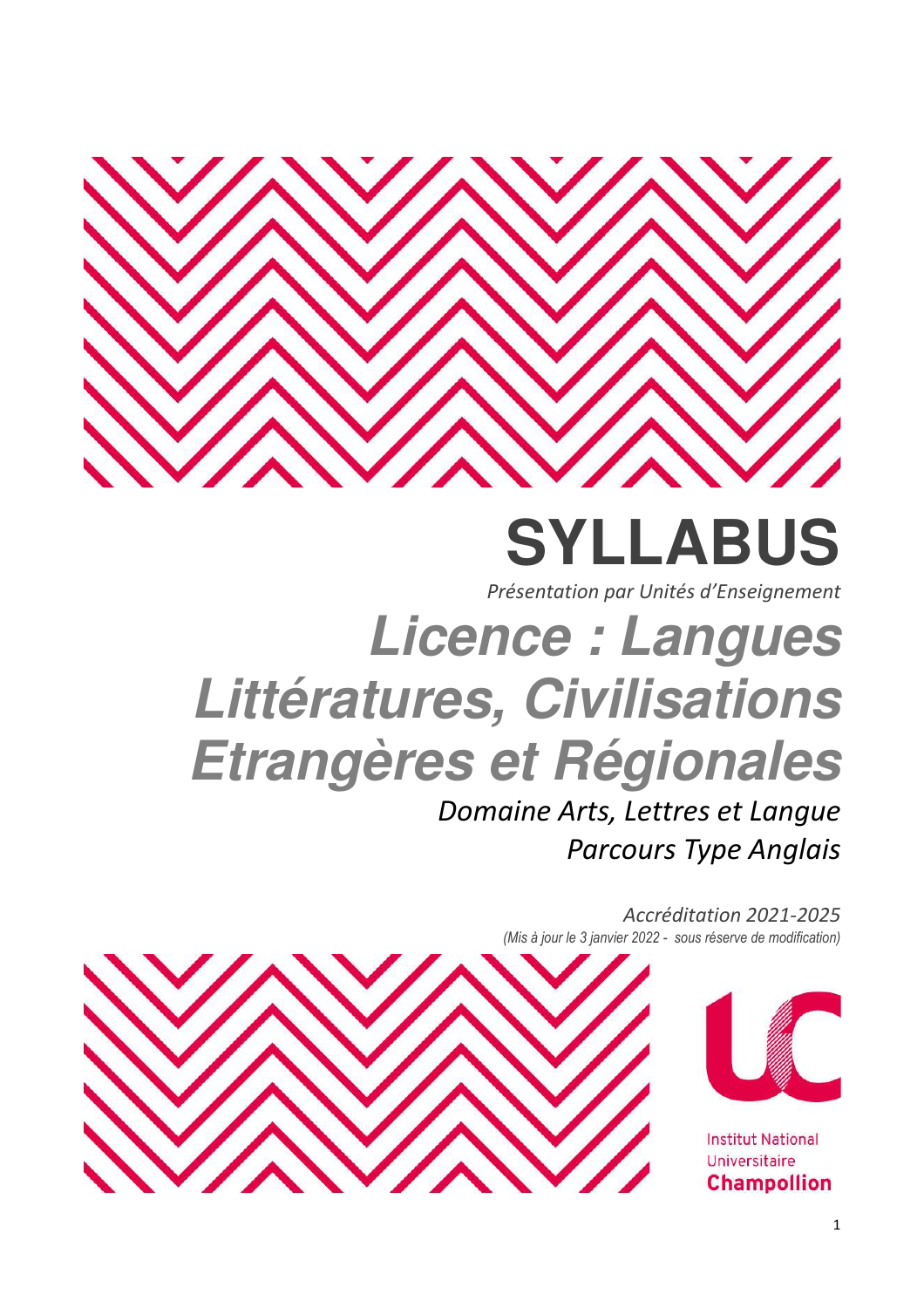## Table des matières :

| HISTOIRE, GEOGRAPHIE, HISTOIRE DES ARTS, ENSEIGNEMENT MORAL ET CIVIQUE (SEMESTRE 4)  44 |  |
|-----------------------------------------------------------------------------------------|--|
|                                                                                         |  |
|                                                                                         |  |
|                                                                                         |  |
|                                                                                         |  |
|                                                                                         |  |
|                                                                                         |  |
|                                                                                         |  |
|                                                                                         |  |
|                                                                                         |  |
|                                                                                         |  |
|                                                                                         |  |
|                                                                                         |  |
|                                                                                         |  |
|                                                                                         |  |
|                                                                                         |  |
|                                                                                         |  |
|                                                                                         |  |
|                                                                                         |  |
|                                                                                         |  |

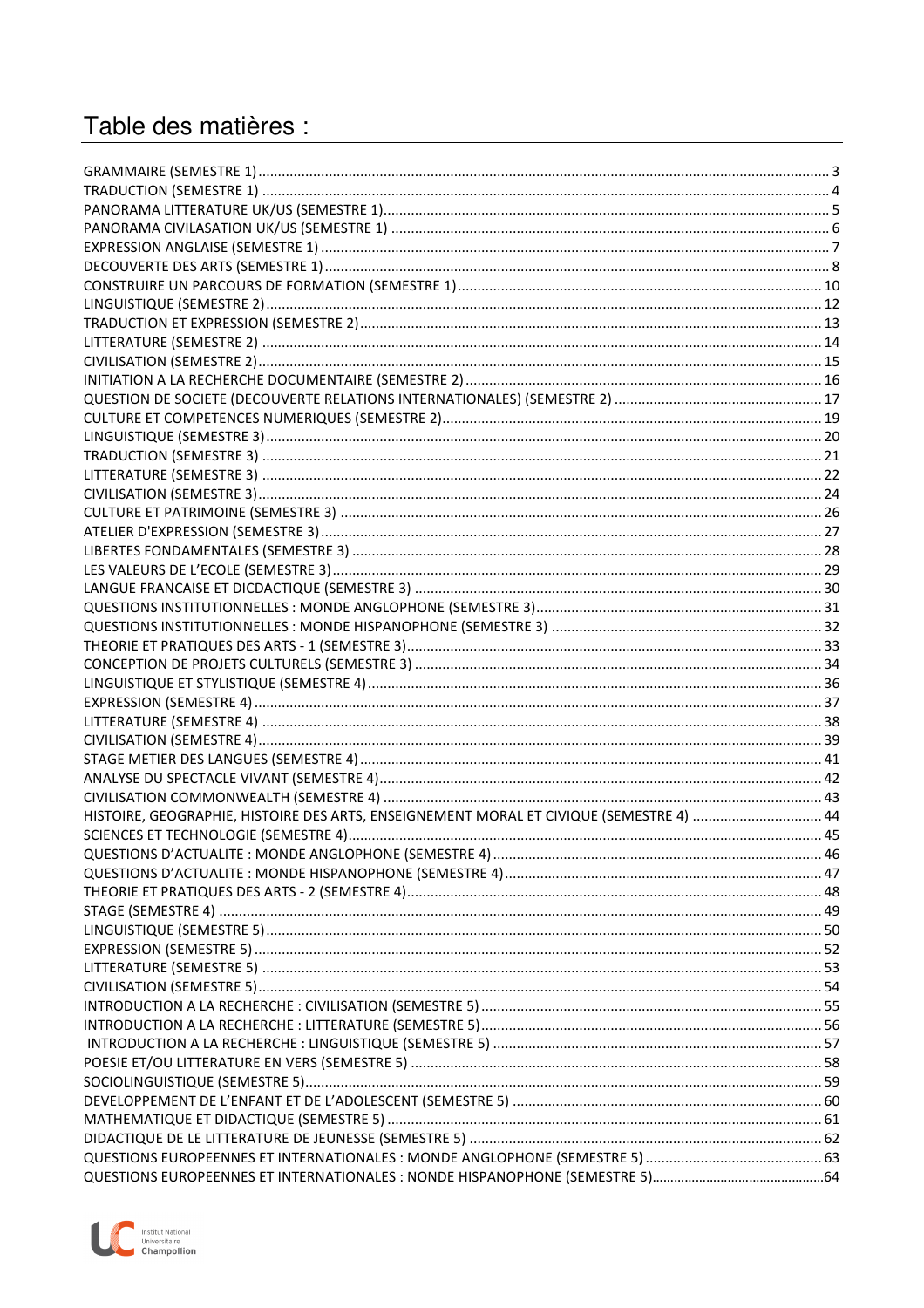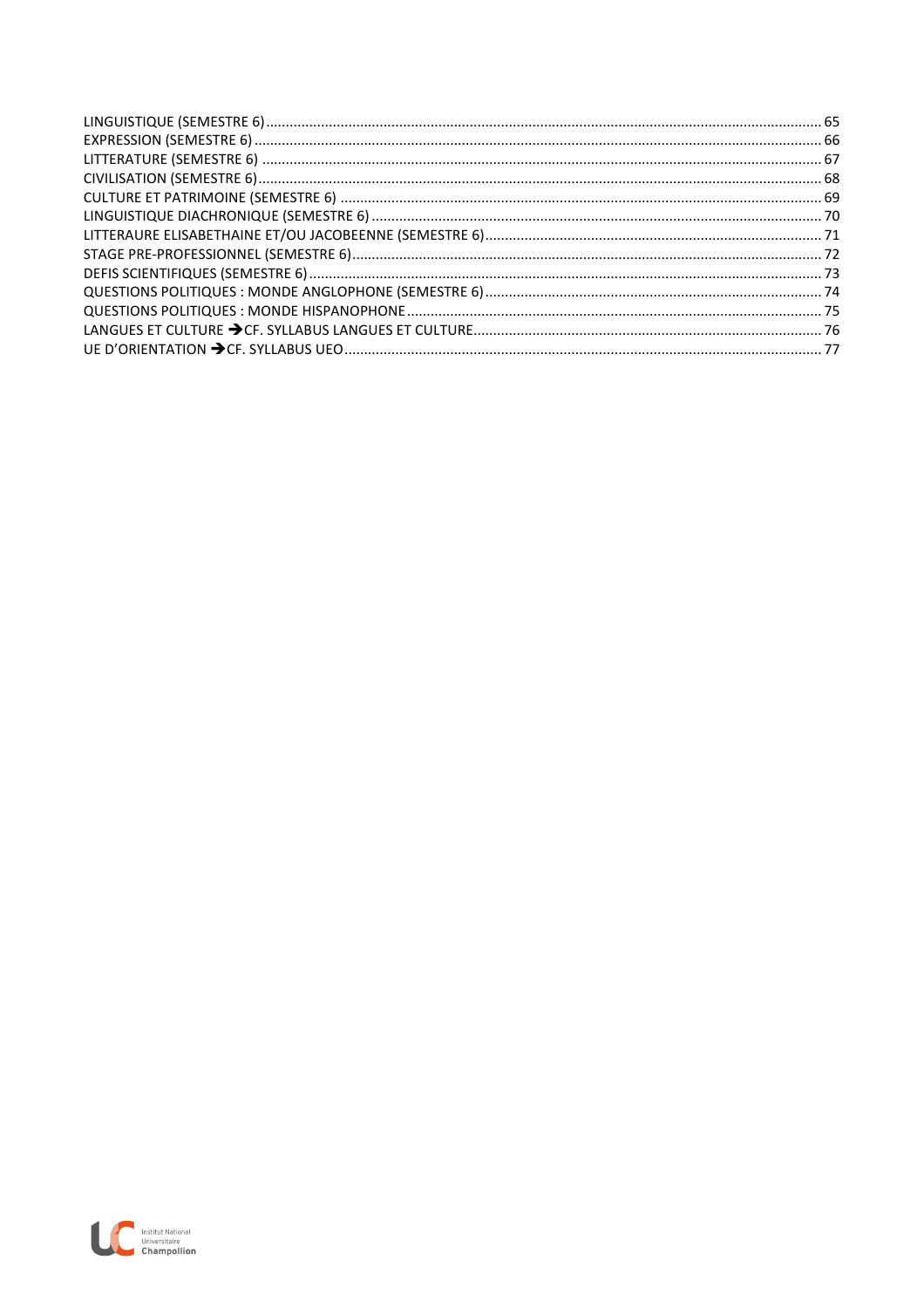|               | <b>BLOCS DE COMPETENCES - Accréditation 2021 / 2025</b>                  |                                                                                                                                                                                                                                             |  |  |  |  |
|---------------|--------------------------------------------------------------------------|---------------------------------------------------------------------------------------------------------------------------------------------------------------------------------------------------------------------------------------------|--|--|--|--|
|               |                                                                          |                                                                                                                                                                                                                                             |  |  |  |  |
|               | Niveau:                                                                  | <b>Licence</b>                                                                                                                                                                                                                              |  |  |  |  |
|               | Mention:                                                                 | <b>ANGLAIS</b>                                                                                                                                                                                                                              |  |  |  |  |
|               | Parcours-type:                                                           |                                                                                                                                                                                                                                             |  |  |  |  |
|               | Domaine:                                                                 | Arts, Lettres et Langues (ALL)                                                                                                                                                                                                              |  |  |  |  |
|               |                                                                          |                                                                                                                                                                                                                                             |  |  |  |  |
| <b>Numéro</b> | <b>Intitulé du Bloc</b>                                                  | Liste des compétences                                                                                                                                                                                                                       |  |  |  |  |
| <b>BC01</b>   | Expression et communication écrites et                                   | . Se servir aisément des différents registres d'expression<br>écrite et orale de la langue française.                                                                                                                                       |  |  |  |  |
|               | orales                                                                   | . Communiquer par oral et par écrit, de façon claire et<br>non-ambiguë, dans au moins une langue étrangère.                                                                                                                                 |  |  |  |  |
|               | Positionnement vis-à-vis d'un champ                                      | . Identifier et situer les champs professionnels<br>potentiellement en relation avec les acquis de la mention ainsi<br>que les parcours possibles pour y accéder.                                                                           |  |  |  |  |
| <b>BC02</b>   | professionnel                                                            | . Caractériser et valoriser son identité, ses compétences<br>et son projet professionnel en fonction d'un contexte.                                                                                                                         |  |  |  |  |
|               |                                                                          | . Identifier le processus de production, de diffusion et de<br>valorisation des savoirs.                                                                                                                                                    |  |  |  |  |
|               |                                                                          | . Situer son rôle et sa mission au sein d'une organisation<br>pour s'adapter et prendre des initiatives.                                                                                                                                    |  |  |  |  |
| <b>BC03</b>   | Action en responsabilité au sein d'une<br>organisation professionnelle   | . Respecter les principes d'éthique, de déontologie et de<br>responsabilité environnementale.                                                                                                                                               |  |  |  |  |
|               |                                                                          | . Travailler en équipe et en réseau ainsi qu'en autonomie<br>et responsabilité au service d'un projet.                                                                                                                                      |  |  |  |  |
|               |                                                                          | . Analyser ses actions en situation professionnelle,<br>s'autoévaluer pour améliorer sa pratique.                                                                                                                                           |  |  |  |  |
| <b>BC04</b>   |                                                                          | Mobiliser une intelligence critique pour évaluer la<br>diversité de l'approche historique et situer la réflexion au sein<br>des débats historiographiques contemporains.                                                                    |  |  |  |  |
|               | Analyse d'un questionnement en<br>mobilisant des concepts disciplinaires | . Repérer une progression chronologique et une<br>problématique historique ; replacer les évènements et les<br>processus historiques relevant de la longue durée dans une<br>perspective comparatiste.                                      |  |  |  |  |
|               |                                                                          | . Mobiliser des concepts scientifiques concernant les<br>problématiques des différentes branches de la recherche<br>historique : économique, sociale, culturelle, genre, histoire des<br>sciences et des techniques, historiographique, etc |  |  |  |  |

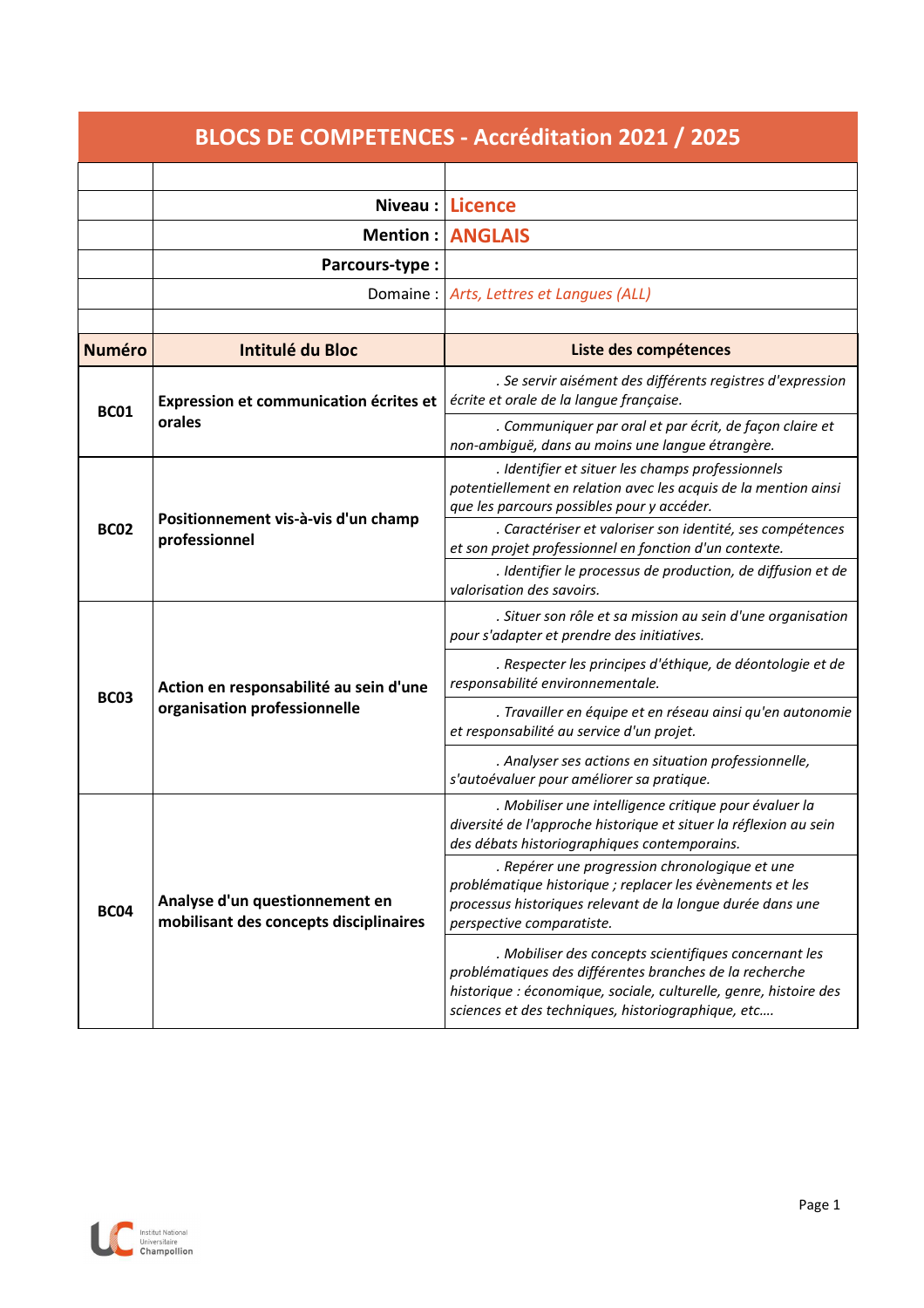|             | Mise en œuvre de méthodes et d'outils | . Rassembler, mettre en forme et analyser l'information<br>historique au sein de documents de diverses natures (écrits,<br>inventaire d'archives, iconographie, architecture,<br>statistiques).                    |  |  |  |
|-------------|---------------------------------------|--------------------------------------------------------------------------------------------------------------------------------------------------------------------------------------------------------------------|--|--|--|
| <b>BC05</b> | du champ disciplinaire                | . Utiliser les outils spécifiques de l'étude des sources<br>d'information complexes (bibliothèques, ressources<br>numériques, répertoires bibliographiques) ainsi que les<br>techniques d'enquête dans le domaine. |  |  |  |
| <b>BC06</b> | Exploitation de données à des fins    | . Identifier, sélectionner et analyser avec esprit critique<br>diverses ressources dans son domaine de spécialité pour<br>documenter un sujet et synthétiser ces données en vue de leur<br>exploitation.           |  |  |  |
|             | d'analyse                             | . Analyser et synthétiser des données en vue de leur<br>exploitation.                                                                                                                                              |  |  |  |
|             |                                       | . Développer une argumentation avec esprit critique.                                                                                                                                                               |  |  |  |
| <b>BC07</b> | Usages digitaux et numériques         | . Utiliser les outils numériques de référence et les règles<br>de sécurité informatique pour acquérir, traiter, produire et<br>diffuser de l'information ainsi que pour collaborer en interne et<br>en externe.    |  |  |  |

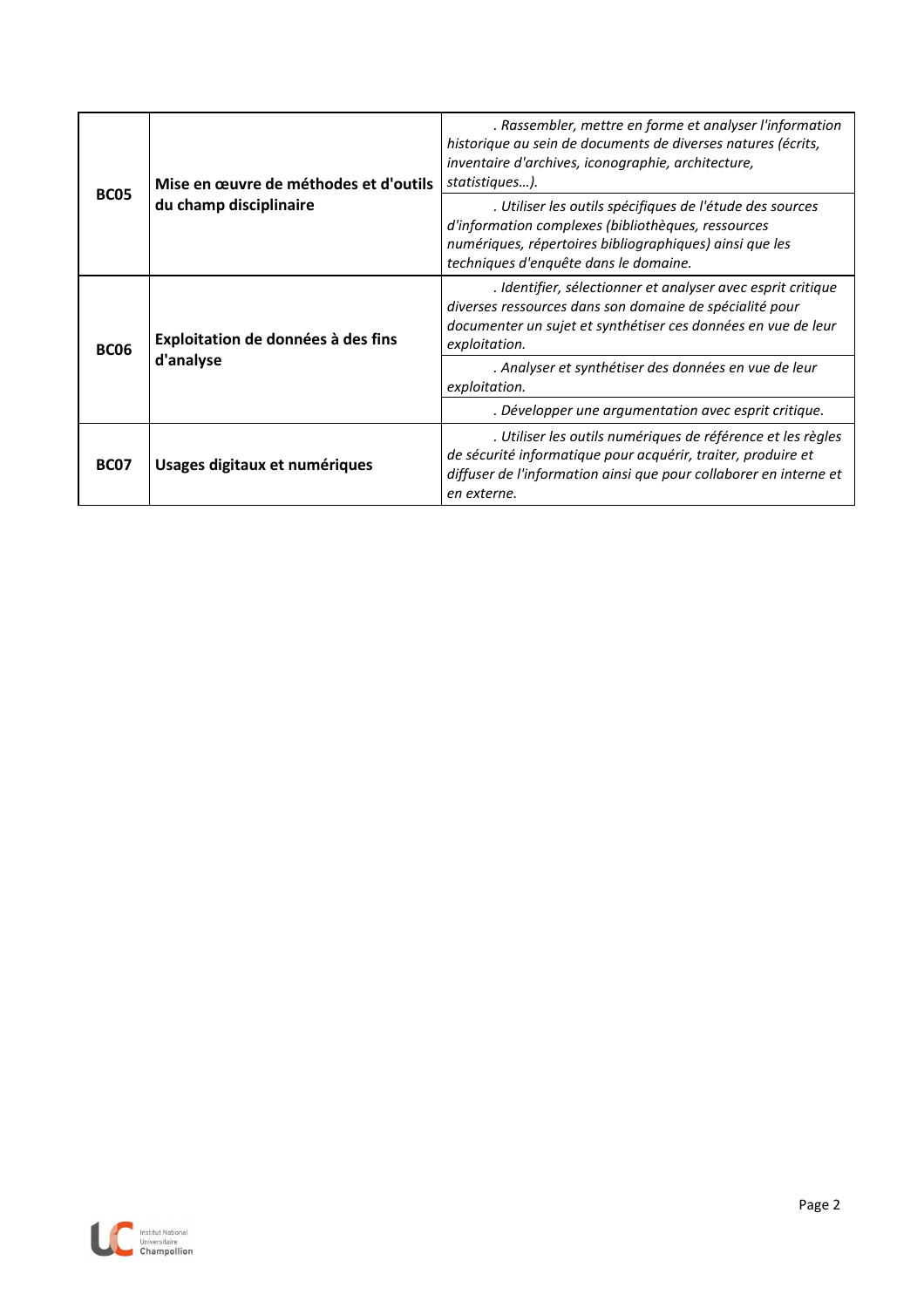| <b>Grammaire</b><br>Grammaire/Thème grammatical |                                                                                               |                    |             |   |                          |
|-------------------------------------------------|-----------------------------------------------------------------------------------------------|--------------------|-------------|---|--------------------------|
| Code UE                                         | Crédits<br>Bloc de<br>Responsable UE<br>Orientation<br>Semestre<br><b>ECTS</b><br>compétences |                    |             |   |                          |
| 21L1ANG11                                       |                                                                                               | <b>OBLIGATOIRE</b> | <b>BC02</b> | 3 | <b>LEVILLAIN Pauline</b> |

Perfectionner ses compétences linguistiques par la maîtrise des fondamentaux de grammaire anglaise. Pratiquer la traduction (du français vers l'anglais) à visée linguistique.

### Contenu

Maîtrise des points essentiels de grammaire relatifs au domaine verbal (révision des temps, des aspects et modalités) et au domaine nominal (détermination, complémentation).

# Références bibliographiques

#### **Grammaire (à confirmer en début d'année)**

BRASART, Charles*. L'Essentiel de la grammaire anglaise*. Armand Colin, 2015.

HUDDLESTON, Rodney, PULLUM, Geoffrey*. A Student's Introduction to English Grammar*. Cambridge, 2009.

#### **LE PRIEULT, Henri***. Grammaire progressive de l'anglais***. Belin, 1999.**

MALAVIEILLE, Michèle, ROTGE, Wilfrid. *Maîtriser la grammaire anglaise*. Hatier, 2013.

#### **Thème grammatical**

Un dictionnaire bilingue, dans une édition aussi récente que possible, du type *Robert & Collins Senior,* la version CD-ROM (*Le Grand Robert & Collins Électronique*) est excellente.

BOUSCAREN, Christian, MOUNOLOU, Alain, REY, Jean. *Le Mot et l'Idée Anglais 2*. Ophrys, 2012.

RIVIERE, Claude. *Exercices commentés de grammaire anglaise*, vol. 1. Ophrys, 2011. ROTGE, Wilfrid, MALAVIEILLE, Michèle, MUTCH,George. *Exercices de thème grammatical anglais*. PUF, 2013.

### Contrôle des connaissances

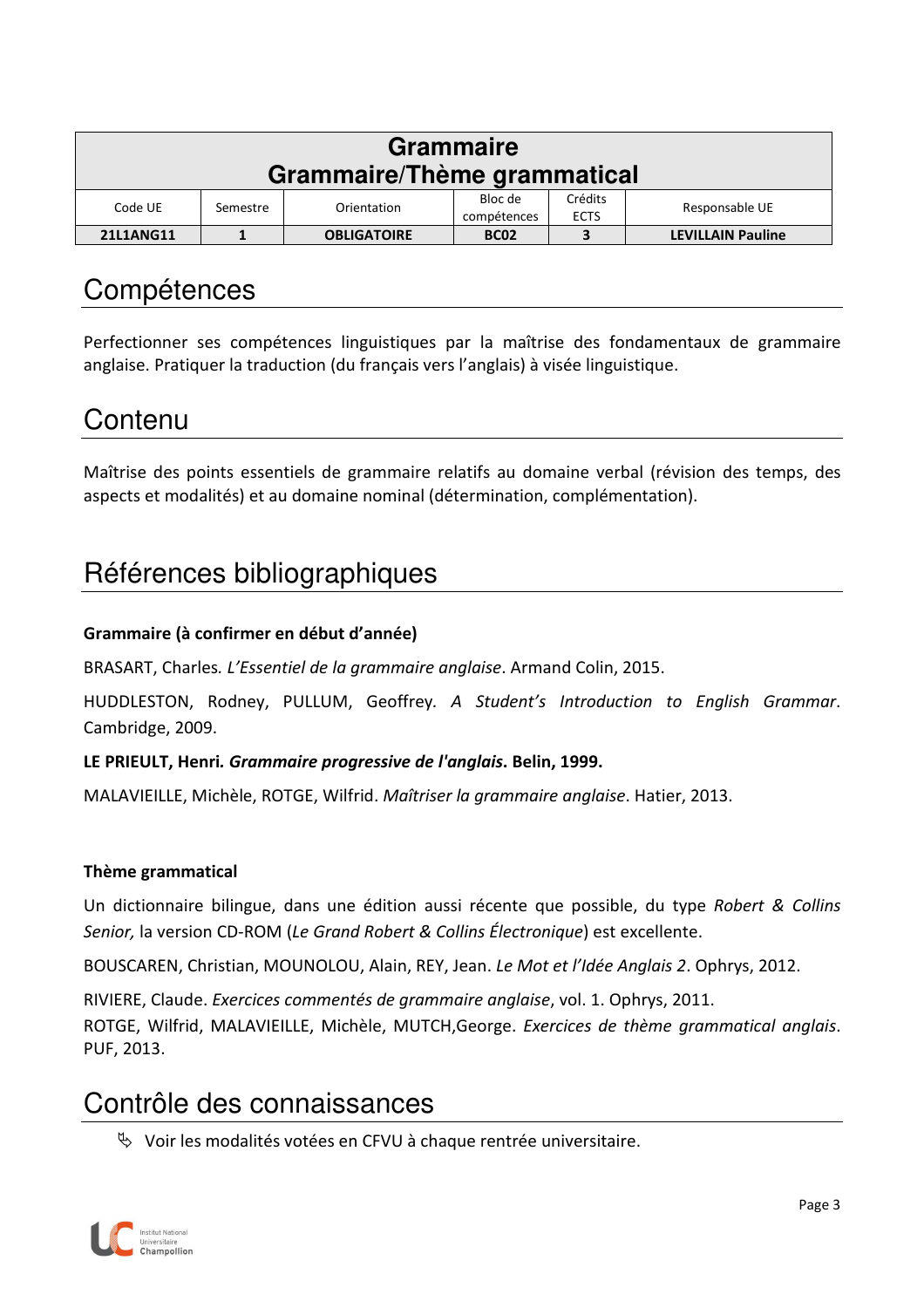| <b>Traduction</b>                          |          |                    |             |         |                        |
|--------------------------------------------|----------|--------------------|-------------|---------|------------------------|
| Version, Expression et grammaire française |          |                    |             |         |                        |
| Code UE                                    | Semestre | Orientation        | Bloc de     | Crédits | Responsable UE         |
| <b>ECTS</b><br>compétences                 |          |                    |             |         |                        |
| <b>21L1ANG12</b>                           |          | <b>OBLIGATOIRE</b> | <b>BC02</b> | b       | <b>GADEA Joséphine</b> |

Pratique de la traduction au travers d'une maîtrise des enjeux linguistiques fondamentaux.

# **Contenu**

Version et Expression française

# Références bibliographiques

Version :

GRELLET Françoise. *Initiation à la version anglaise*. Paris : Hachette Supérieur 2014.

# Contrôle des connaissances

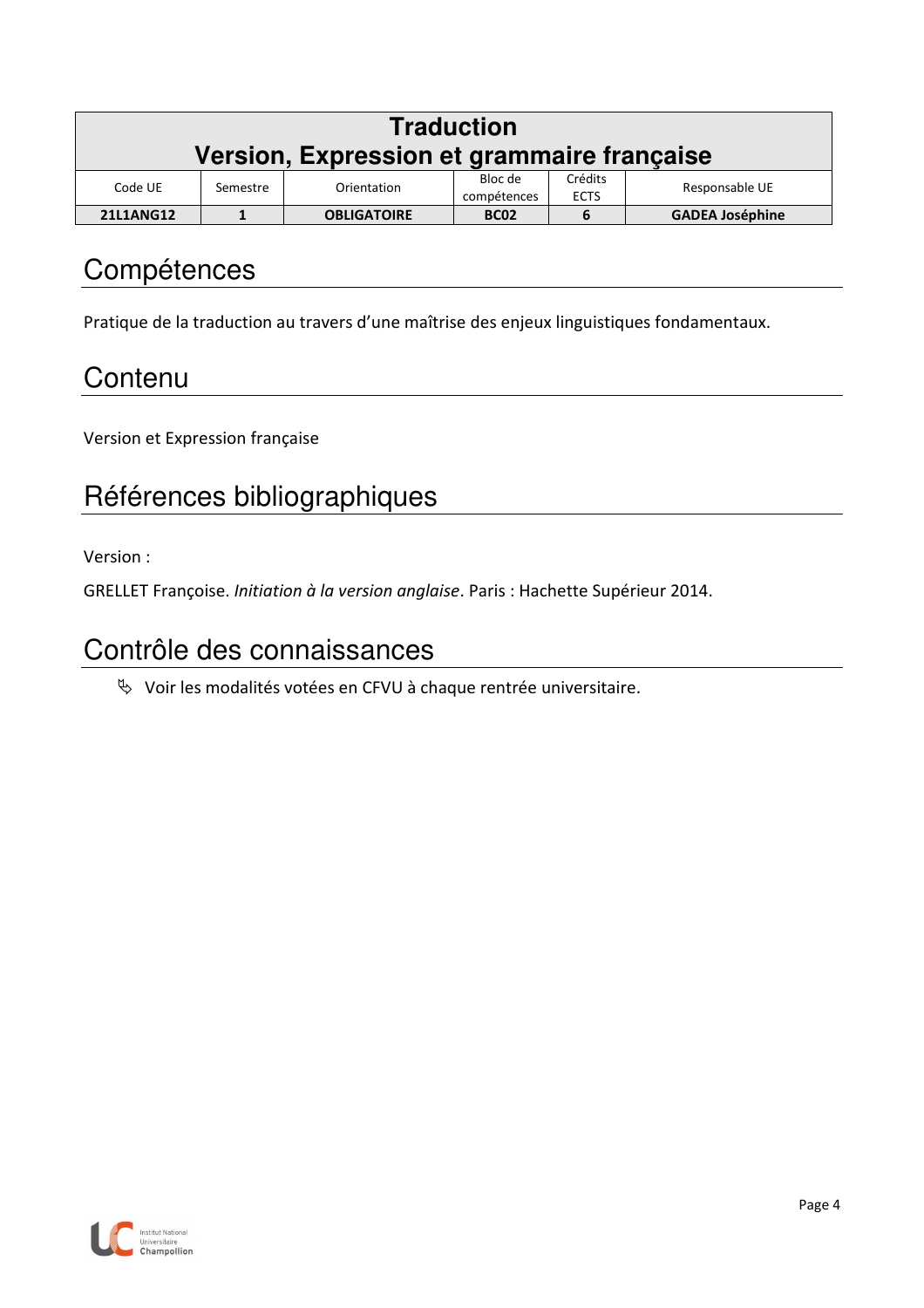| Panorama Littérature UK/US |          |                    |                        |                        |                         |
|----------------------------|----------|--------------------|------------------------|------------------------|-------------------------|
| Code UE.                   | Semestre | Orientation        | Bloc de<br>compétences | Crédits<br><b>ECTS</b> | Responsable UE          |
| 21L1ANG13                  |          | <b>OBLIGATOIRE</b> | <b>BC02</b>            |                        | <b>BISSIERES Aurore</b> |

Identifier les différents mouvements littéraires anglo-saxons. Définir les caractéristiques des mouvements et genres littéraires.

### **Contenu**

Panorama Roman UK - Panorama Roman US

# Références bibliographiques

#### **OUVRAGE OBLIGATOIRE :**

Castex, Peggy, and Alain Jumeau. *Les Grands Classiques De La Littérature Anglaise et Américaine*. Paris: Hachette Supérieur, 1992.

#### **REFERENCES :**

*Histoire de la littérature américaine*, Pierre Lagayette

*Anthologie de la littérature américaine*, Daniel Royot, Jean Beranger, Yves Carlet, Kermit Vanderbilt

*Anthologie de la littérature anglophone*, Françoise Grellet *Anthologie de la littérature anglaise*, François Laroque, Alain Morvan

### Contrôle des connaissances

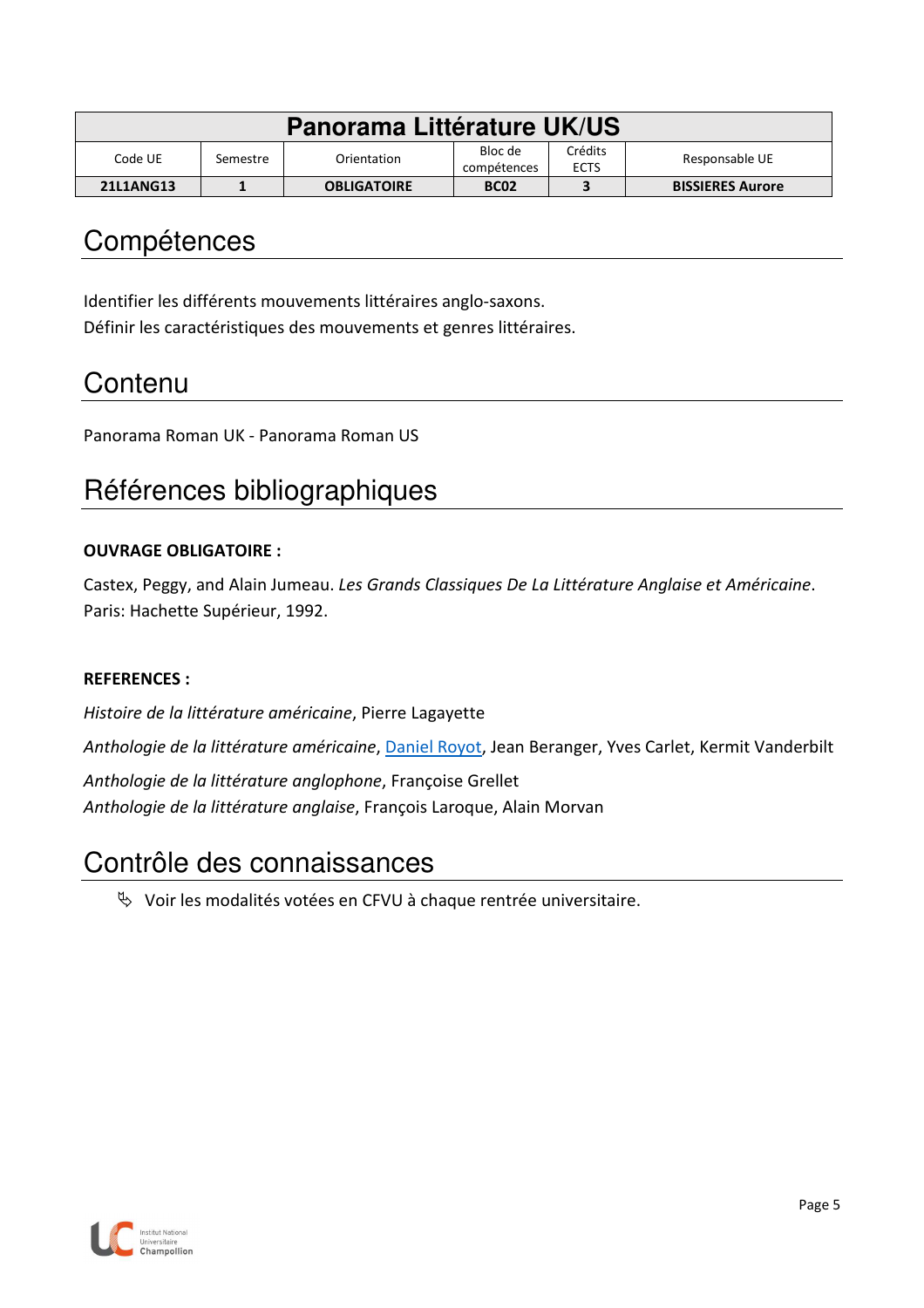| <b>Panorama Civilisation UK/US</b> |          |                    |                        |                        |                        |
|------------------------------------|----------|--------------------|------------------------|------------------------|------------------------|
| Code UE                            | Semestre | Orientation        | Bloc de<br>compétences | Crédits<br><b>ECTS</b> | Responsable UE         |
| 21L1ANG14                          |          | <b>OBLIGATOIRE</b> | <b>BC02</b>            |                        | <b>CHEYROUX Emilie</b> |

#### **Savoir :**

L'histoire et l'évolution du Royaume Uni et des Etats-Unis, de leur création jusqu'à nos jours.

#### **Savoir-faire :**

Lire, comprendre et analyser des textes d'actualité sur la vie quotidienne provenant de la presse anglo-saxonne, les mettre en contexte, et répondre à des questions sur ces textes en anglais. Comprendre l'évolution d'un pays, la construction de son gouvernement et réfléchir sur des questions contemporaines en lisant et analysant des textes majeurs.

### Contenu

Civilisation américaine - civilisation britannique

### Références bibliographiques

JOHN, Peter, LURBE, Pierre, *Civilisation britannique*, Paris : Hachette Supérieur. *(A CONFIRMER EN DEBUT DE SEMESTRE)*

PAUWELS Marie-Christine, *Civilisation des États-Unis*, Paris : Hachette Supérieur.

O'DRISCOLL, J. *Britain, The Country and its People: an Introduction for Learners of English*. Oxford, O.U.P., 1997.*(A CONFIRMER EN DEBUT DE SEMESTRE)*

MAUK, David et John OAKLAND. *American Civilization. An Introduction*. New York and London: Routledge, 1995.

### Contrôle des connaissances

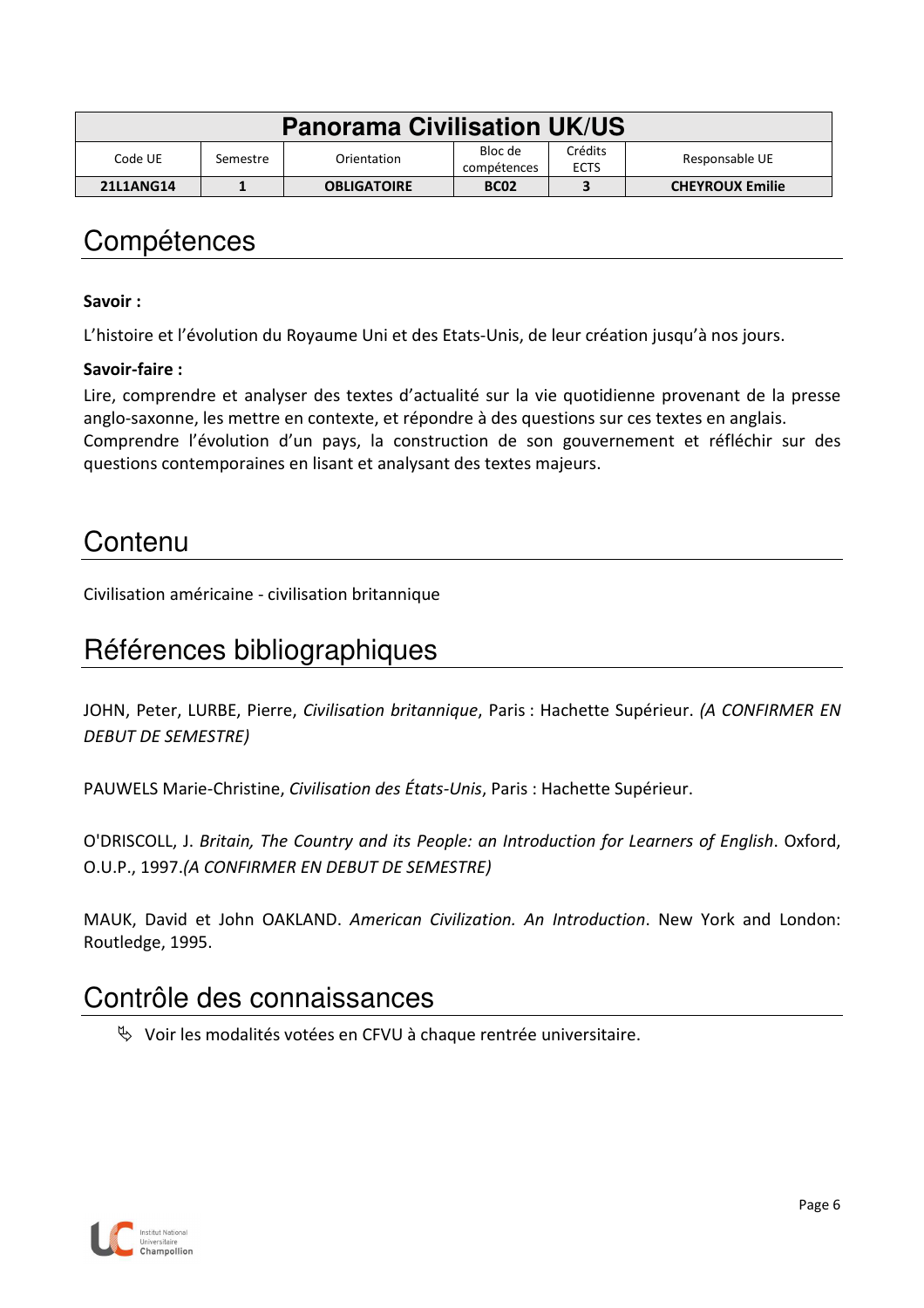| <b>Expression anglaise</b><br><b>Oral/Expression écrite</b> |                                                                                               |                    |             |  |                        |  |
|-------------------------------------------------------------|-----------------------------------------------------------------------------------------------|--------------------|-------------|--|------------------------|--|
| Code UE                                                     | Crédits<br>Bloc de<br>Responsable UE<br>Orientation<br>Semestre<br>compétences<br><b>ECTS</b> |                    |             |  |                        |  |
| <b>21L1ANG15</b>                                            |                                                                                               | <b>OBLIGATOIRE</b> | <b>BC02</b> |  | <b>GADEA Joséphine</b> |  |

S'exprimer avec aisance et fluidité avec un vocabulaire varié

Comprendre des interlocuteurs natifs avec des accents standards Argumenter en littérature et civilisation

### **Contenu**

Oral : Conversation et compréhension Argumenter en littérature et civilisation

# Références bibliographiques

Bernas, Gaudin, Poirier, *Le document de civilisation britannique. Lecture, analyse, commentaire*. Paris : Ophrys, 2000.

Glorieux, Jean. *Le Commentaire Littéraire Et L'explication De Texte : Pour La Préparation Aux Plp, Plpa, Cafep Et Capes*. Paris : Ellipses, 2007.

Gouvard, Jean-Michel. *De L'explication De Texte Au Commentaire Composé*. Paris : Ellipses, 2015. Merlin-Kajman, Hélène. *La Dissertation Littéraire*. Paris : Presses Sorbonne nouvelle, 2009.

### Contrôle des connaissances

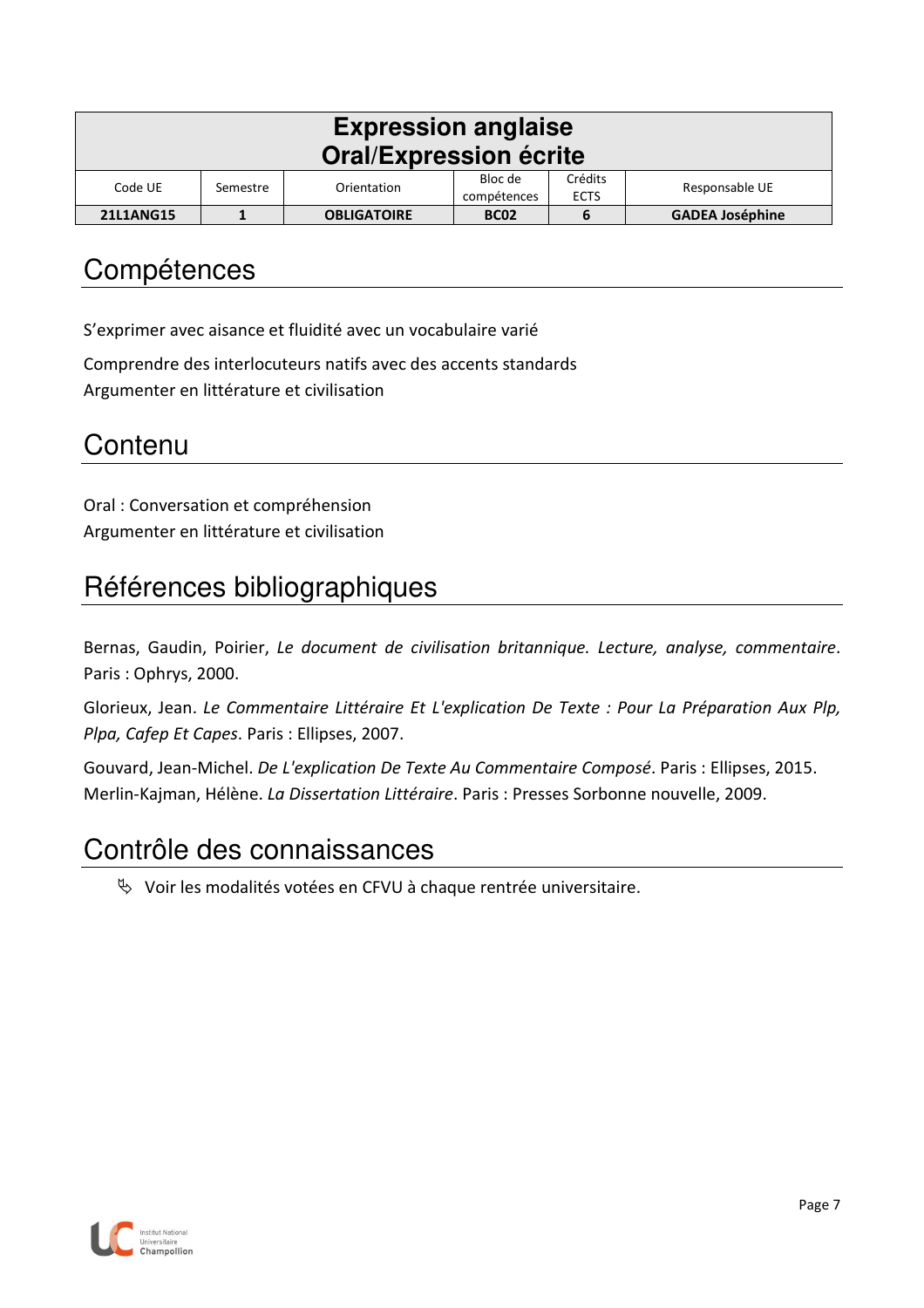| Découverte des arts |          |                    |                        |                        |                      |
|---------------------|----------|--------------------|------------------------|------------------------|----------------------|
| Code UE             | Semestre | Orientation        | Bloc de<br>compétences | Crédits<br><b>ECTS</b> | Responsable UE       |
| 21L1ALL1DA          |          | <b>OBLIGATOIRE</b> | <b>BC01</b>            |                        | <b>JORBA Mélanie</b> |

- Identifier et situer les champs professionnels potentiellement en relation avec les acquis de la mention ainsi que les parcours possibles pour y accéder.
- Identifier le processus de production, de diffusion et de valorisation des savoirs.
- Identifier et situer dans leur contexte des productions culturelles et artistiques diverses (littérature, beaux-arts, musique, théâtre, cinéma, multimédias) en lien avec les genres et grands courants littéraires, dans une perspective à la fois historique et comparatiste (les resituer à l'échelle de la France, de l'Europe et du monde).

# Contenu

#### LITTÉRATURE DU XXe SIECLE

- Littérature et engagement, et notamment l'émergence de la figure de l'intellectuel engagé.
- Littérature et témoignage, et tout particulièrement la littérature face aux enjeux de société.
- Littérature et transmission : difficulté de dire et enjeu de réception (contexte de l'immédiat d'après-guerre).

#### LITTÉRATURE FRANCOPHONE

Ce cours se fondera sur l'étude de plusieurs romans africains du XXe siècle. Longtemps considéré comme miroir de la société et de la culture africaine à travers leur devenir post-colonial (dénonciation de la domination coloniale, dénonciation des nouvelles formes de domination, remise en cause de la tradition, questions liées à l'immigration), le roman africain francophone du XXe siècle se caractérise aussi par son pouvoir de transfiguration et d'anticipation (NGANDU NKASKAMA, 1984 et 1997). L'utopie et la dystopie apparaissent dès lors comme deux faces d'un même mouvement d'interrogation du monde à partir de ses possibles. Le cours propose d'étudier comment le roman se saisit de la double tradition utopique et dystopique qui traverse le roman occidental et le roman africain du XXe siècle, et comment le présent est interrogé.

# Références bibliographiques

#### LITTÉRATURE DU XXe SIECLE

COMPAGNON Antoine, La littérature, pour quoi faire ?, Paris, Fayard, 2018.

DENIS, Benoît, Littérature et engagement, Paris, Seuil, 2000.

ROTH, Philip, Pourquoi écrire ?, Paris, Gallimard, 2019. SAPIRO, Gisèle, La responsabilité de l'écrivain, Littérature, droit et morale en France (XIXe-XXIe siècle), Paris, Seuil, 2011.

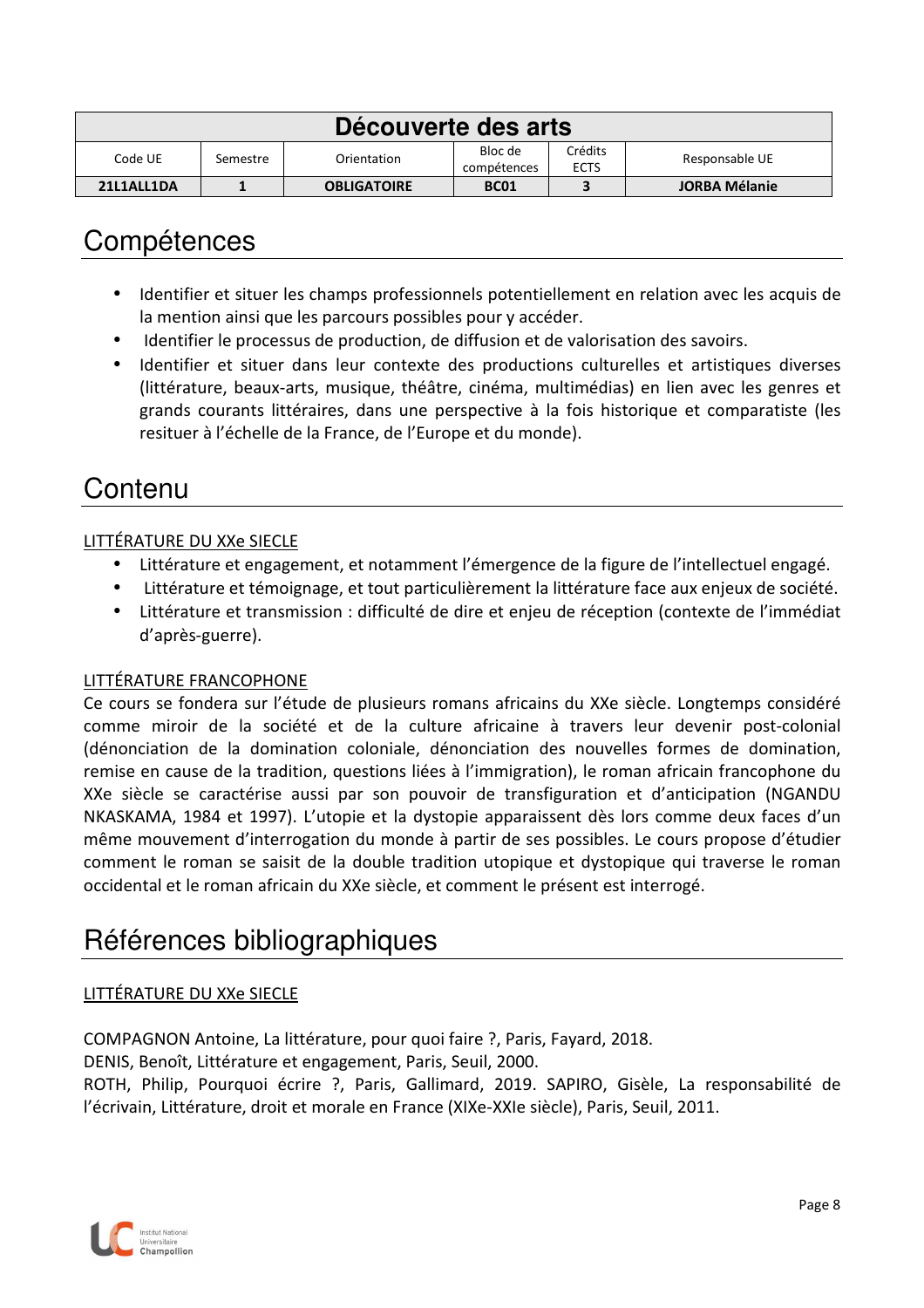SARTRE, Jean-Paul, Qu'est-ce que la littérature ?, Paris, Gallimard, rééd. 2008

- Préface « Orphée noir », Anthologie de la nouvelle poésie nègre et malgache de Léopold Sedar Senghor, Paris, Gallimard, 1948.
- Collectif d'auteurs, Que peut la littérature ?, L'Herne, 1965.

#### LITTÉRATURE FRANCOPHONE

 Sur l'utopie et la dystopie ADORNO, Theodor W., Théorie esthétique, trad. de Marc Jumenez, Paris, Klincksiek, 1974.

### Contrôle des connaissances

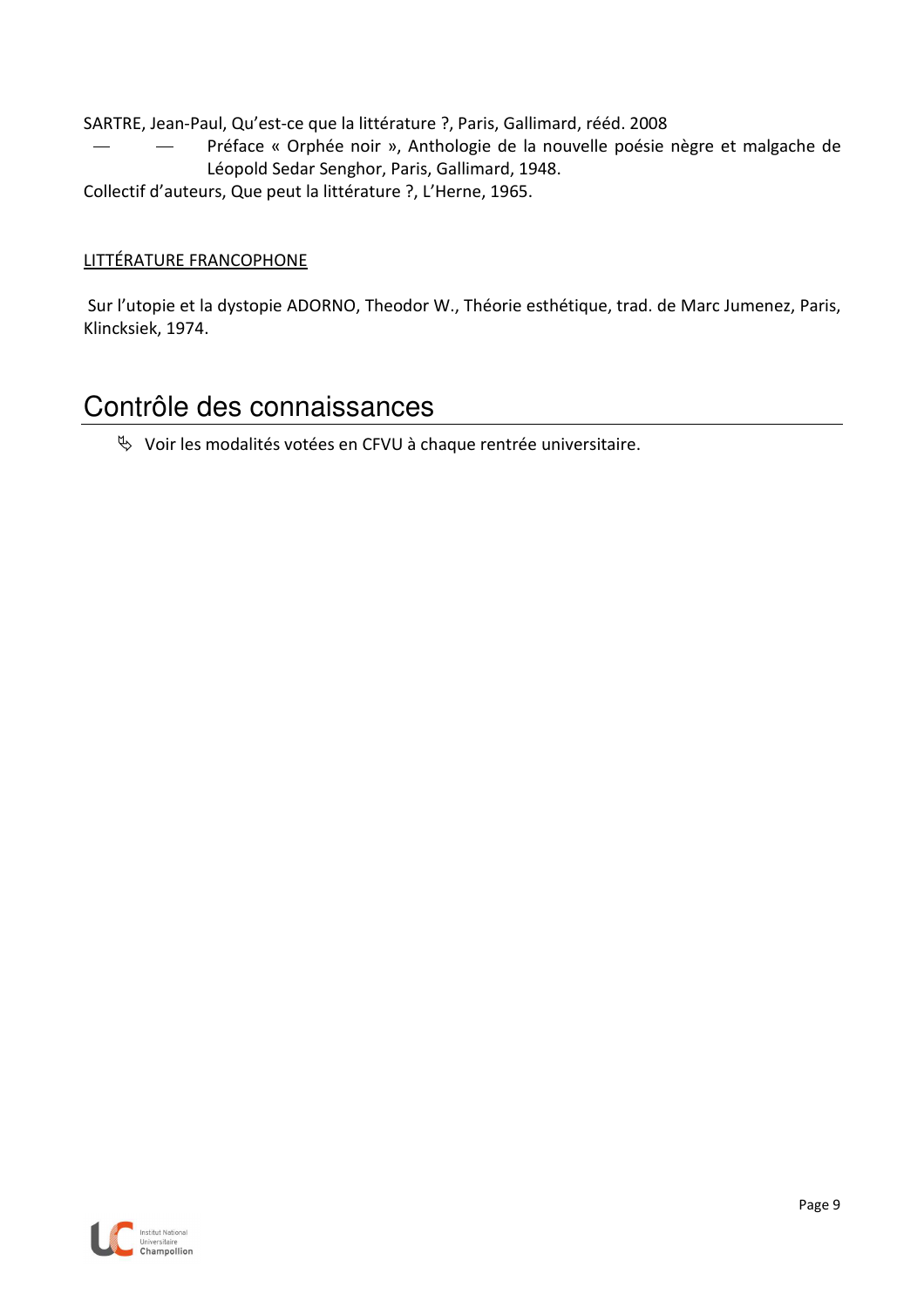| Construire un parcours de formation (PPP) |          |                    |                        |                        |                      |
|-------------------------------------------|----------|--------------------|------------------------|------------------------|----------------------|
| Code UE                                   | Semestre | Orientation        | Bloc de<br>compétences | Crédits<br><b>ECTS</b> | Responsable UE       |
| 21L1ALL1PPP                               |          | <b>OBLIGATOIRE</b> | <b>BC07</b>            |                        | <b>MARENGO Naïma</b> |

- Identifier et situer les champs professionnels potentiellement en relation avec les acquis de la mention ainsi que les parcours possibles pour y accéder.
- Caractériser et valoriser son identité, ses compétences et son projet professionnel en fonction d'un contexte.
- Identifier le processus de production, de diffusion et de valorisation des savoirs.

#### **Contenu**

Formation adressée à tous les étudiants de première année.

- Cet enseignement a pour but d'apprendre à l'étudiant à se documenter sur les formations et secteurs professionnels, de discriminer les informations récoltées et de construire son projet professionnel.
- Cette UE est un moyen de confronter ses représentations sur des métiers aux réalités du terrain. Elle permet aux étudiants de rencontrer un professionnel de leur choix afin d'échanger sur sa pratique et nourrir l'élaboration de leurs itinéraires.

#### L'UE est organisée en 6 séances de 2 heures et inclura :

- La réalisation de l'entretien avec un professionnel : la démarche de prise de contact, la méthode d'entretien, l'élaboration de la grille d'entretien et la conduite de l'entretien.
- La construction de l'itinéraire de formation
- Une initiation à la démarche du portefeuille de compétences
- L'exploitation en petits groupes des rencontres étudiants-professionnels
- Le suivi de l'étudiant au cours du premier semestre à l'Université.

# Références bibliographiques

- Francez E., Gallenga G. Atlas des compétences et des métiers en sciences humaines et sociales. Aixen-Provence, France : PUP, 2016. 477 p. ISBN : 979-10-320-0012-0.
- Fouray V., Roy- Lemarchand G. Construire son portefeuille de compétences. Levallois Perret, France : StudyramaPro, impr. 2012, 145 p. ISBN : 978-2-7590-1872-7.
- Gillet-Goinard F. La Boîte à outils de mon parcours professionnel [En ligne]. Paris : Dunod, 2016. (La boîte à outils). Disponible sur : http://univtoulouse.scholarvox.com/catalog/book/docid/88832588?searchterm=projet%20professionn el

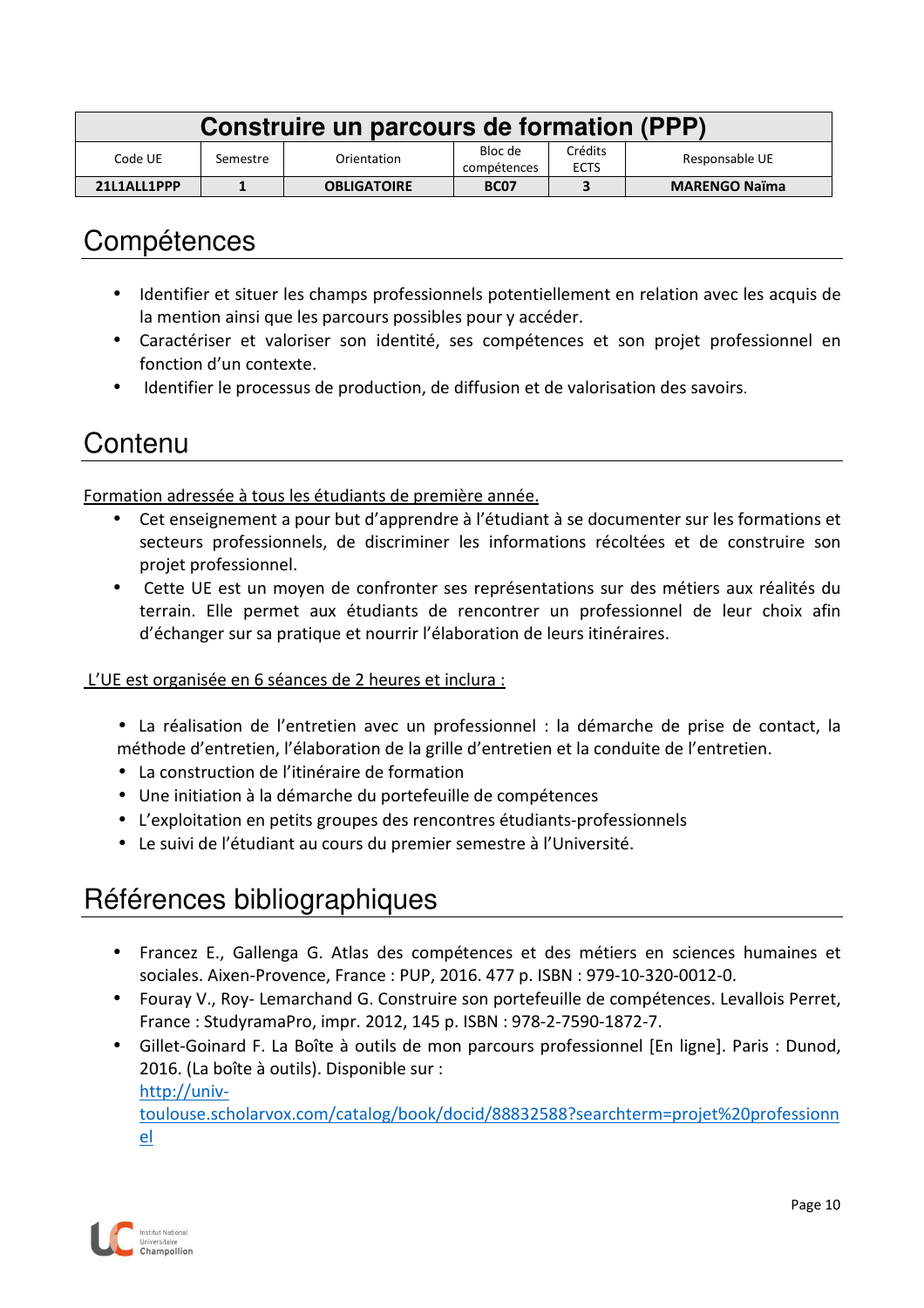- Moran S., Van Laethem N. La Boîte à outils du Marketing de soi [En ligne]. Paris : Dunod, 2016. (La boîte à outils). Disponible sur : http://univtoulouse.scholarvox.com/catalog/book/docid/88832581
- Protassieff S., Bladier C., Fauche J-P. Le marketing de soi Ed. 1 [En ligne]. Paris : Eyrolles, 2014. Disponible sur : http://univ-toulouse.scholarvox.com/catalog/book/docid/88818037
- Robinson K., Aronica L. L'élément: quand trouver sa voie peut tout changer ! Paris, France : Play Bac, DL 2013, 2013. 317 p. ISBN : 978-2-8096-4972.
- •

# Contrôle des connaissances

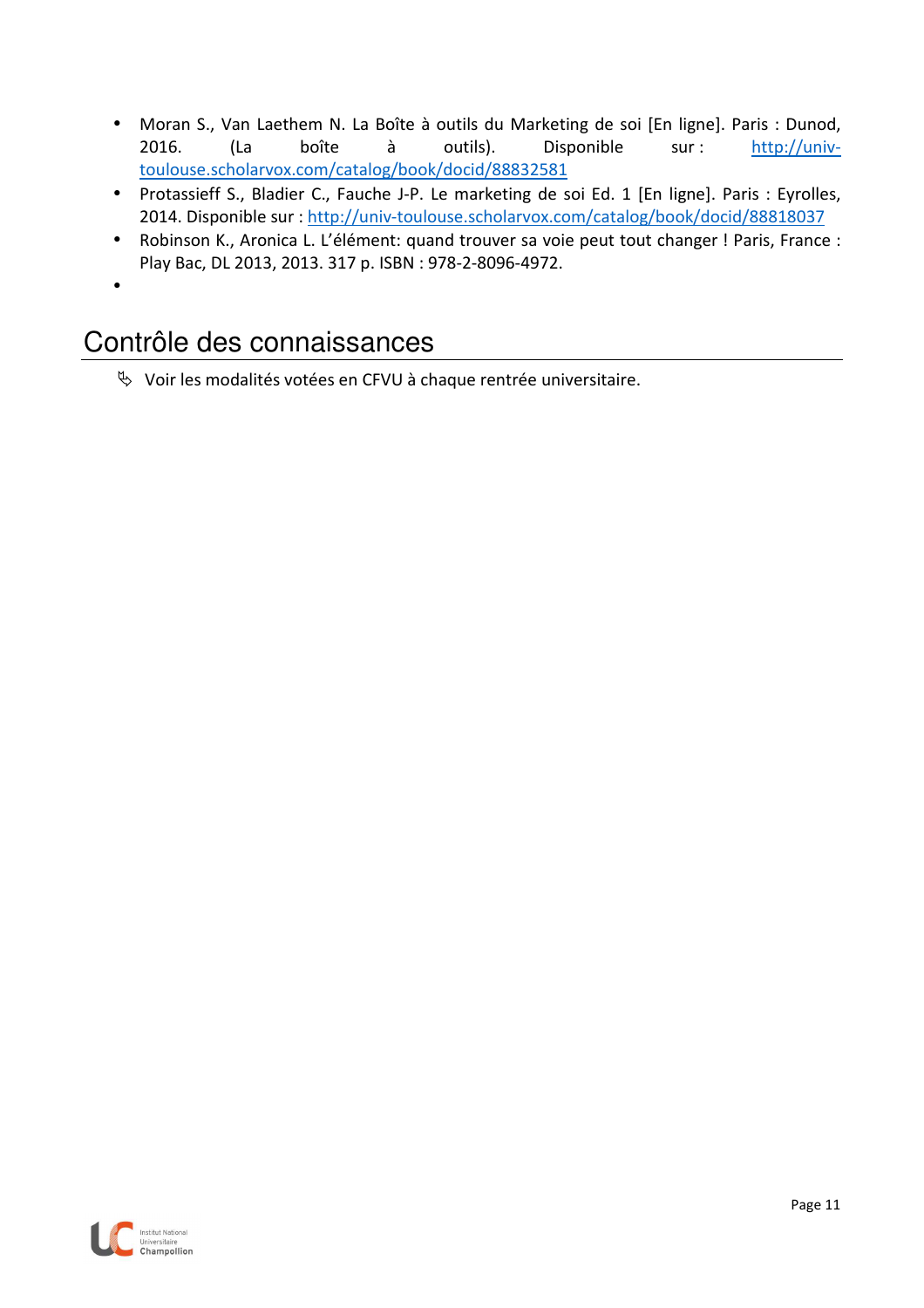|                  | Linguistique<br>Introduction à la linguistique/Introduction à la phonologie                   |                    |             |   |                          |  |
|------------------|-----------------------------------------------------------------------------------------------|--------------------|-------------|---|--------------------------|--|
| Code UE          | Crédits<br>Bloc de<br>Responsable UE<br>Orientation<br>Semestre<br>compétences<br><b>ECTS</b> |                    |             |   |                          |  |
| <b>21L1ANG21</b> | 2                                                                                             | <b>OBLIGATOIRE</b> | <b>BC01</b> | 6 | <b>LEVILLAIN Pauline</b> |  |

- Introduction à la linguistique : Acquérir des connaissances solides sur les concepts élémentaires des différents courants de la linguistique.

- Introduction à la phonologie/phonétique : Comprendre la prononciation de l'anglais.

## **Contenu**

- Introduction à la linguistique : linguistique générale, lexicologie, morphologie, syntaxe.
- Introduction à la phonologie/phonétique : Savoir transcrire des sons de l'anglais ; savoir reconnaître des symboles de l'alphabet phonétique international ; introduction au système sonore anglais.

### Références bibliographiques

#### **Linguistique**

ORIEZ, Sandrine. *Syntaxe de la phrase anglaise*. PUR, 2009.

RIVIERE, Claude. *Pour une syntaxe simple à l'usage des anglicistes.* Ophrys, 2004.

De SAUSSURE, Ferdinand. *Cours de Linguistique générale*. Payot, 1995.

JAKOBSON, Roman. *Essais de Linguistique générale*, tome 1. Editions de Minuit, 2003.

#### **Phonologie / phonétique**

TENCH, Paul. *Transcribing the Sound of English*. Cambridge, 2011.

WELLS, John C. *Pronunciation Dictionary*. Longman, 2003 (à consulter à la bibliothèque universitaire).

### Contrôle des connaissances

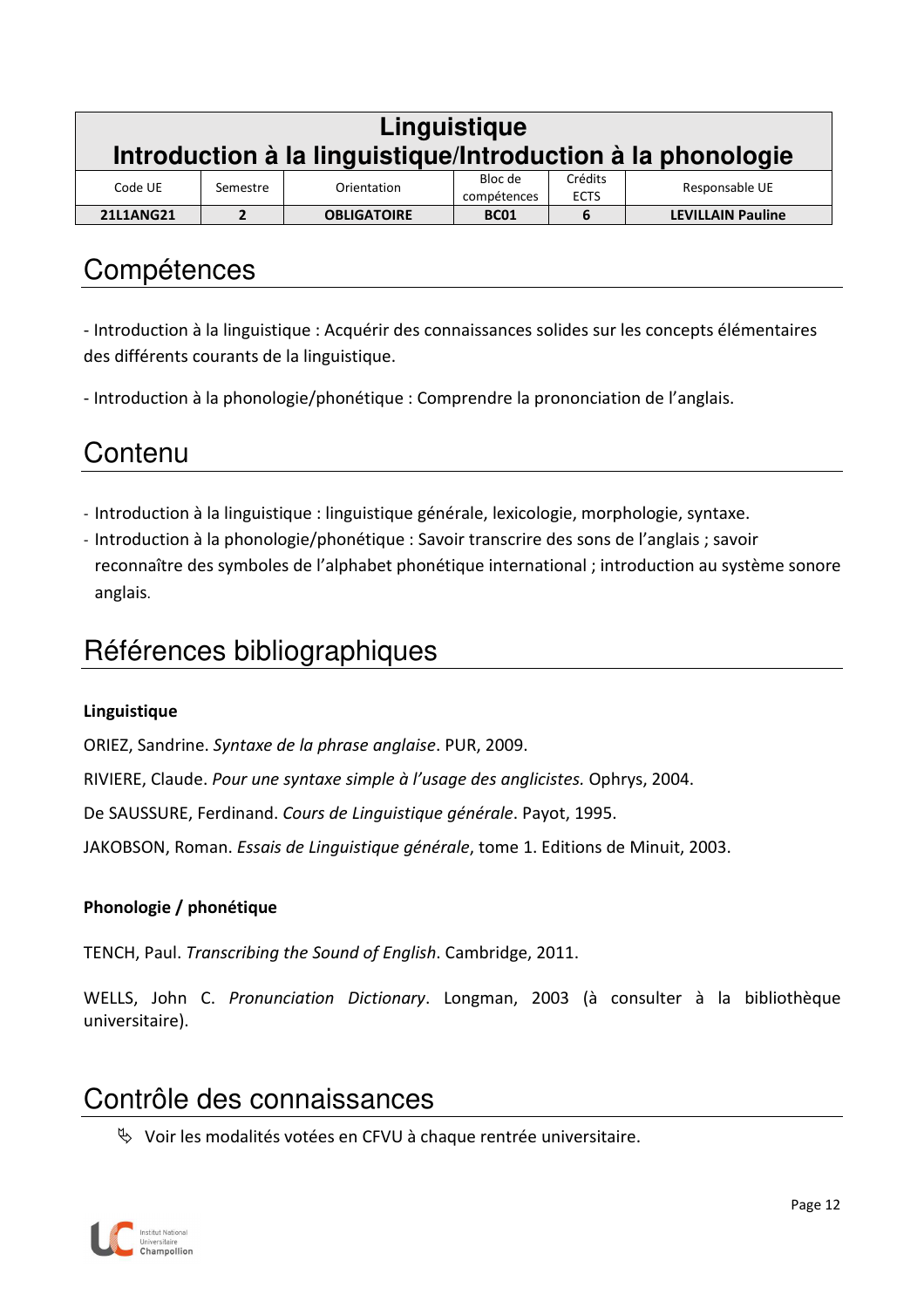| <b>Traduction et Expression</b><br>Version, Thème, Oral                                                  |                                                                  |  |  |  |  |  |  |
|----------------------------------------------------------------------------------------------------------|------------------------------------------------------------------|--|--|--|--|--|--|
| Crédits<br>Bloc de<br>Responsable UE<br>Code UE<br>Orientation<br>Semestre<br>compétences<br><b>ECTS</b> |                                                                  |  |  |  |  |  |  |
| <b>21L1ANG22</b>                                                                                         | <b>GADEA Joséphine</b><br><b>OBLIGATOIRE</b><br><b>BC01</b><br>6 |  |  |  |  |  |  |

Cerner les spécificités linguistiques et stylistiques d'un texte pour proposer une traduction fidèle.

### **Contenu**

Thème - Version

# Références bibliographiques

Version :

GRELLET Françoise. *Initiation à la version anglaise*. Paris : Hachette Supérieur 2014.

### Contrôle des connaissances

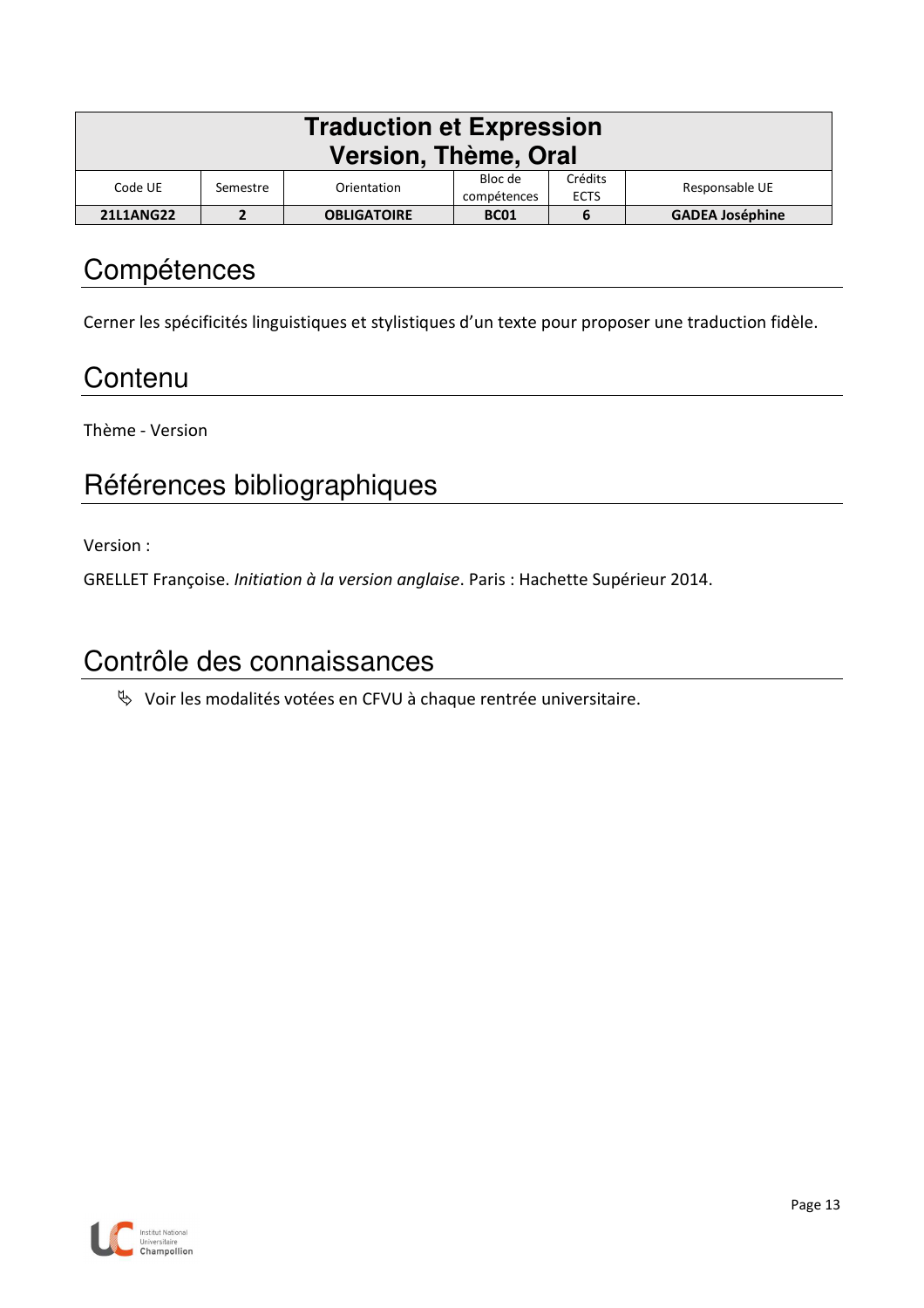| Littérature<br>Littérature anglophone, Anthologie poétique                                                  |          |             |                        |                        |                |  |  |  |
|-------------------------------------------------------------------------------------------------------------|----------|-------------|------------------------|------------------------|----------------|--|--|--|
| Code UE                                                                                                     | Semestre | Orientation | Bloc de<br>compétences | Crédits<br><b>ECTS</b> | Responsable UE |  |  |  |
| <b>JOUVE Emeline</b><br><b>21L1ANG23</b><br><b>OBLIGATOIRE</b><br>3<br>າ<br><b>BC02</b><br><b>FORD John</b> |          |             |                        |                        |                |  |  |  |

Analyser un texte littéraire (en vers et en prose) et en définir ses caractéristiques à l'écrit ainsi qu'à l'oral.

# **Contenu**

- Littérature UK : Littérature moderne britannique, analyse textuelle
- Panorama Ecriture Dramatique Etatsunienne : Introduction aux grands courants du théâtre américain.
- La poésie et le vers en anglais.

# Références bibliographiques

#### **Littérature UK**

#### BIBLIOGRAPHY

#### Ouvrages obligatoires

Foster, Thomas. *How to Read Literature Like a Professor.* 2003. Harper Perennial, 2014. Lee, Harper, *To Kill A Mockingbird*. 1960. Grand Central Publishing, 1982. (version préférée) CONROY, Pat. *The Lords of Discipline*.

#### Ouvrages de référence conseillés

MLA Handbook: www.mlahandbook.org et disponible à la BU. MHRA Style Guide: www.mhra.org.uk/Publications/Books/StyleGuide/StyleGuideV3\_2.pdf.

#### **Panorama écriture dramatique**

#### Ouvrages de référence conseillés

*Drama Essentials: An Anthology of Plays*, Mathew Roudane ; *Introduction à l'analyse du théâtre*,

#### Jean-Pierre Ryngaert

*Introduction aux grandes théories du théâtre*, Jean-Jacques Roubine *An Introduction to Anglophone Theatre*, Antonia Rigaud, Françoise Palleau-Papin

#### **Anthologie Poétique**

BIBLIOGRAPHY Recueil fourni par le professeur

### Contrôle des connaissances

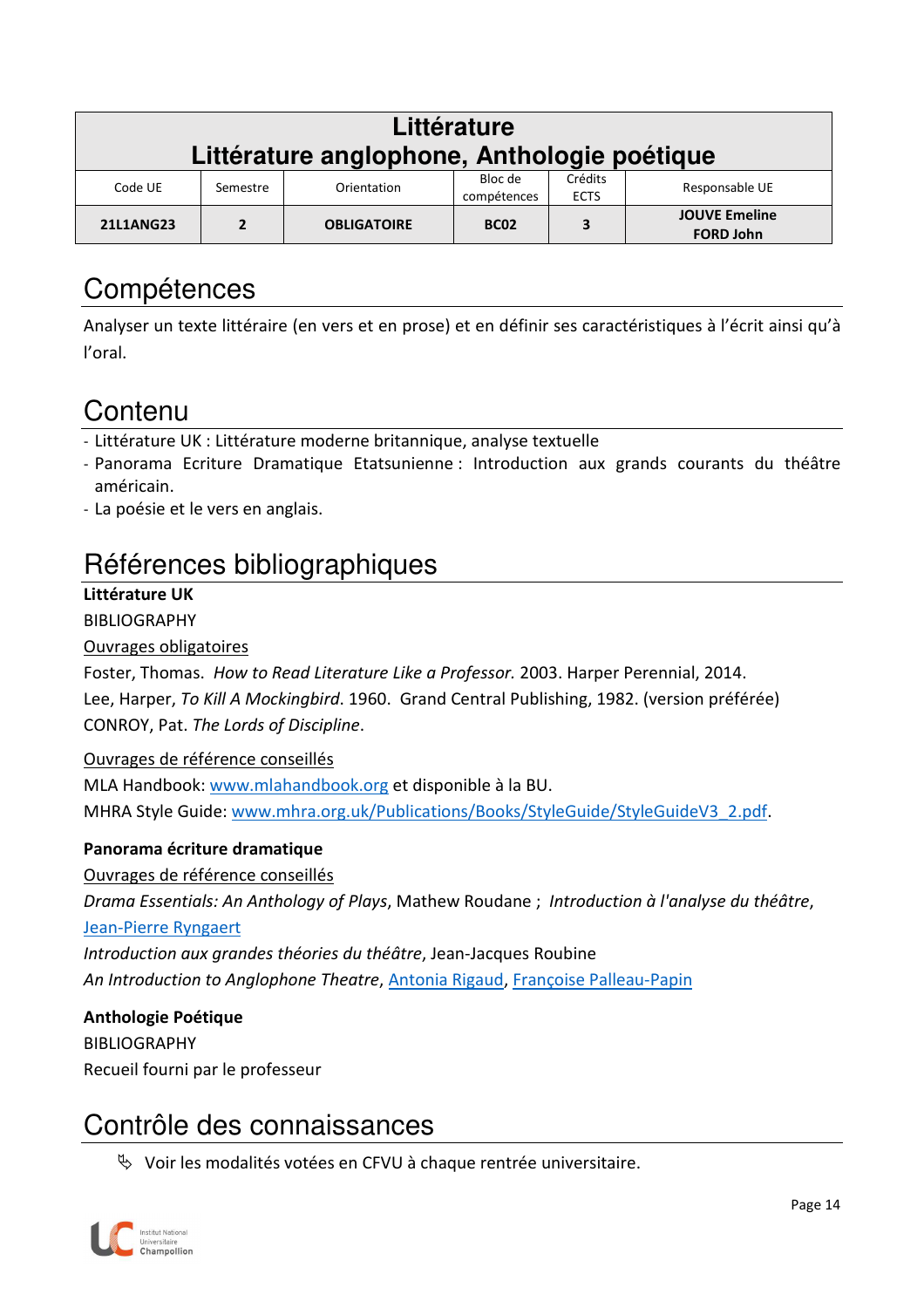|                  | <b>Civilisation</b><br>Civilisation US, Société britannique contemporaine                     |                    |             |   |                        |  |  |  |
|------------------|-----------------------------------------------------------------------------------------------|--------------------|-------------|---|------------------------|--|--|--|
| Code UE          | Bloc de<br>Crédits<br>Responsable UE<br>Orientation<br>Semestre<br>compétences<br><b>ECTS</b> |                    |             |   |                        |  |  |  |
| <b>21L1ANG24</b> | 2                                                                                             | <b>OBLIGATOIRE</b> | <b>BC02</b> | 3 | <b>CHEYROUX Emilie</b> |  |  |  |

#### **Civilisation US :**

#### *Savoir :*

Les Etats-Unis d'aujourd'hui : institutions et société

#### *Savoir-faire :*

Réfléchir sur un thème majeur de la civilisation américaine en confrontant ses connaissances à des textes divers et variés qui permettent de préparer à la maîtrise du commentaire de documents et de la dissertation en anglais.

#### **Civilisation UK :**

*Savoir :* 

Les institutions et la société du Royaume-Uni d'aujourd'hui.

#### *Savoir-faire* **:**

Lire, comprendre et analyser des textes d'actualité sur la vie quotidienne provenant de la presse anglo-saxonne, les mettre en contexte, et répondre aux questions sur ces textes en anglais

### Contenu

Civilisation US - Société Britannique contemporaine

# Références bibliographiques

#### CIVILISATION US

Bibliographie communiquée par l'enseignant en début de semestre

#### SOCIETE BRITANNIQUE CONTEMPORAINE

JOHN, Peter, LURBE, Pierre, *Civilisation britannique*, Paris : Hachette Supérieur MCDOWELL, David. *Britain in Close-up*. Longman. O'DRISCOLL, J. *Britain, The Country and its People: an Introduction for Learners of English*. Oxford, O.U.P., 1997

# Contrôle des connaissances

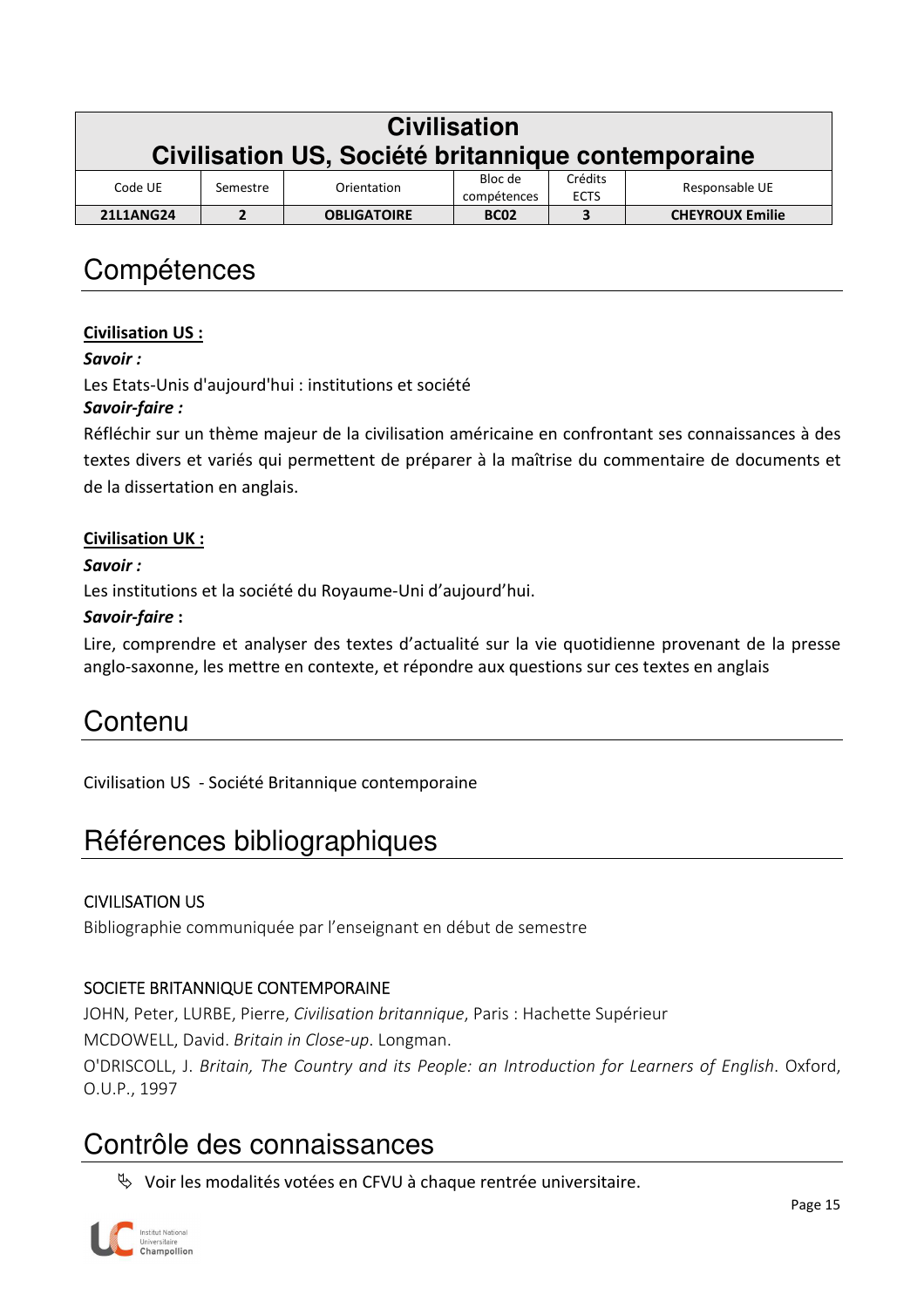| Initiation à la recherche documentaire<br>Bureautique, Recherche Documentaire, Présentation orale |                                                                                               |  |  |  |  |  |  |  |
|---------------------------------------------------------------------------------------------------|-----------------------------------------------------------------------------------------------|--|--|--|--|--|--|--|
| Code UE                                                                                           | Crédits<br>Bloc de<br>Responsable UE<br>Orientation<br>Semestre<br>compétences<br><b>ECTS</b> |  |  |  |  |  |  |  |
| <b>21L1ANG25</b>                                                                                  | 3<br><b>OBLIGATOIRE</b><br>2<br><b>BC03</b>                                                   |  |  |  |  |  |  |  |

Comprendre le système universitaire. Savoir organiser et planifier son travail

Savoir utiliser les technologies de la communication et de l'information

Savoir organiser la recherche d'information à l'ère du numérique

Connaître et utiliser les bases de données documentaires

Savoir citer correctement les références bibliographiques. Savoir s'exprimer à l'oral et à l'écrit.

# Contenu

- Présentation de l'exercice écrit à réaliser : définir une problématique, construire un plan, fournir des références bibliographiques pertinentes

– Argumenter et expliciter la démarche

- Présentation de l'université et de son fonctionnement (système LMD, instances universitaires, articulation enseignement-recherche, contrôle des connaissances...)

- Méthodologie de recherche documentaire : présentation des ressources souscrites par le SCD, les ressources libres, évaluer leur fiabilité, connaître les normes de citations des références bibliographiques (utilisation logiciel ZOTERO)

- Préparation restitution orale

# Références bibliographiques

Recherche documentaire :

DARROBERS, Martine ; LE POTTIER, Nicole, *La recherche documentaire*, Paris, Nathan, 2005. Méthodes de travail (en général) :

BOEGLIN, Martha, *Le guide des méthodes de travail de l'étudiant*, Paris, L'Étudiant, 2010.

Disponible à la BU d'Albi, salle NEPHTYS: Cote : 378.17 BOE

DUFFAU, Catherine ; ANDRE François-Xavier, *J'entre en fac. Méthodes du travail universitaire en lettres, langues, arts et sciences humaines*, Paris, Presses Sorbonne Nouvelle, 2013.

Disponible à la BU Albi, Hall d'accueil : Cote : EEO 378.17 DUF

Réussir à l'université : WOLSKI-QUERE, Murielle, *Réussir ses études à la fac*, Paris, L'Étudiant, 1998.

### Contrôle des connaissances

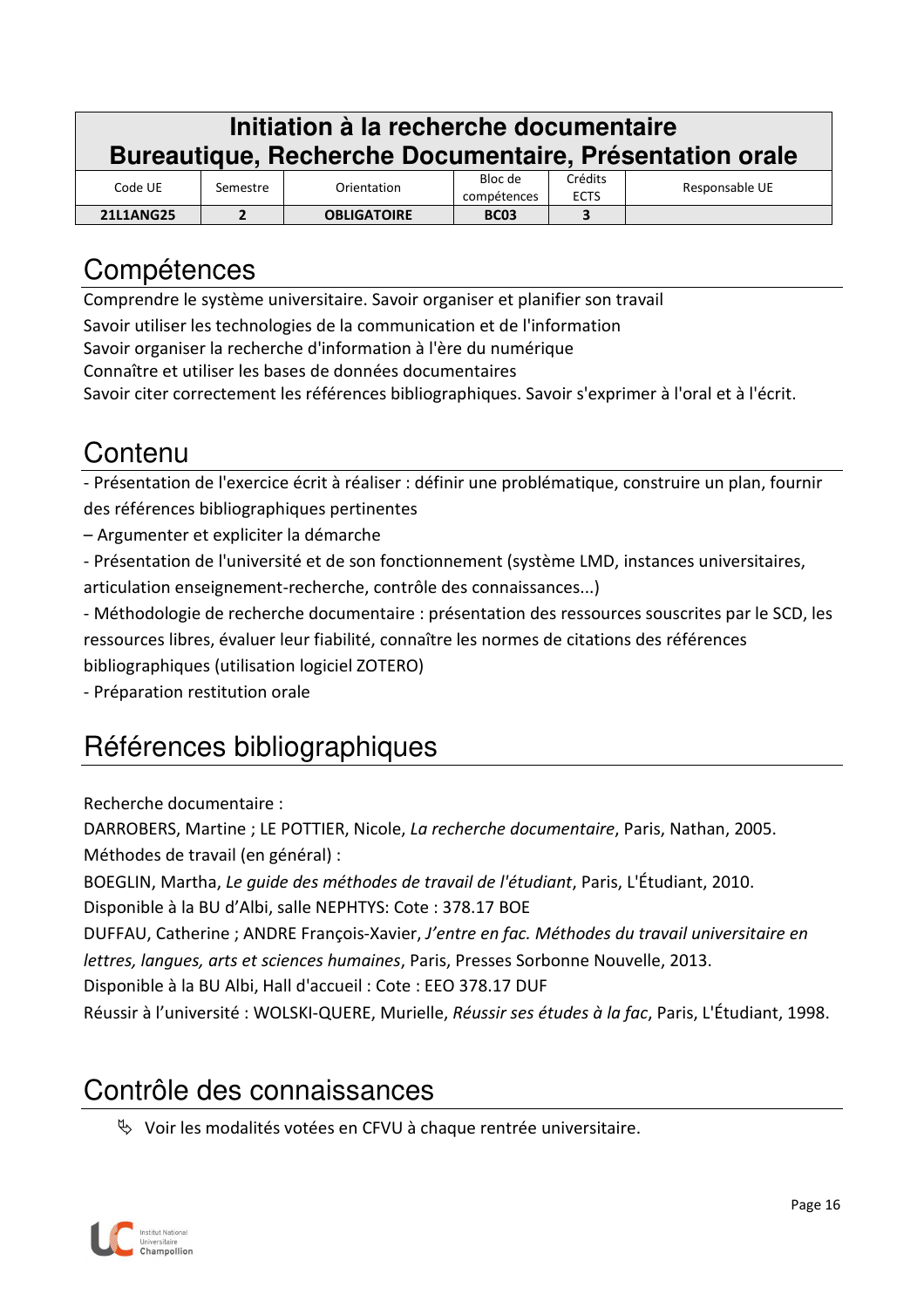| Question de société (Découverte RI)<br>Monde anglophone/Monde hispanophone |                                                                                               |  |  |  |  |  |  |  |
|----------------------------------------------------------------------------|-----------------------------------------------------------------------------------------------|--|--|--|--|--|--|--|
| Code UE                                                                    | Crédits<br>Bloc de<br>Responsable UE<br>Orientation<br>Semestre<br>compétences<br><b>ECTS</b> |  |  |  |  |  |  |  |
| 21L1ALL2RI                                                                 | <b>MARIN Vincent</b><br><b>OBLIGATOIRE</b><br>3<br><b>BC01</b><br>2                           |  |  |  |  |  |  |  |

#### **Monde anglophone**

- Mobiliser des concepts et cadres théoriques dans le domaine de l'étude de questions de société dans un cadre international

- Acquérir des clés d'analyse de documents (en particulier des supports visuels)
- Analyser et synthétiser des données en vue de leur exploitation.
- Développer en langue étrangère une argumentation avec esprit critique.

#### **Monde hispanophone**

- Aborder les concepts clés fondamentaux permettant de mieux appréhender et comprendre les relations internationales

- Porter un regard pluridisciplinaire et « illustré » de références culturelles et artistiques

- Mobiliser des concepts et cadres théoriques dans le domaine de l'étude d'une ou de plusieurs langues étrangères en lien avec les aires socio-culturelles correspondantes

- Développer en langue étrangère une argumentation avec esprit critique

### Contenu

#### **Monde anglophone**

- Comprendre des représentations iconographiques: les peintures murales
- le conflit en Irlande du Nord
- frontières, limites, identités
- les droits des femmes
- la globalisation et ses effets locaux
- se situer dans le monde et la question de l'identité
- la crise économique
- les inégalités
- la diversité culturelle
- la démocratie
- le terrorisme et la violence
- les relations internationales
- les questions environnementales, changement climatique

#### **Monde hispanophone**

Concepts généraux RI ; introduction générale sur l'Espagne et l'AL ; frontière(s) ; Questions environnementales ; mouvements sociaux et politiques récents (zapatisme, Indignados, luttes pour les droits, etc.) ;

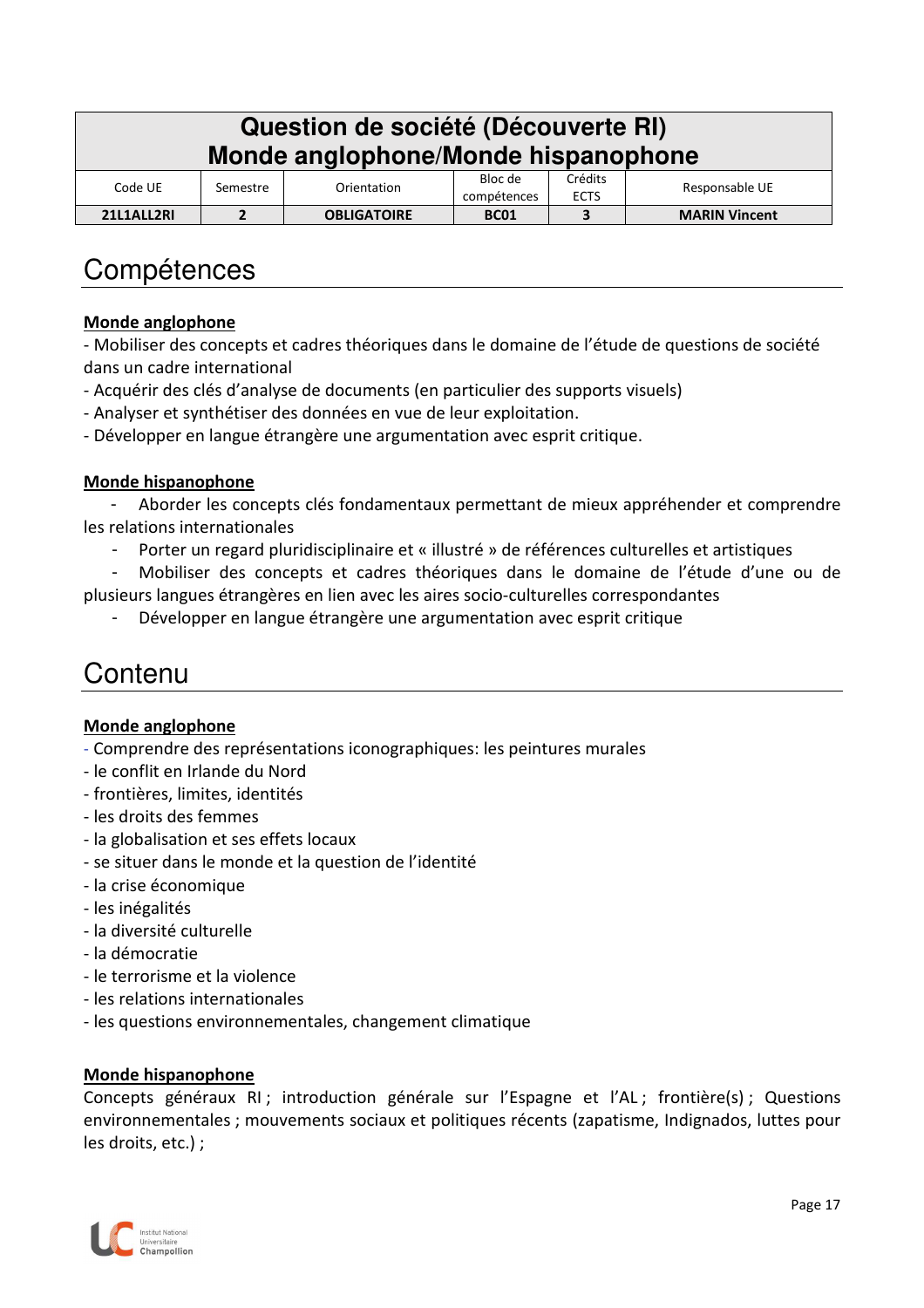Perspectives universitaires et professionnelles : *présentation deuxième année Master EEI ; relations culturelles, francophonie, relations, soft power, ordre mondial ; Alliances Françaises, Instituts Cervantès, etc*

### Références bibliographiques

#### **Monde anglophone**

Une bibliographie sera distribuée au premier cours.

#### **Monde hispanophone**

- *- Introduction aux Relations Internationales*, Roland Séroussi, 2010, Coll. Management Sup, Ed. Dunod
- *- La gauche en Amérique Latine,* Olivier Dabène, 2012, Presses Sciences Po.
- *- Fin de partie ? Amérique Latine : les expériences progressistes dans l'impasse (1998-2018),*  Franck Gaudichaud, 2020, Ed. Syllepses
- *-* http://geoconfluences.ens-lyon.fr/programmes/concours/bibliographie-ameriquelatine#section-21

### Contrôle des connaissances

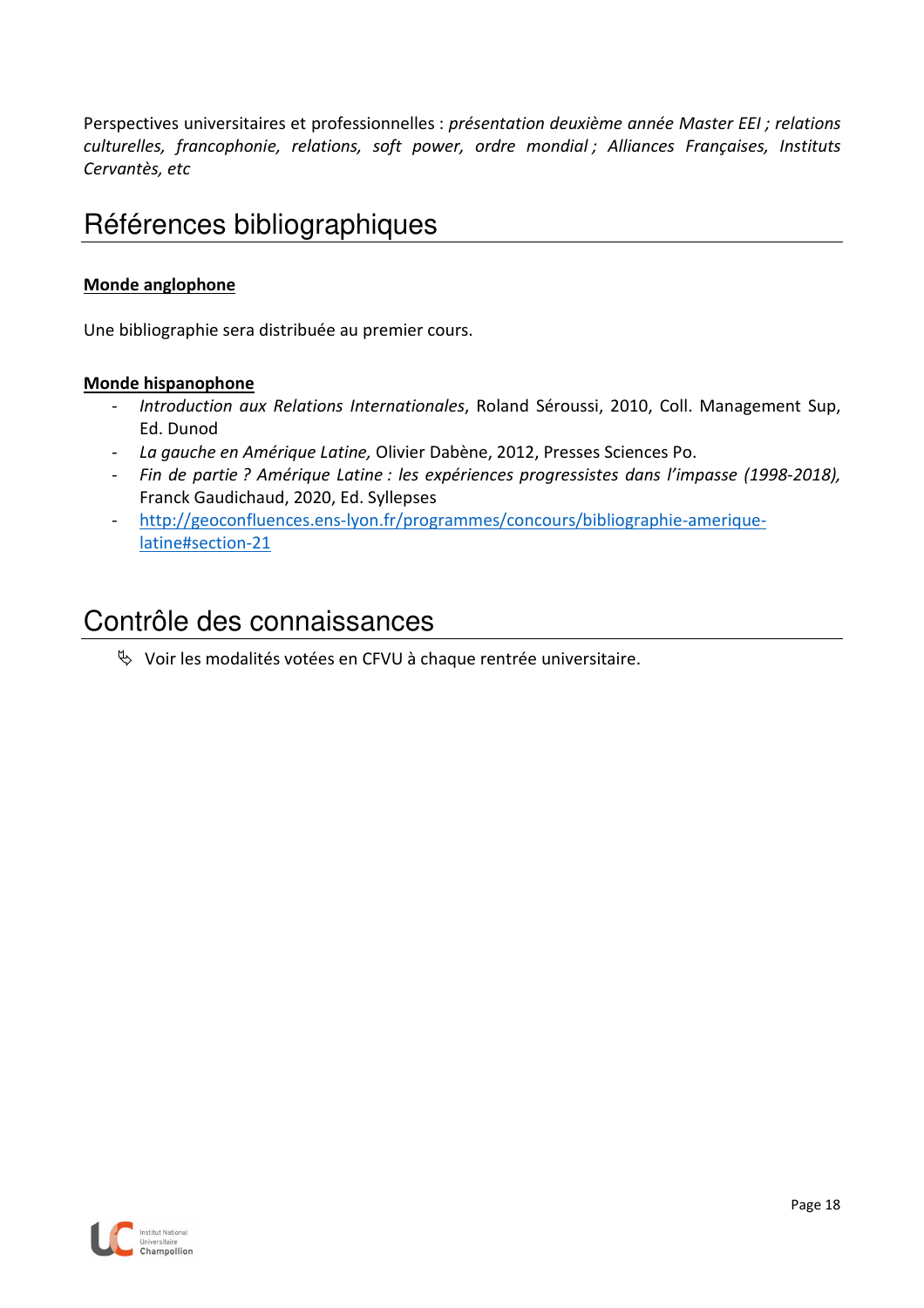| Culture et compétence numériques |          |                    |                        |                        |                      |  |  |
|----------------------------------|----------|--------------------|------------------------|------------------------|----------------------|--|--|
| Code UE                          | Semestre | Orientation        | Bloc de<br>compétences | Crédits<br><b>ECTS</b> | Responsable UE       |  |  |
| 21L1ALL2CCN                      |          | <b>OBLIGATOIRE</b> | <b>BC03</b>            |                        | <b>GALAUP Michel</b> |  |  |

#### **L'étudiant devra acquérir les connaissances (savoirs) suivants** :

- Connaissance du fonctionnement d'un ordinateur et des outils associés.

#### **L'étudiant devra acquérir les compétences (savoir-faire et savoir être) suivantes :**

- Utilisation de l'ordinateur en tant qu'outil au service de l'étudiant, puis dans le cadre de son activité professionnelle et personnelle.
- Utilisation d'un traitement de texte, d'un tableur et d'un outil de présentation.

## **Contenu**

Développement de compétences numériques en lien avec le PIX.

# Références bibliographiques

- Processeurs ARM, Architecture et langage d'assemblage Jacques Jorda Dunod
- Architecture des ordinateurs, une approche quantitative  $-$  J. Hennessy, D. Patterson  $-$ Vuibert Informatique

### Contrôle des connaissances

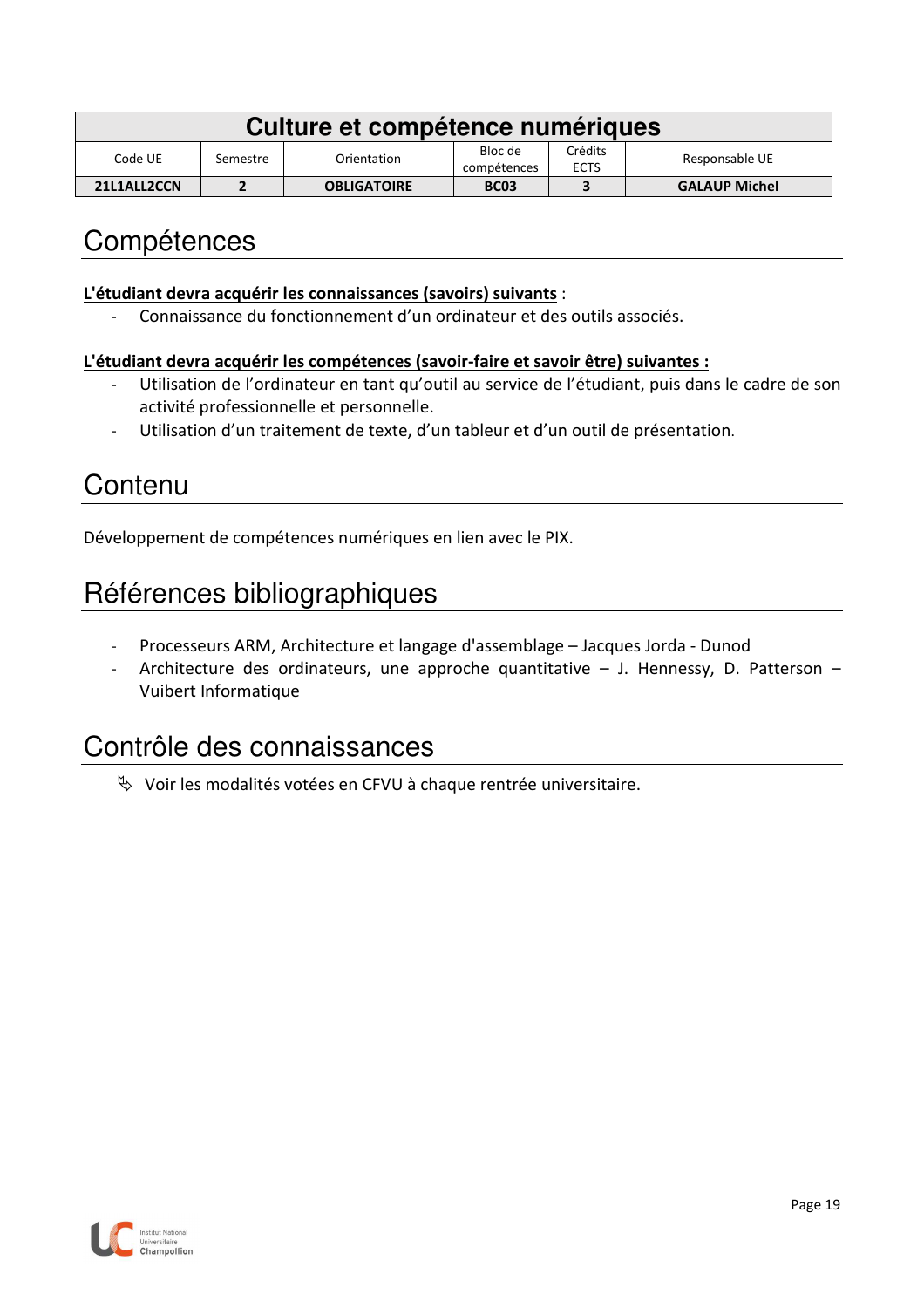| Linguistique<br>Linguistique, Atelier de phonétique                                                      |                                                                    |  |  |  |  |  |  |  |
|----------------------------------------------------------------------------------------------------------|--------------------------------------------------------------------|--|--|--|--|--|--|--|
| Crédits<br>Bloc de<br>Responsable UE<br>Code UE<br>Orientation<br>Semestre<br><b>ECTS</b><br>compétences |                                                                    |  |  |  |  |  |  |  |
| <b>21L2ANG31</b>                                                                                         | <b>LEVILLAIN Pauline</b><br><b>OBLIGATOIRE</b><br>3<br><b>BC05</b> |  |  |  |  |  |  |  |

Linguistique : Analyse syntaxique de la phrase simple.

## **Contenu**

Linguistique : Analyse syntaxique de la phrase simple.

# Références bibliographiques

#### **Linguistique**

ORIEZ, Sandrine. *Syntaxe de la phrase anglaise*. PUR, 2009. RIVIERE, Claude. *Pour une syntaxe simple à l'usage des anglicistes.* Ophrys, 2004.

#### **Atelier de phonétique**

GINESY, Michel. *Mémento de phonétique anglaise*. Armand Colin, 2005. ROACH, Peter*. English Phonetics and Phonology*. Cambridge, 2009. TENCH, Paul. *Transcribing the Sound of English*. Cambridge, 2011. WELLS, John C. *Pronunciation Dictionary*. Longman, 2003 (à consulter à la bibliothèque universitaire).

### Contrôle des connaissances

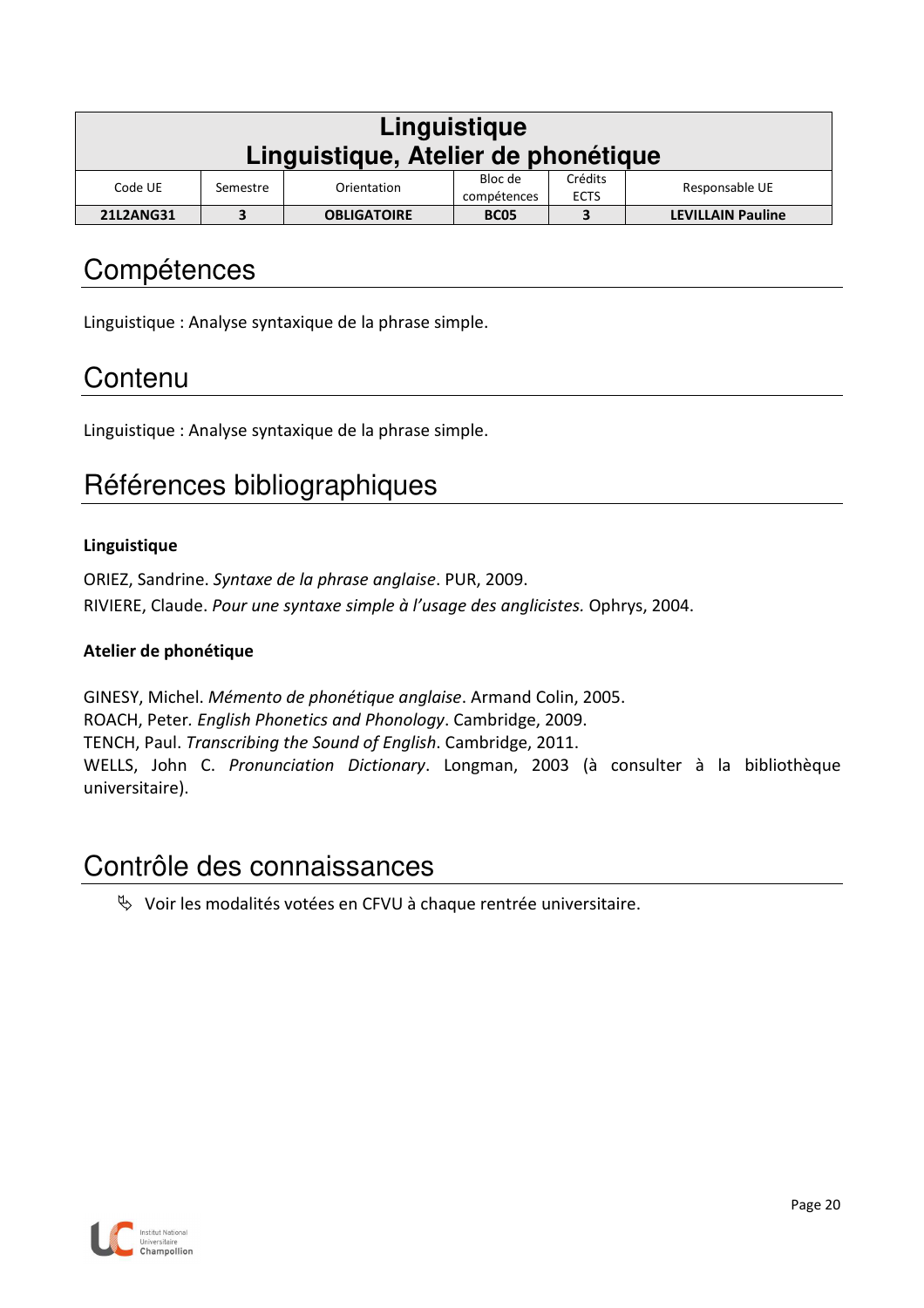| <b>Traduction</b><br><b>Thème, Version</b> |                                                                                               |                    |             |  |                        |  |  |  |
|--------------------------------------------|-----------------------------------------------------------------------------------------------|--------------------|-------------|--|------------------------|--|--|--|
| Code UE                                    | Crédits<br>Bloc de<br>Responsable UE<br>Orientation<br>Semestre<br><b>ECTS</b><br>compétences |                    |             |  |                        |  |  |  |
| <b>21L2ANG32</b>                           |                                                                                               | <b>OBLIGATOIRE</b> | <b>BC05</b> |  | <b>GADEA Joséphine</b> |  |  |  |

Travailler les techniques de traduction de textes littéraires.

# **Contenu**

Version - Thème

# Références bibliographiques

#### Ouvrages conseillés:

Chuquet, H. *Pratique de la Traduction*. Paris : Ophrys.

Guillemin-Flescher, J. *Syntaxe Comparée du Français et de l'Anglais*. Paris : Ophrys.

GRELLET, Françoise. *Initiation au thème anglais* : the mirrored image. Paris : Hachette Supérieur, 2013

### Contrôle des connaissances

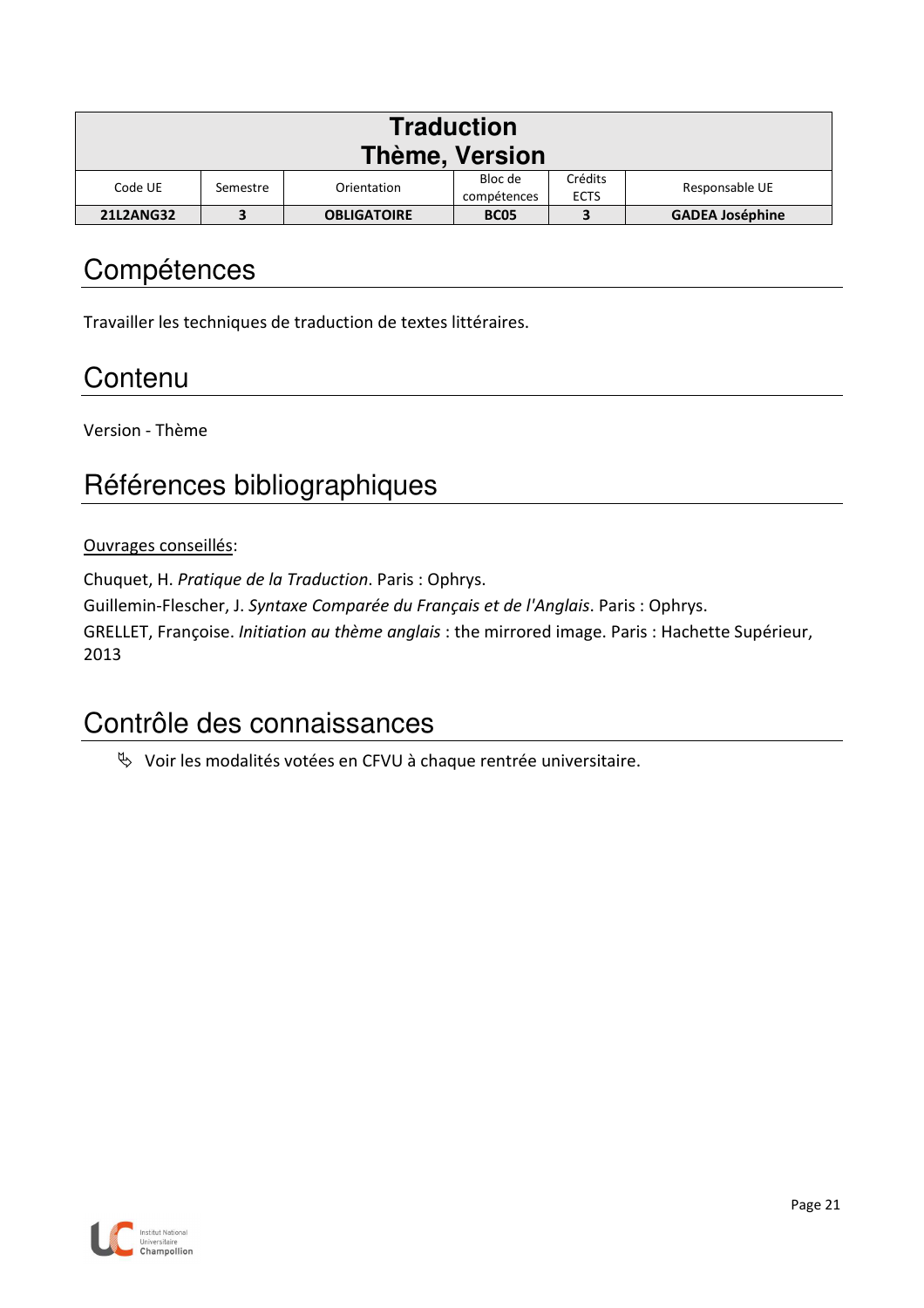| Littérature                                                                                                       |          |             |         |         |                |  |  |  |
|-------------------------------------------------------------------------------------------------------------------|----------|-------------|---------|---------|----------------|--|--|--|
| Littérature, Stylistique                                                                                          |          |             |         |         |                |  |  |  |
| Code UE                                                                                                           | Semestre | Orientation | Bloc de | Crédits | Responsable UE |  |  |  |
| compétences<br><b>ECTS</b><br>3<br><b>FORD John</b><br><b>21L2ANG33</b><br><b>OBLIGATOIRE</b><br>3<br><b>BC02</b> |          |             |         |         |                |  |  |  |

- **Littérature** :
- 1. Compréhension écrite (savoir lire) un ouvre de littérature anglaise écrit en vers ou en prose.
- 2. Traduction orale (savoir comprendre) des sélections des textes étudiés.
- 3. Repérage des styles et des modes utilisés dans les documents littéraires.
- 4. Interpréter contenu et mettre des informations en perspective (prendre en compte des réalités sociales, économiques, politiques et culturelles dont les ouvrages font référence ; identifier auteurs, influences).
- 5. Connaissance, reconnaissance, et utilisation des références culturelles spécifiées dans les œuvres littéraires étudiés.
- 6. Réalisation de commentaire de texte et/ou de dissertation et/ou d'essai sur un thème littéraire à partir d'un document étudié.

Développement d'un esprit critique qui démontre une capacité d'interprétation originale et informée dans la rédaction et la synthèse cohérentes des documents.

Stylistique : Analyse textuelle, analyse du discours.

#### **Contenu**

- **Littérature Anglophon**e : Un ou plusieurs ouvrages clé de littérature anglaise et/ou anglosaxonne écrite(s) en prose ou en vers.
	- **Stylistique** : Stylistique de la prose (théorie et pratique).

### Références bibliographiques

- **Littérature Anglophone**

#### Ouvrages obligatoire :

FOSTER, Thomas. *How to Read Literature Like a Professor*. 2003. *Ce texte de base sera utilisé pour illustrer et illuminer la compréhension d'un ou de plusieurs ouvrage écrit en anglais, normalement un roman et/ou une pièce de théâtre moderne.* 

#### *Texte(s) littéraire(s) qui seront étudié(s) sera/seront précisé(s) avant le début du semestre.*

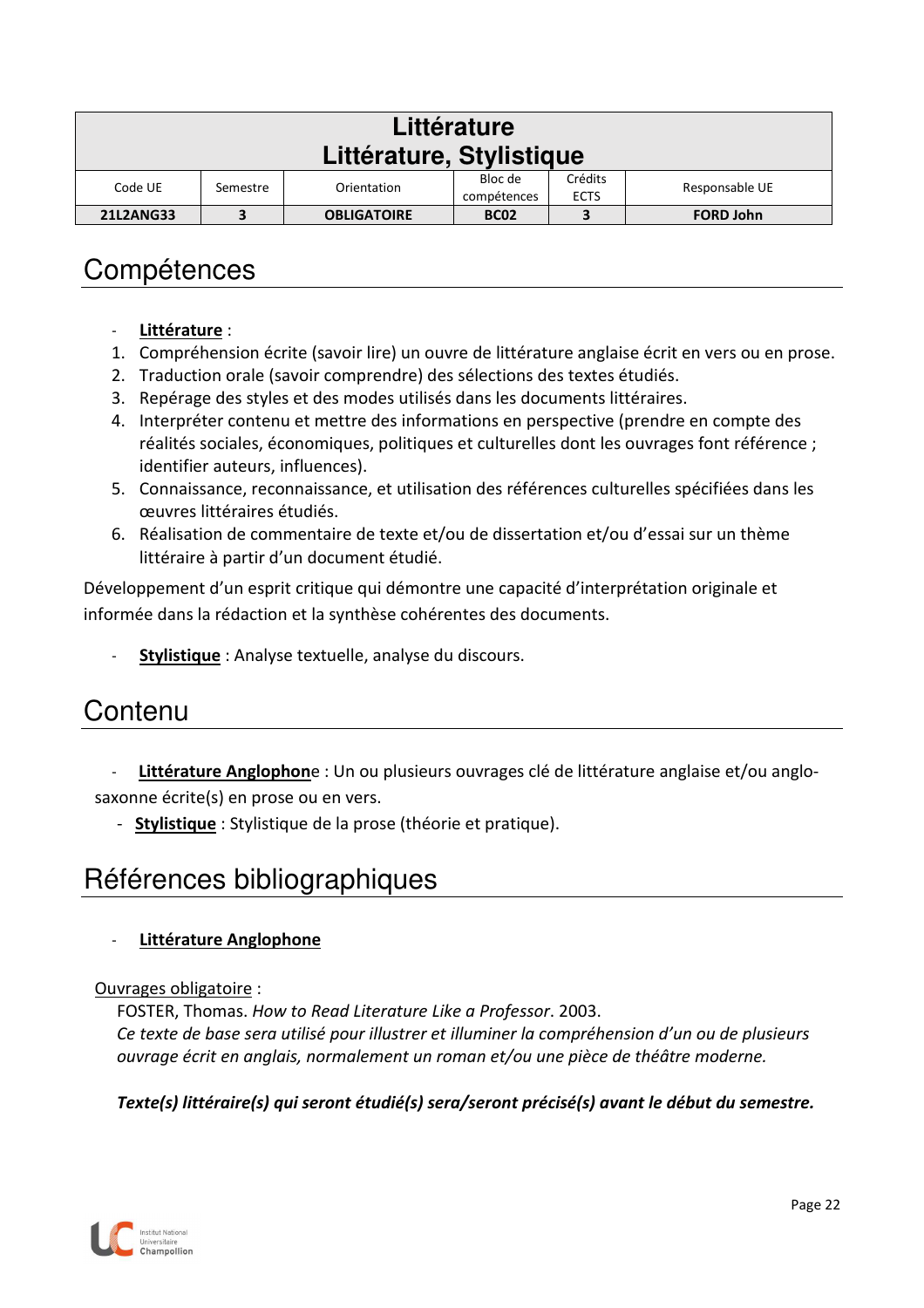#### - **Stylistique**

Ouvrages de référence conseillés:

DUPRIEZ, B., Gradus: les procédés littéraires, 10x18, 2003

MOLINIE, G., Dictionnaire de rhétorique, Le Livre de Poche, 1997

SALBAYRE, S. et VINCENT-ARNAUD, N., L'analyse stylistique : textes littéraires de langue anglaise, PUM, 2006

WALES, K., A Dictionary of Stylistics, Pearson Education Limited, 2001

### Contrôle des connaissances

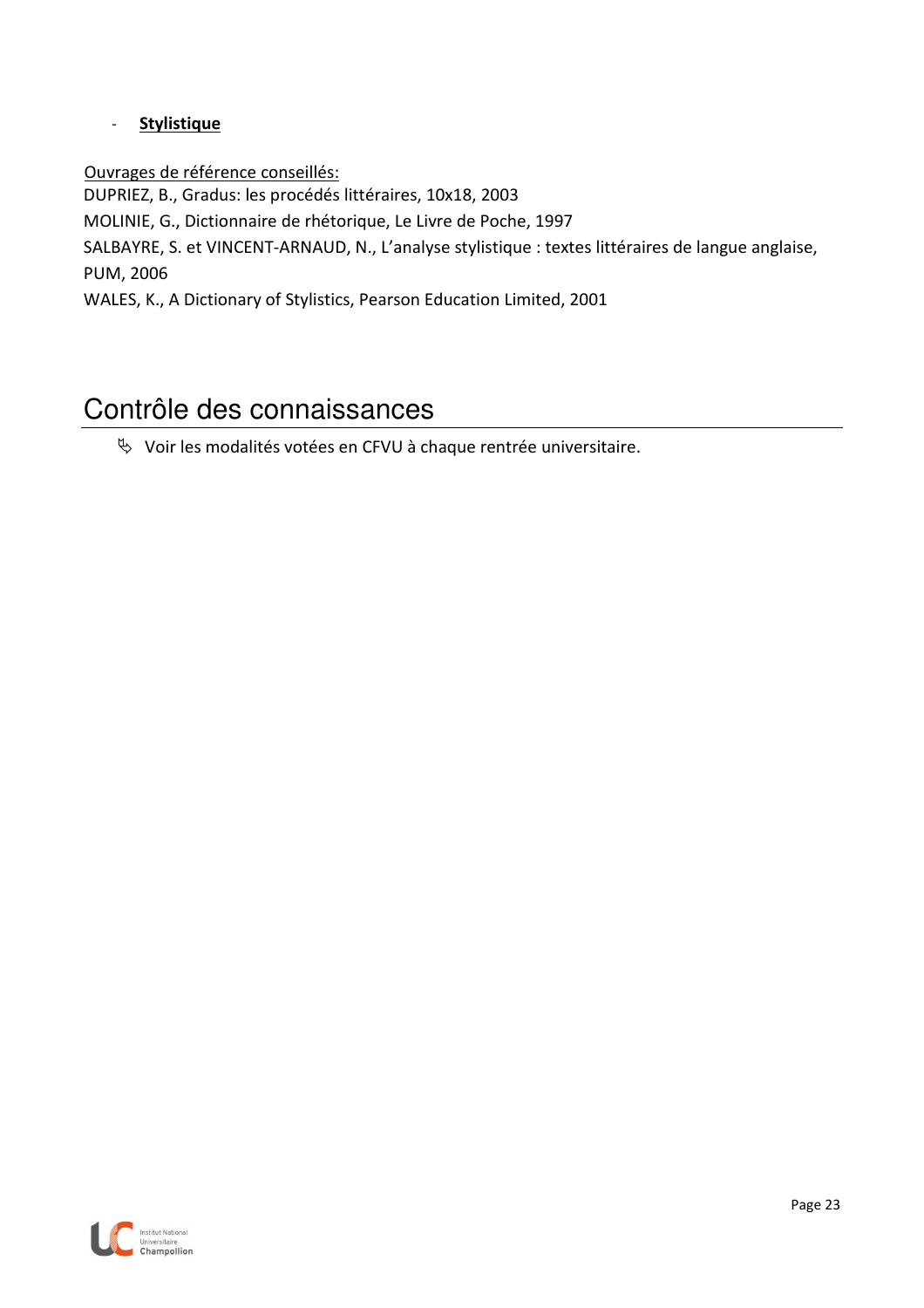| <b>Civilisation</b>                     |                                                                                               |                    |             |   |                        |  |  |  |
|-----------------------------------------|-----------------------------------------------------------------------------------------------|--------------------|-------------|---|------------------------|--|--|--|
| <b>Civilisation UK, Civilisation US</b> |                                                                                               |                    |             |   |                        |  |  |  |
| Code UE                                 | Crédits<br>Bloc de<br>Responsable UE<br>Orientation<br>Semestre<br><b>ECTS</b><br>compétences |                    |             |   |                        |  |  |  |
| <b>21L2ANG34</b>                        | 3                                                                                             | <b>OBLIGATOIRE</b> | <b>BC02</b> | 3 | <b>CHEYROUX Emilie</b> |  |  |  |

#### **- Civilisation UK :**

Lire, comprendre et analyser un document historique.

Analyser et synthétiser des données issues de sources variées.

Rédiger un commentaire de texte en anglais.

Acquérir de solides connaissances permettant de mieux comprendre la Grande-Bretagne contemporaine.

#### **- Civilisation US :**

- 1. Connaissance, reconnaissance, et utilisation des références culturelles spécifique aux Etats-Unis.
- 2. Mise en perspective des informations et/ou des documentations suivant les contextes historique et culturels.
- 3. Prise en compte des réalités sociales, économiques, politiques, culturelles et historiques des Etats-Unis.
- 4. Lire et comprendre un contexte socio-culturel en situant des événements dans une période historique.
- 5. Utilisation de la langue anglaise comme outil de compréhension écrite (lecture de textes et de documentation historiques) et orale (entendement des conférences ou des discours en cours).
- 6. Utilisation de la langue anglaise comme outil d'expression orale (communication aisée et précise en participation en cours) et écrite (rédaction des documents d'analyse et de synthèse appliquée au domaine socio-culturel et historique).

Réalisation de commentaires et de textes et de dissertations sur des thèmes historiques.

### Contenu

**- Civilisation UK** : Ce cours est une présentation panoramique des deux premières sous-périodes de l'époque victorienne (1837-1851 et 1851-1873) sous leurs aspects politiques, économiques, et sociaux.

**- Civilisation US** : Réfléchir à l'histoire et à la culture des États-Unis des 18ème et 19ème siècles en confrontant ses connaissances à des textes divers et variés qui permettent de préparer à la maîtrise du commentaire de documents et de la dissertation en anglais.

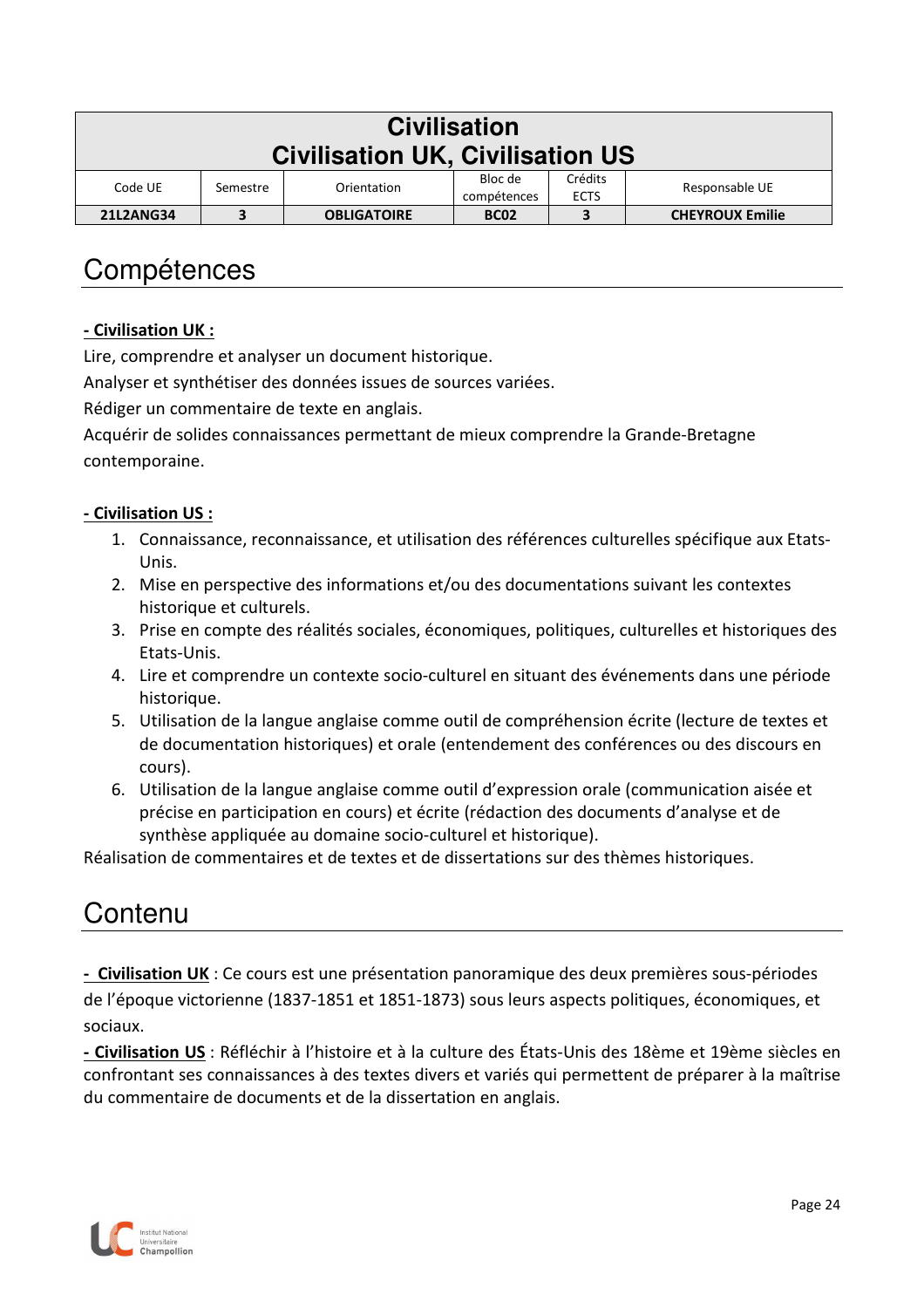# Références bibliographiques

#### **CIVILISATION UK Great Britain from 1837 to 1873**

#### Ouvrage obligatoire :

McCord, Norman and Bill Purdue. *British History: 1815-1906*. Oxford: O.U.P, 2007.

#### Suggestion de lecture :

Best, Geoffrey. *Mid-Victorian Britain, 1851-74*. London: Fontana.

Harrison, J.F.C. *Early-Victorian Britain, 1832-51*. London: Fontana, 1979.

Paxman, Jeremy. *The Victorians*. London : BBC Books, 2009.

Scott-Bauman, Michael. *Years of Expansion – Britain: 1815-1914*. London: Hodder and Stoughton, 1995.

SEAMAN, LCB., *Victorian England : Aspects of English and Imperial History, 1837-1901*. London : Routledge, 1973

#### **CIVILISATION US**

BOYER, Paul, et al. *The Enduring Vision.* London: Houghton Mifflin. *Autres ouvrages précisés en début de cours*

#### Contrôle des connaissances

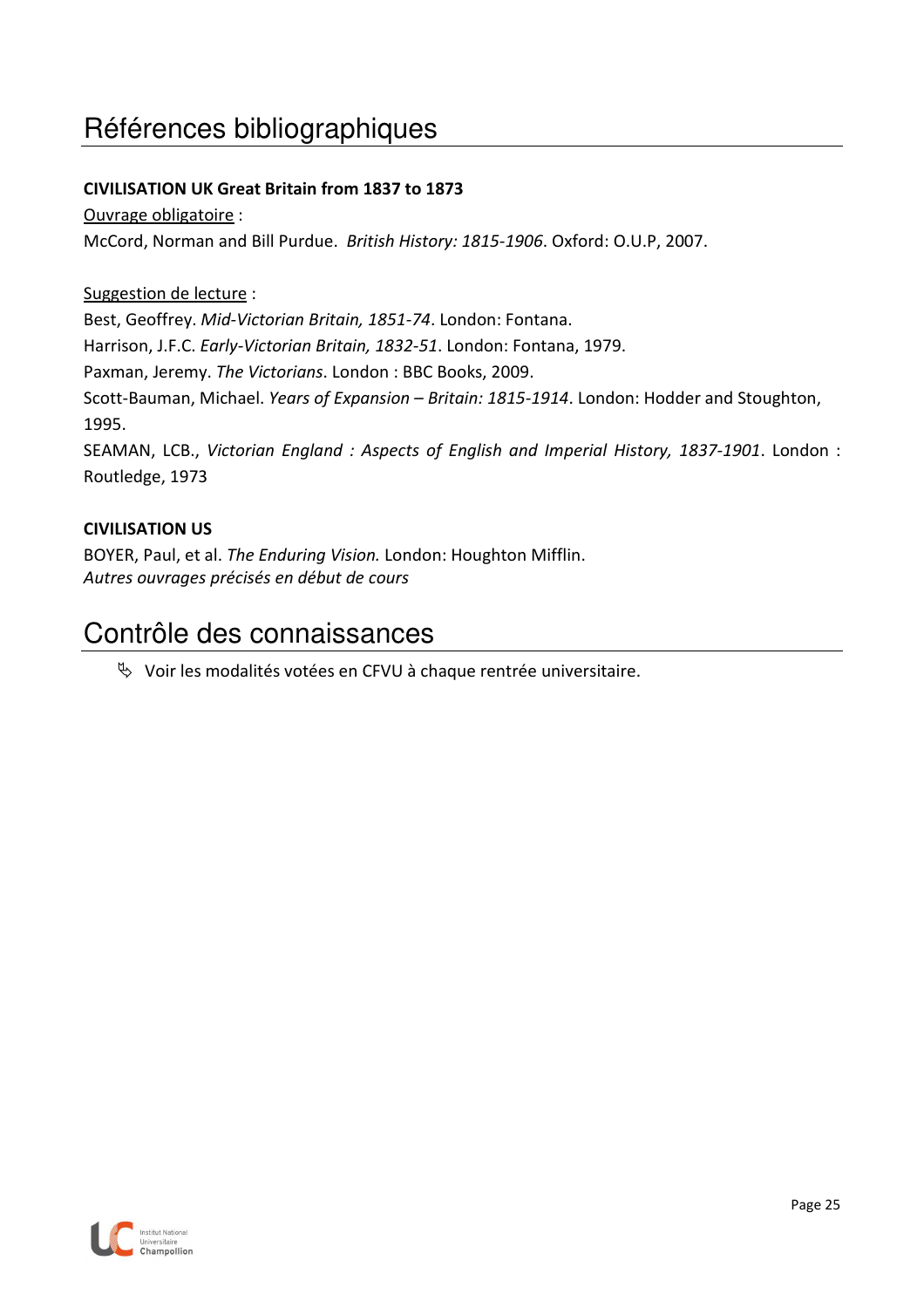| <b>Culture et patrimoine</b><br><b>Culture Anglo-saxonne en Occitanie, Oral</b>                          |  |                    |             |   |                            |  |  |
|----------------------------------------------------------------------------------------------------------|--|--------------------|-------------|---|----------------------------|--|--|
| Crédits<br>Bloc de<br>Responsable UE<br>Code UE<br>Orientation<br>Semestre<br><b>ECTS</b><br>compétences |  |                    |             |   |                            |  |  |
| 21L2ANG35M                                                                                               |  | <b>OBLIGATOIRE</b> | <b>BC04</b> | 6 | <b>LARROQUE Jacqueline</b> |  |  |

Rencontrer des professionnels de la culture. Etudier les œuvres d'art en contexte.

### **Contenu**

Culture Anglo-saxonne en Occitanie. Oral : Pratique de la langue autour d'un évènement culturel.

# Références bibliographiques

#### **Culture Anglo-Saxonne en Occitanie :**

"Le cours étant basé sur des manifestations autour de la culture anglo-saxonne en Occitanie, une participation pour assister à un événement pourra être demandée aux étudiant-e-s. Pour cette raison, les documents de travail seront directement fournis par l'enseignante".

*N.B : l'achat d'ouvrage n'est pas rendu obligatoire. Cependant, l'étudiant devra prendre à sa charge une sortie éventuelle dans le semestre.*

#### **Oral :**

Dans le cadre du Festival du Polar du Sud (auteur invité)

Le livre sera indiqué aux étudiants avant la rentrée.

LECTURE OBLIGATOIRE AVANT le premier cours.

### Contrôle des connaissances

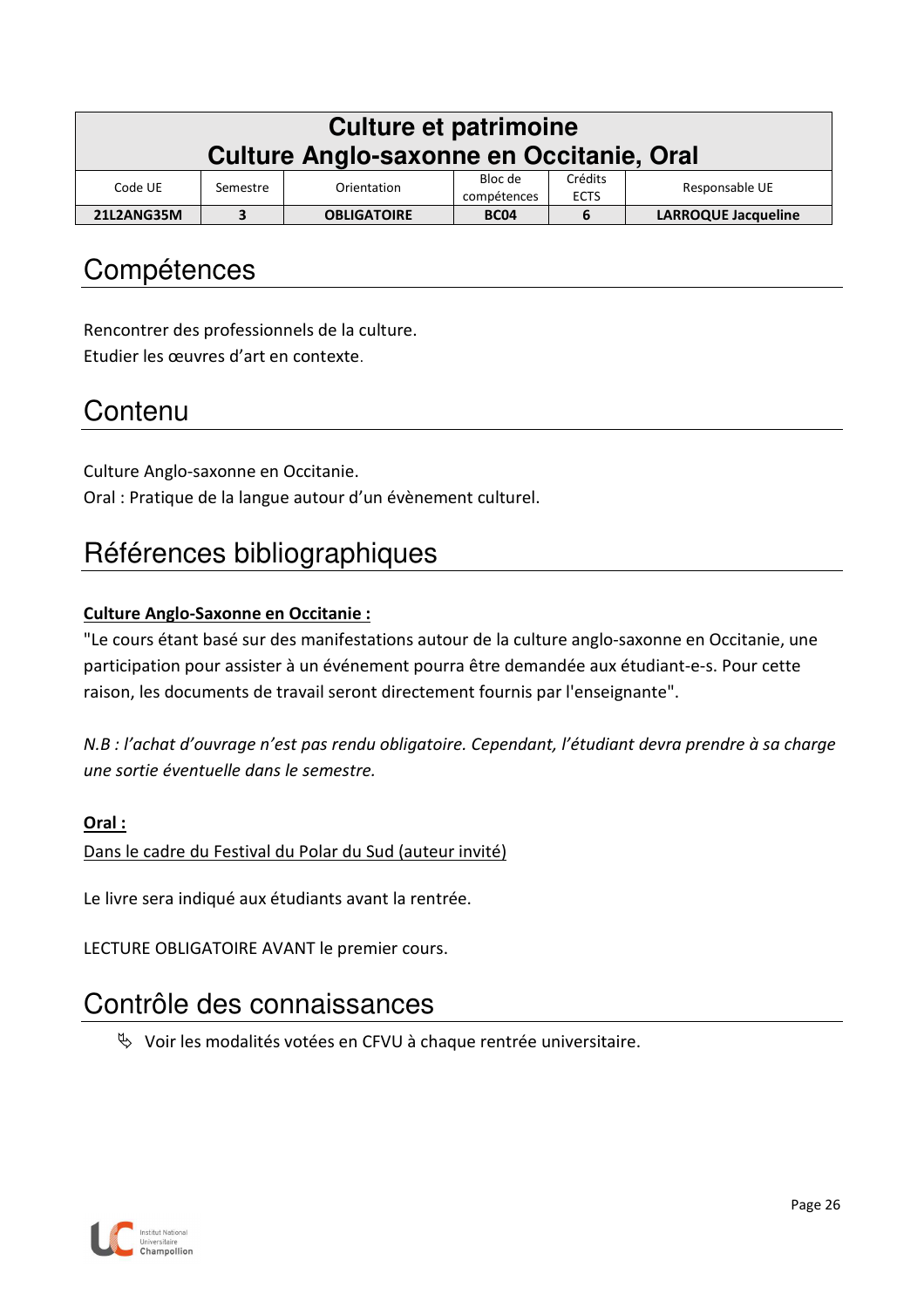| Atelier d'expression |          |                |                        |                        |                      |  |  |  |
|----------------------|----------|----------------|------------------------|------------------------|----------------------|--|--|--|
| Code UE              | Semestre | Orientation    | Bloc de<br>compétences | Crédits<br><b>ECTS</b> | Responsable UE       |  |  |  |
| <b>21L2ANG36</b>     |          | <b>CENTREE</b> | <b>BC07</b>            |                        | <b>BOYER Cynthia</b> |  |  |  |

Maîtrise de l'anglais écrit, construire une trame narrative, développer son imagination.

### **Contenu**

Travail sur l'écriture de récit de fiction

# Références bibliographiques

RILKE, R. M., Lettres à un jeune poète, Le Livre de poche, 1989

### Contrôle des connaissances

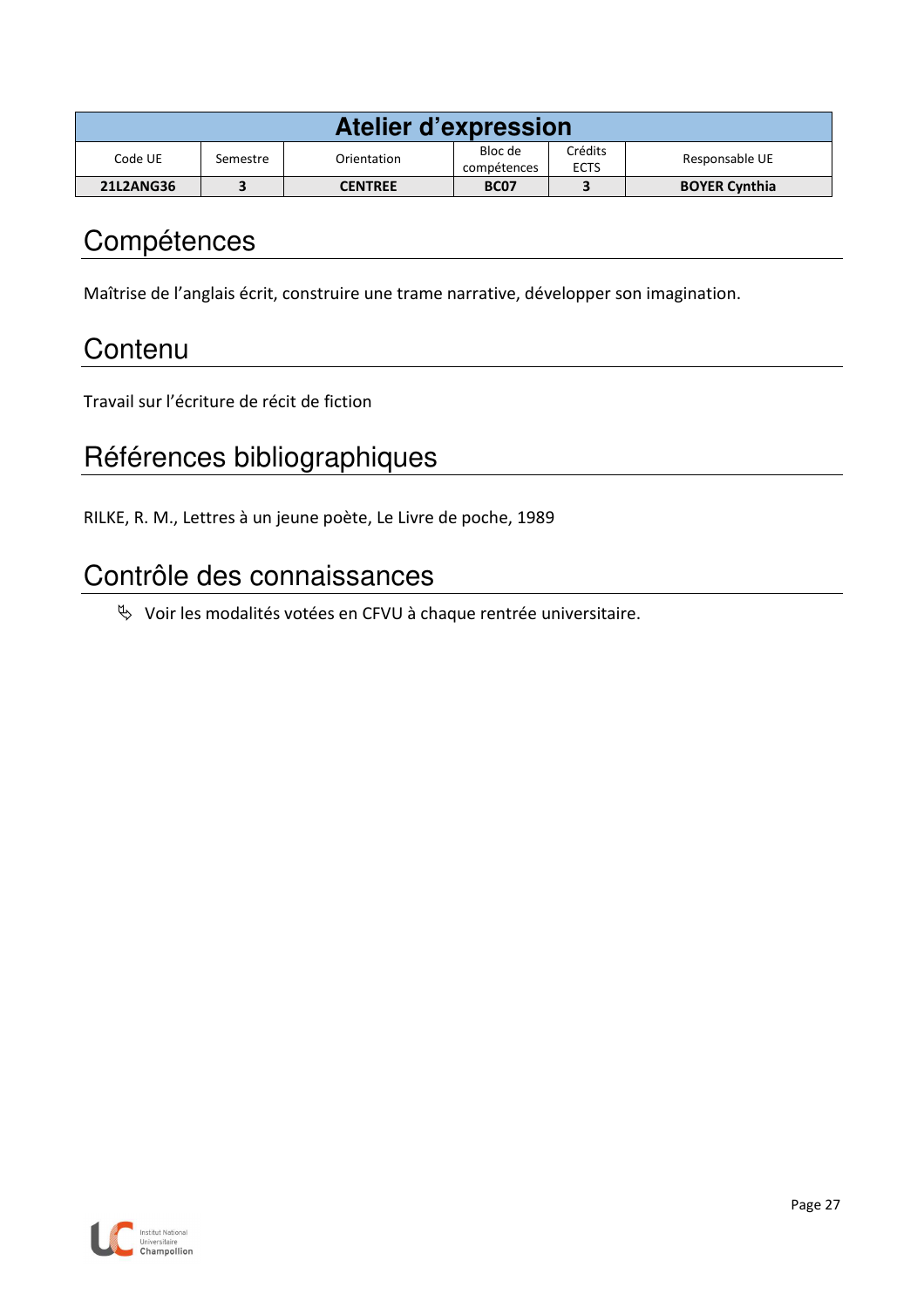| Libertés fondamentales |          |                |                        |                        |                      |  |
|------------------------|----------|----------------|------------------------|------------------------|----------------------|--|
| Code UE                | Semestre | Orientation    | Bloc de<br>compétences | Crédits<br><b>ECTS</b> | Responsable UE       |  |
| <b>21L2ANG37</b>       |          | <b>CENTREE</b> | <b>BC07</b>            |                        | <b>BOYER Cynthia</b> |  |

Identifier les libertés fondamentales et leurs enjeux dans la société américaine et britannique contemporaine.

## **Contenu**

Libertés fondamentales

# Références bibliographiques

Henry Abraham and Barbara Perry, *Freedom and the Court* (2003).

Conor Gearty, Civil Liberties (OUP, 2007), Tom Hickman, *Public Law after the Human Rights Act* (Hart, 2010)

Aileen Kavanagh, *Constitutional Review under the UK Human Rights Act* (CUP, 2009).

Feldman, D., *Civil Liberties and Human Rights in England and Wales* (Clarendon, 1993)

### Contrôle des connaissances

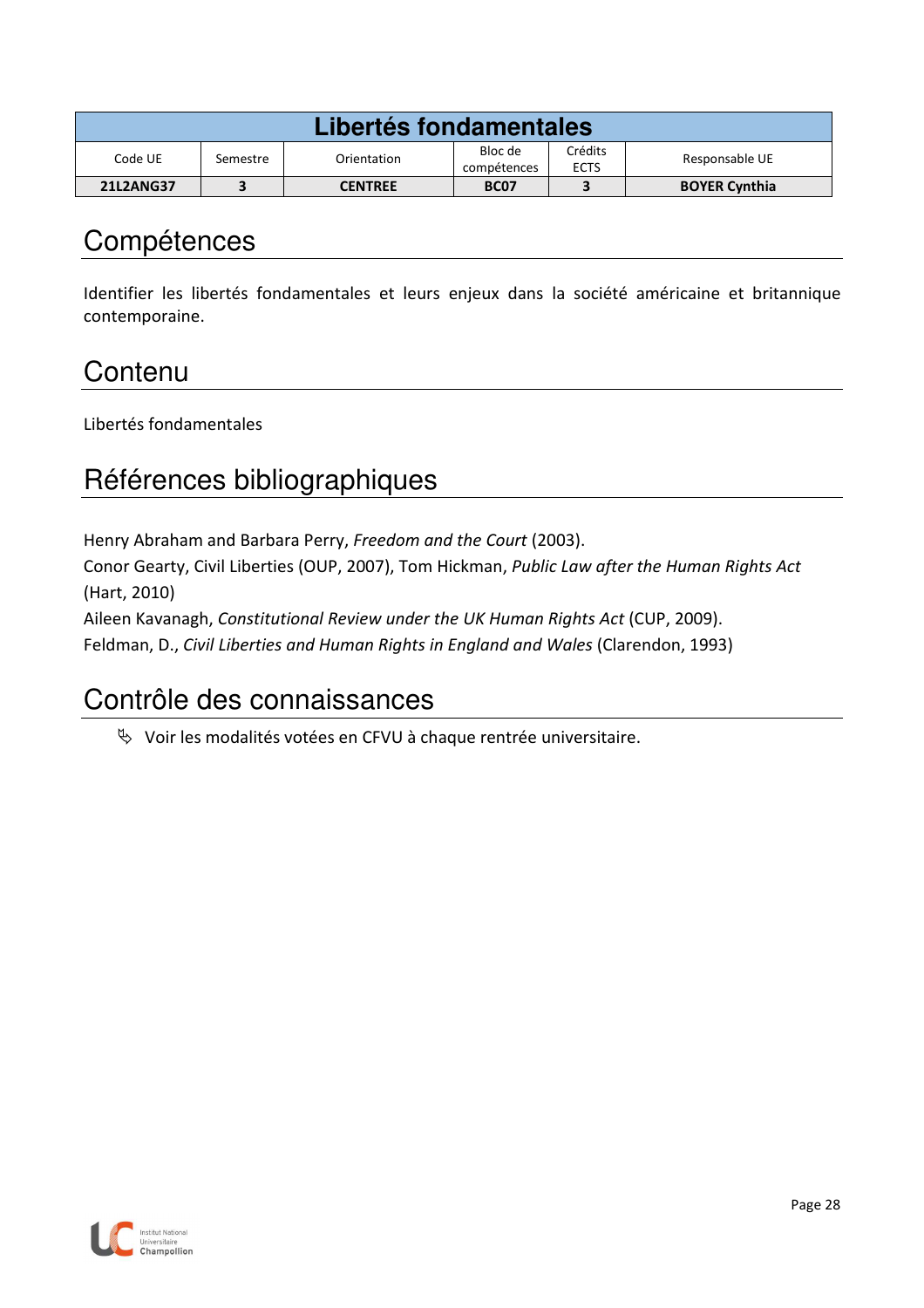| Les Valeurs de l'école |                                                                                            |            |             |  |                          |  |
|------------------------|--------------------------------------------------------------------------------------------|------------|-------------|--|--------------------------|--|
| Code UE                | Crédits<br>Bloc de compétences<br>Responsable UE<br>Orientation<br>Semestre<br><b>ECTS</b> |            |             |  |                          |  |
| <b>21 L2 VPE 31</b>    |                                                                                            | <b>VPE</b> | <b>BC07</b> |  | <b>GERMANN Sébastien</b> |  |
|                        |                                                                                            |            |             |  |                          |  |

- Transmission du savoir, diffusion des connaissances, mobiliser les concepts fondamentaux des éducations à…
- Construire une culture des valeurs de l'école.

### **Contenu**

L'École est certes un lieu de transmission de savoirs, mais aussi de diffusion et de construction de valeurs. Si l'École se revendique neutre, cela ne signifie pas qu'elle nivelle tous les registres de valeurs. Notamment, l'École promeut des valeurs à visée universalistes assurant le vivre-ensemble Ce champ axiologique se retrouve incarné dans les éducations à (laïcité, citoyenneté, santé, sexualité, artistique et culturelle, développement durable). Quelles valeurs mobilise l'École ? Comment les éducations à permettent aux élèves d'acquérir ces composantes d'autonomie pour leur permettre de devenir des citoyens éclairés ?

L'UE se propose de circonscrire ces éducations à et les valeurs qu'elles mobilisent.

# Références bibliographiques

- Barthes, Langer et al. (2017). Dictionnaire critique : Des enjeux et concepts des éducations à. L'Harmattan.
- Lecointre, G. (2018). Savoirs, opinions, croyances. Belin Education
- Laïcité, croyances et éducation, Revue Spirale, n°39, 2007

### Contrôle des connaissances

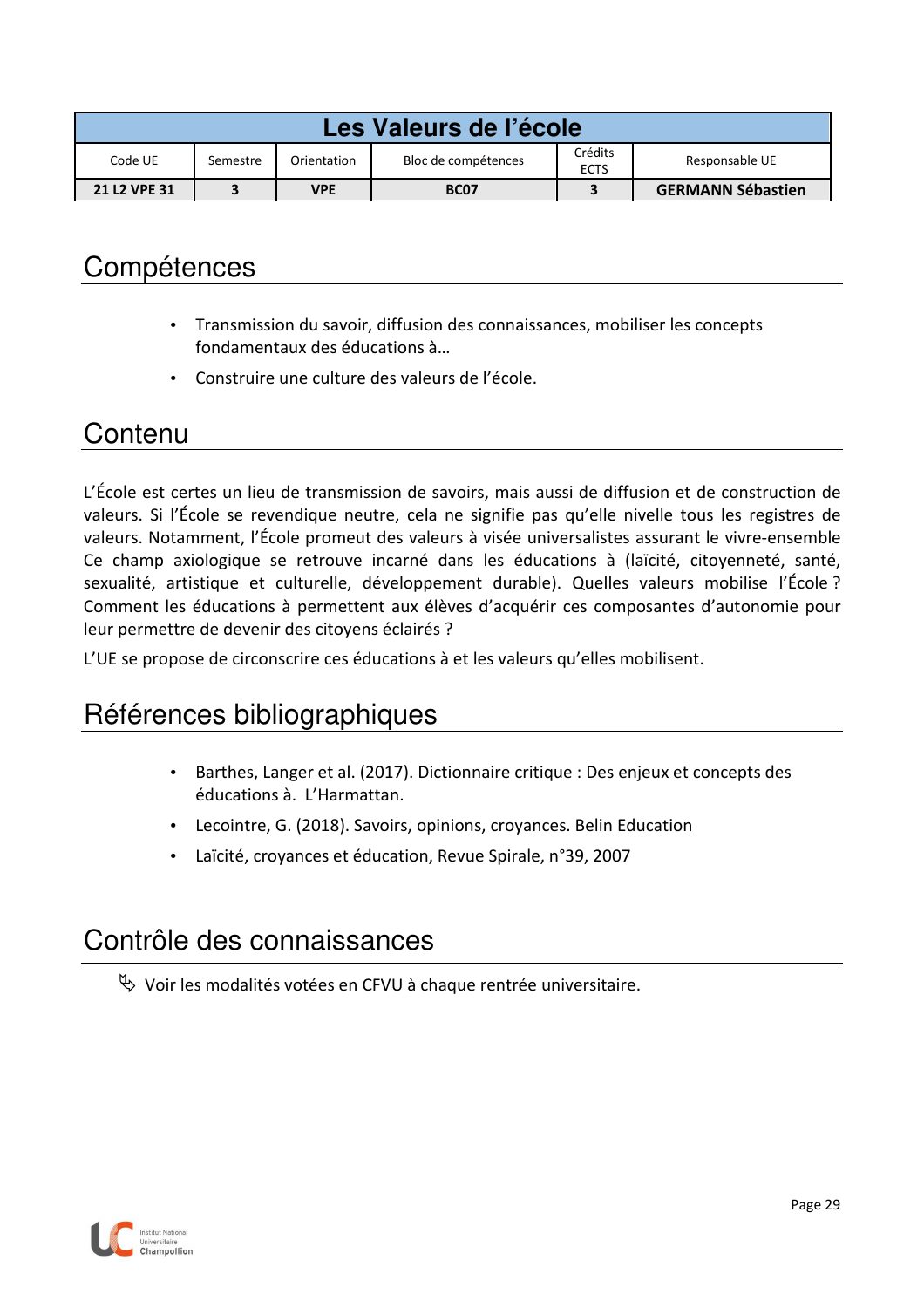| Langue Française et didactique |                                                |            |             |  |                          |  |
|--------------------------------|------------------------------------------------|------------|-------------|--|--------------------------|--|
| Code UE                        | Bloc de compétences<br>Orientation<br>Semestre |            |             |  | Responsable UE           |  |
| 21 L3 VPE 52                   |                                                | <b>VPE</b> | <b>BC07</b> |  | <b>BARRIERE Laurence</b> |  |

- Mobiliser les concepts fondamentaux de la langue française.
- **Transmission du savoir, diffusion des connaissances.**

### **Contenu**

- Apports théoriques, travaux de groupe et ateliers de pratique contrôlée de la langue sur :
	- les classes grammaticales
	- la syntaxe
	- la morphologie verbale
	- la structuration du lexique
- Construction d'une démarche didactique pour l'enseignement de la langue.

### Références bibliographiques

- Tout manuel d'orthographe, de grammaire et de conjugaison, dont :
- La nouvelle grammaire du Français, Dubois/Lagane ;
- Grammaire méthodique du français, Rioul/Pellat/Riegel ;
- Les programmes scolaires cycles 2 et 3 (partie maitrise de la langue).

### Contrôle des connaissances

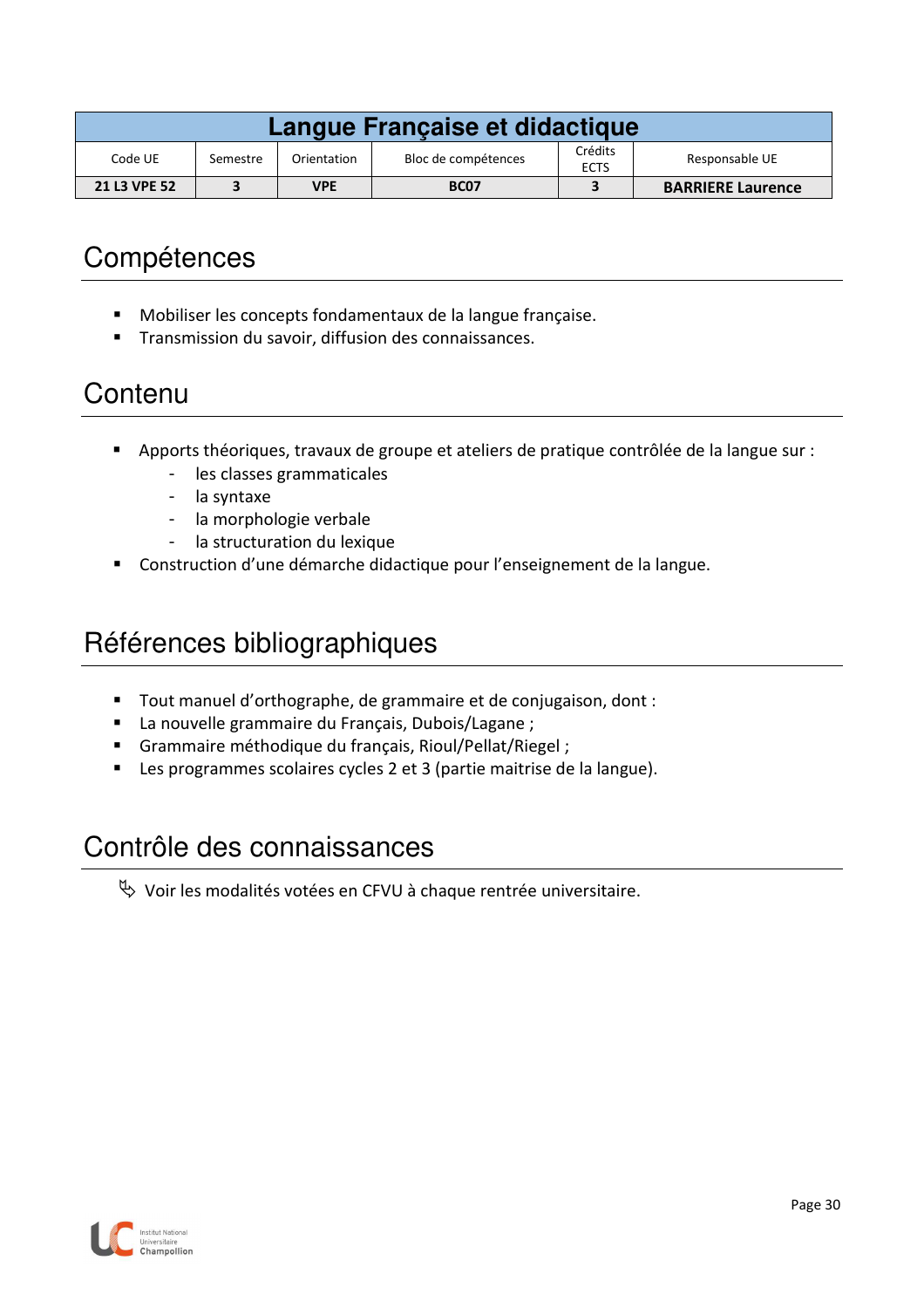| Questions institutionnelles : monde anglophone |          |             |                        |                        |                      |  |
|------------------------------------------------|----------|-------------|------------------------|------------------------|----------------------|--|
| Code UE                                        | Semestre | Orientation | Bloc de<br>compétences | Crédits<br><b>ECTS</b> | Responsable UE       |  |
| 21L2ALL31RI                                    |          | <b>RI</b>   | <b>BC07</b>            |                        | <b>BOYER Cynthia</b> |  |

- Mobiliser des concepts et cadres théoriques dans le domaine de l'étude d'une ou de plusieurs langues étrangères en lien avec les aires socio-culturelles correspondantes.

- Analyser et synthétiser des données en vue de leur exploitation.
- Développer en langue étrangère une argumentation avec esprit critique.

### **Contenu**

- Définition et rôle des institutions
- Les régimes politiques
- La Constitution américaine
- La Constitution britannique
- La séparation des pouvoirs.
- L'état fédéral et les états fédérés
- Common law
- Droits fondamentaux

# Références bibliographiques

Une bibliographie sera distribuée au premier cours.

### Contrôle des connaissances

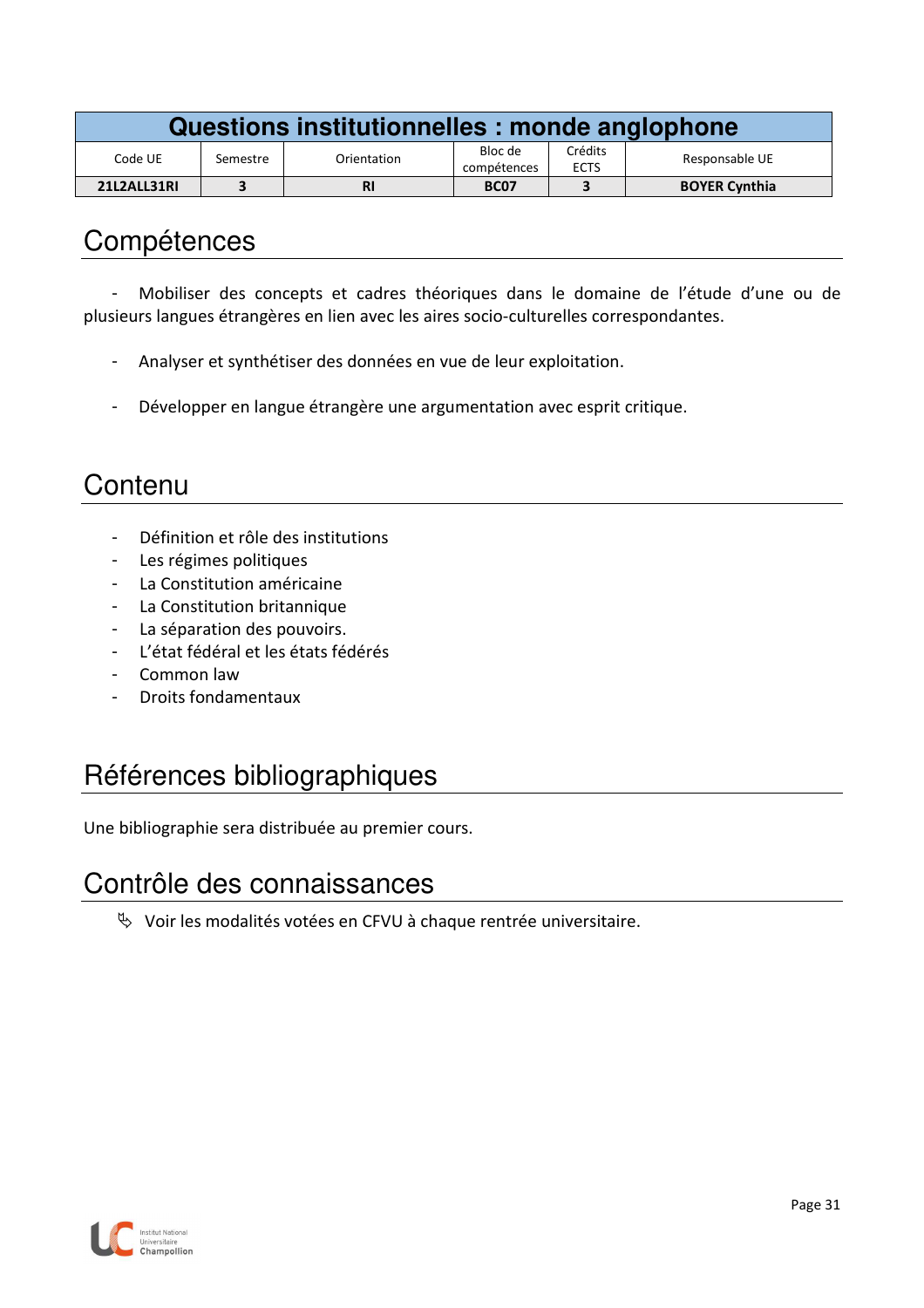| Questions institutionnelles : monde hispanophone |          |             |                        |                        |                      |  |
|--------------------------------------------------|----------|-------------|------------------------|------------------------|----------------------|--|
| Code UE                                          | Semestre | Orientation | Bloc de<br>compétences | Crédits<br><b>ECTS</b> | Responsable UE       |  |
| 21L2ALL32RI                                      |          | <b>RI</b>   | <b>BC07</b>            |                        | <b>MARIN Vincent</b> |  |

- Mobiliser des concepts et cadres théoriques dans le domaine de l'étude d'une ou de plusieurs langues étrangères en lien avec les aires socio-culturelles correspondantes.

- Analyser et synthétiser des données en vue de leur exploitation.
- Développer en langue étrangère une argumentation avec esprit critique.

### **Contenu**

- Définition et rôle des institutions.
- Les régimes politiques.
- La Constitution espagnole.
- La séparation des pouvoirs.
- Modèles territoriaux. Les communautés autonomes.
- Droits fondamentaux.

# Références bibliographiques

Manuel Jiménez de Parga et Fernando Vallespin (eds.), *La política*, vol.2 de España siglo XXI, Madrid, Biblioteca Nueva, 2009

### Contrôle des connaissances

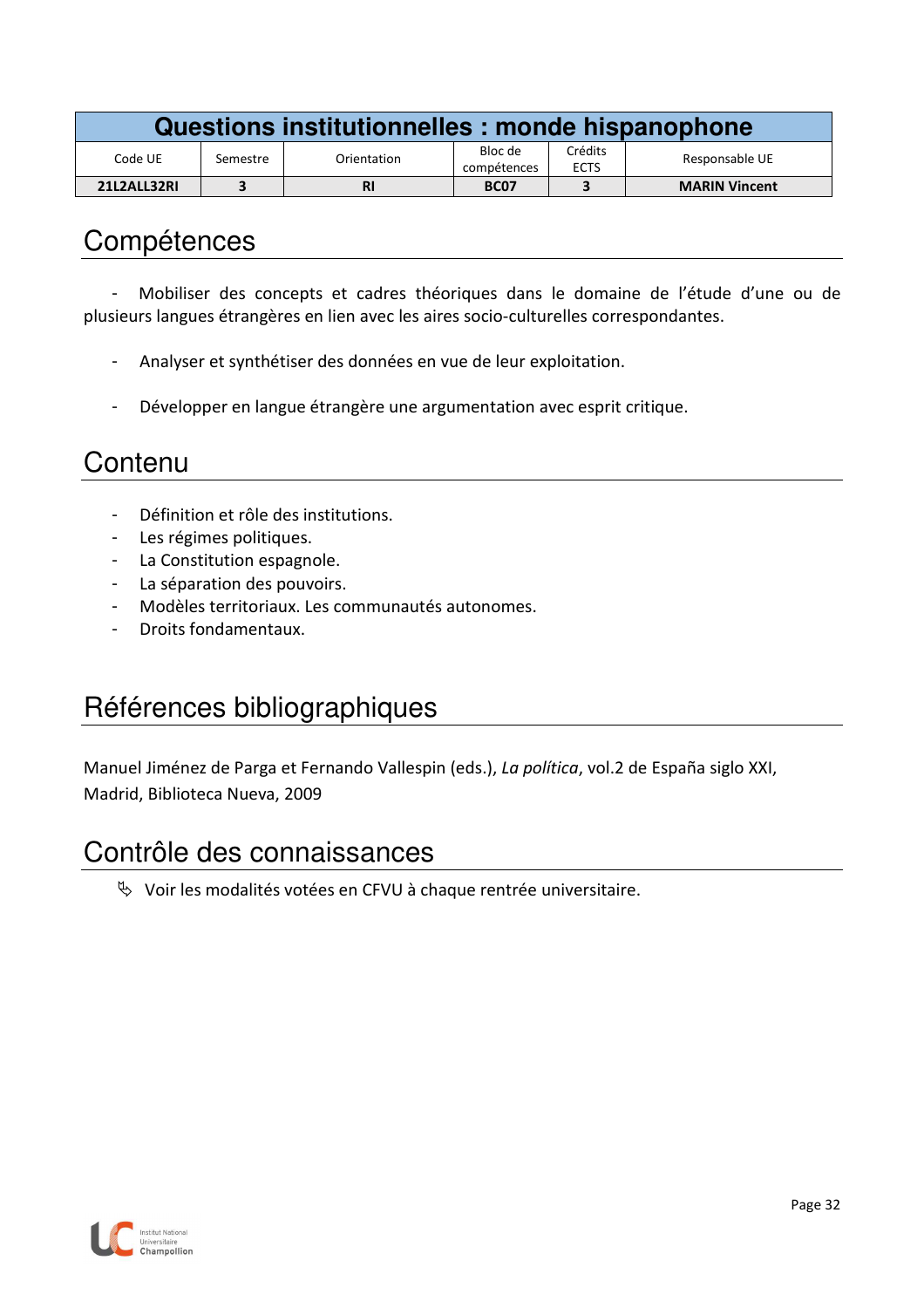| Théorie et pratique des arts -1 |          |             |                        |                        |                      |  |
|---------------------------------|----------|-------------|------------------------|------------------------|----------------------|--|
| Code UE                         | Semestre | Orientation | Bloc de<br>compétences | Crédits<br><b>ECTS</b> | Responsable UE       |  |
| 21L2ALL31VMA                    |          | VMA         | <b>BC07</b>            |                        | <b>JORBA Mélanie</b> |  |

- Identifier et situer les champs professionnels potentiellement en relation avec les acquis de la mention ainsi que les parcours possibles pour y accéder.
- Caractériser et valoriser son identité, ses compétences et son projet professionnel en fonction d'un contexte.
- Identifier le processus de production, de diffusion et de valorisation des savoirs.

### **Contenu**

- Exploration des arts des XX et XXI<sup>è</sup> siècles.
- Lecture d'un corpus de textes théoriques.
- Rencontres avec des artistes et des professionnels du monde de l'art.
- Analyses d'œuvres visuelles, théâtrales ou performatives.

# Références bibliographiques

La bibliographie sera communiquée lors du premier cours du semestre

#### Contrôle des connaissances

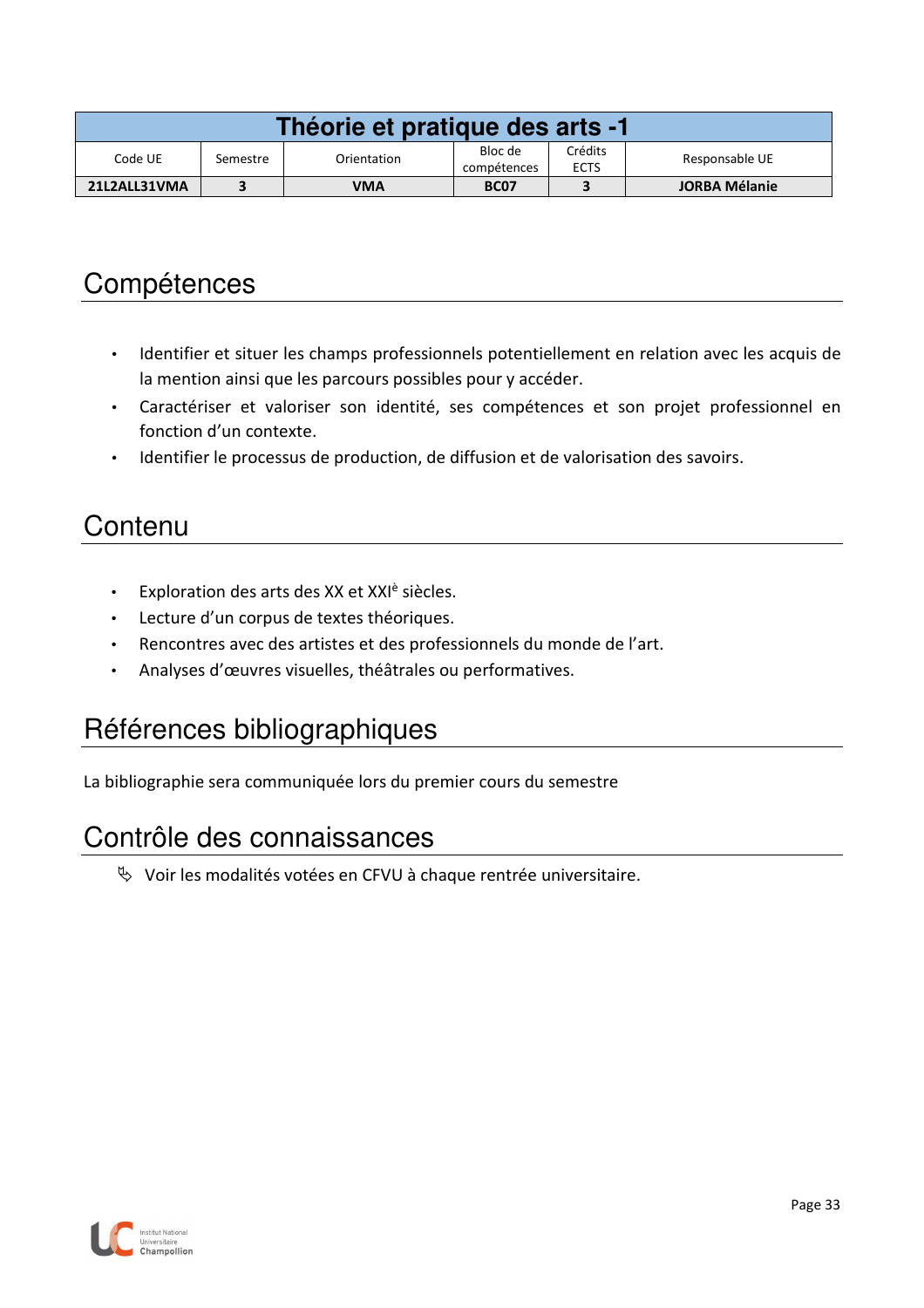| Conception de projets culturels |          |             |                        |                        |                      |  |  |  |
|---------------------------------|----------|-------------|------------------------|------------------------|----------------------|--|--|--|
| Code UE                         | Semestre | Orientation | Bloc de<br>compétences | Crédits<br><b>ECTS</b> | Responsable UE       |  |  |  |
| 21L2ALL32VMA                    |          | VMA         | <b>BC07</b>            |                        | <b>JORBA Mélanie</b> |  |  |  |

- Identifier et situer les champs professionnels potentiellement en relation avec les acquis de la mention ainsi que les parcours possibles pour y accéder.
- Caractériser et valoriser son identité, ses compétences et son projet professionnel en fonction d'un contexte.
	- Identifier le processus de production, de diffusion et de valorisation des savoirs.

## Contenu

Après avoir défini ce qui « fait culture » et quels sont les enjeux actuels d'un projet culturel de territoire, ce cours assuré par un.e intervenant.e professionnel.le présentera la démarche pour établir et conduire un tel projet. Les étudiant.e.s acquerront des outils et des éléments de méthode, et les mettront en œuvre dans un contexte donné.

# Références bibliographiques

ARENDT Hannah, 1972. *La crise de la culture*. Paris : Gallimard. 380 p. (Folio essai). CAUNE Jean, 2006. *La démocratisation culturelle. Une médiation à bout de souffle*. Grenoble : Presses universitaires de Grenoble. 205 p.

DE WARESQUIEL Emmanuel (dir.). 2001. *Dictionnaire des politiques culturelles de la France depuis 1959.* Paris : Larousse CNRS Editions. 657 p.

DONNAT Olivier, 2009. *Les pratiques culturelles des Français à l'ère numérique.* Paris : La découverte/Ministère de la culture et de la communication. 282 p.

SAEZ Jean-Pierre (dir.), 2008. *Culture & société, un lien à recomposer*. Toulouse : Editions de l'Attribut. 208 p.

#### Sites Internet

www.citechaillot.fr (web TV : cours publics d'histoire de l'architecture) www.senat.fr (rapports sur différentes thématiques)

www.culture.gouv.fr (ministère de la culture et de la communication)

www.syndeac.org (syndicat national des entreprises artistiques et culturelles)

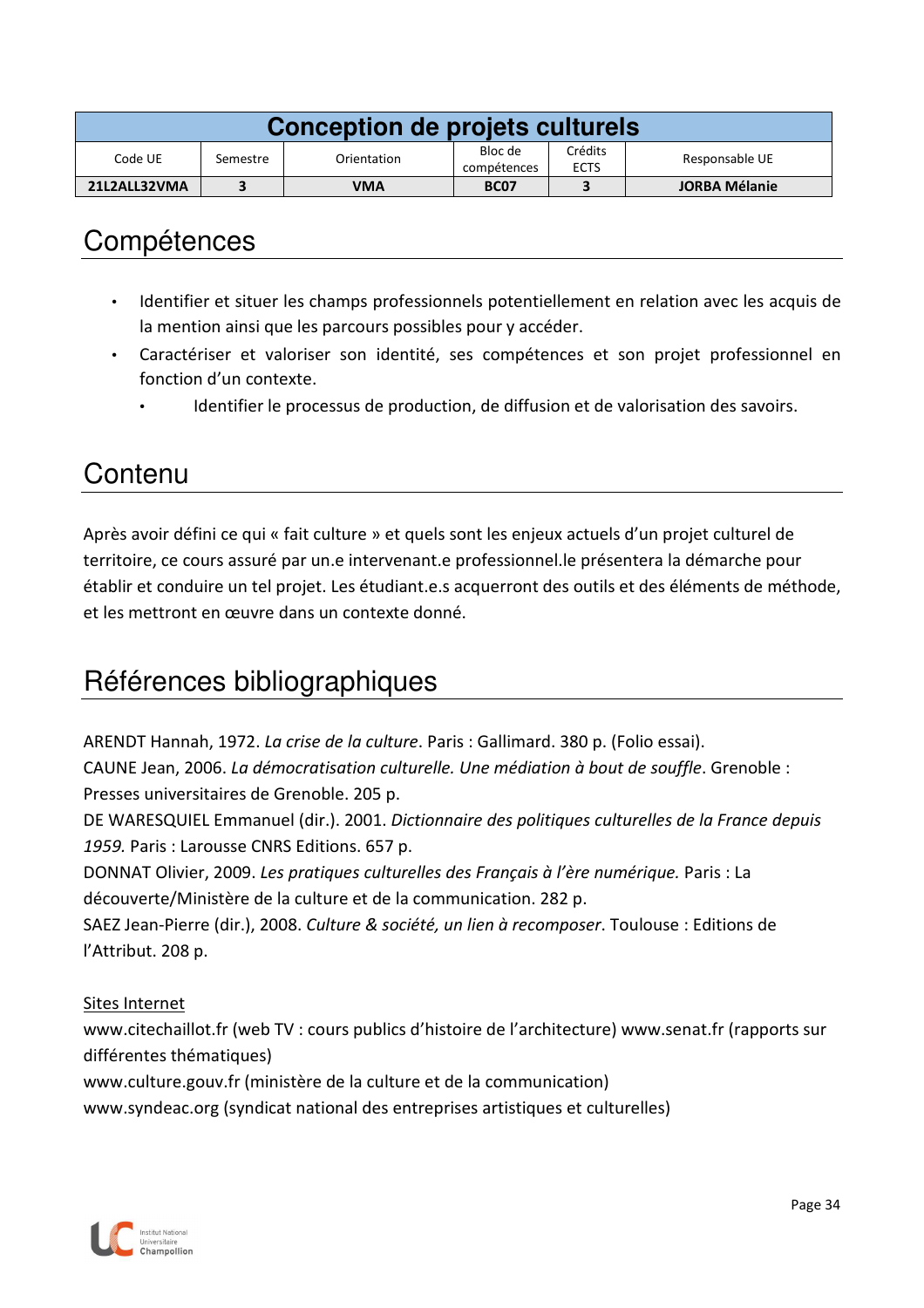# Contrôle des connaissances

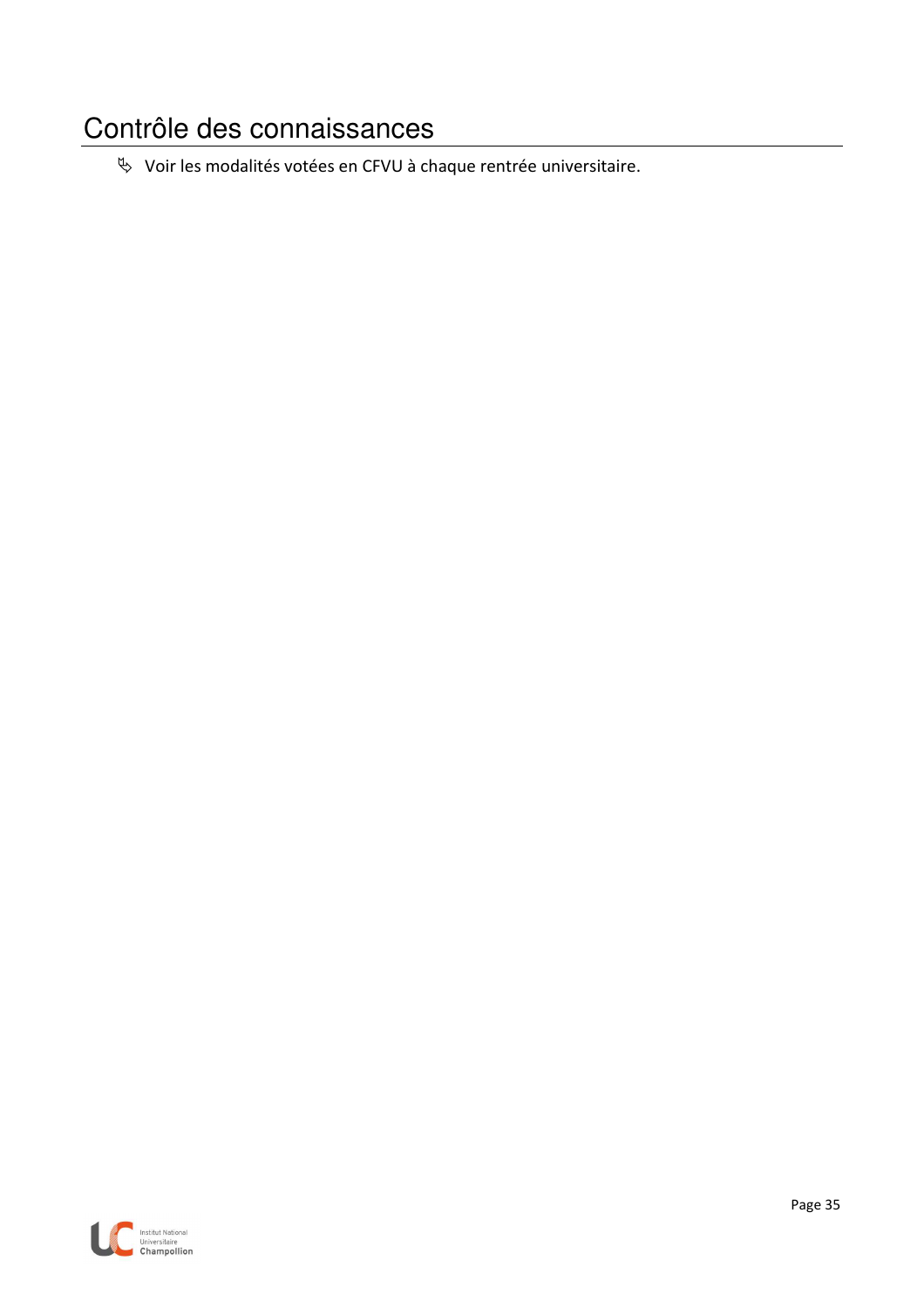| Linguistique et Stylistique |          |                    |                        |                        |                          |  |  |  |
|-----------------------------|----------|--------------------|------------------------|------------------------|--------------------------|--|--|--|
| Code UE                     | Semestre | Orientation        | Bloc de<br>compétences | Crédits<br><b>ECTS</b> | Responsable UE           |  |  |  |
| <b>21L2ANG41</b>            |          | <b>OBLIGATOIRE</b> | <b>BC05</b>            |                        | <b>LEVILLAIN Pauline</b> |  |  |  |

- Linguistique : Analyse syntaxique de la phrase complexe (identifier la matrice et ses propositions subordonnées).

- Stylistique : Analyse textuelle, analyse du discours.

## **Contenu**

- Linguistique : Analyse syntaxique de la phrase complexe.
- Stylistique : Stylistique de la poésie : théorie et pratique

# Références bibliographiques

#### **Linguistique :**

ORIEZ, Sandrine. *Syntaxe de la phrase anglaise*. PUR, 2009. RIVIERE, Claude. *Pour une syntaxe simple à l'usage des anglicistes.* Ophrys, 2004.

#### **Stylistique :**

Ouvrages conseillés : DUPRIEZ, B., Gradus : les procédés littéraires, 10x18, 2003 MOLINIE, G., Dictionnaire de rhétorique, Le Livre de Poche, 1997 SALBAYRE, S. et VINCENT-ARNAUD, N., L'analyse stylistique : textes littéraires de langue anglaise, PUM, 2006 WALES, K., A Dictionary of Stylistics, Pearson Education Limited, 2001.

## Contrôle des connaissances

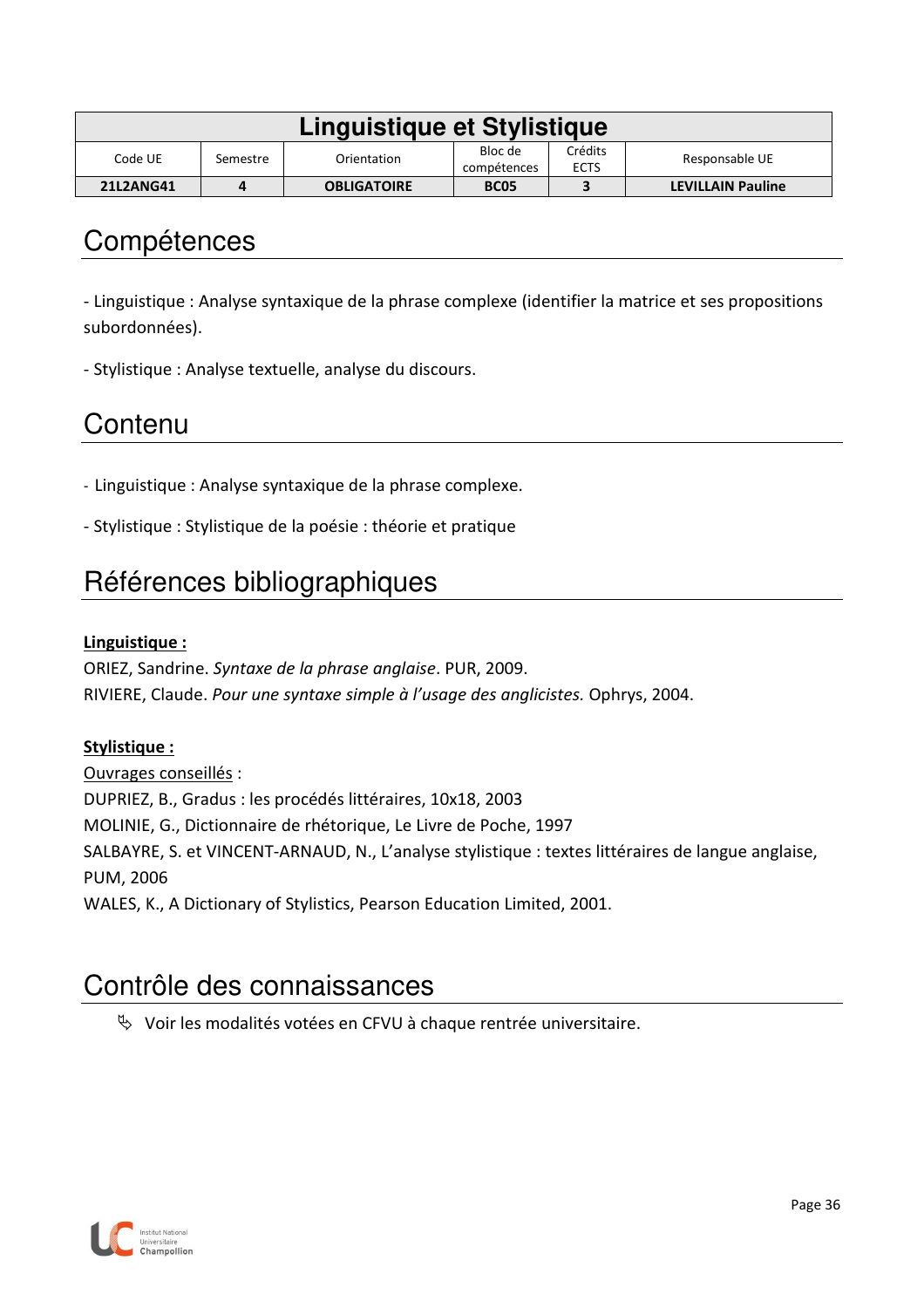| <b>Expression</b><br><b>Traduction, Oral</b> |          |                    |                        |                        |                        |  |  |  |
|----------------------------------------------|----------|--------------------|------------------------|------------------------|------------------------|--|--|--|
| Code UE                                      | Semestre | Orientation        | Bloc de<br>compétences | Crédits<br><b>ECTS</b> | Responsable UE         |  |  |  |
| 21L2ANG42M                                   | 4        | <b>OBLIGATOIRE</b> | <b>BC05</b>            | ь                      | <b>GADEA Joséphine</b> |  |  |  |

Travailler les techniques de traduction de textes littéraires.

S'exprimer avec fluidité dans des contextes diversifiés ; comprendre des natifs de différents accents s'exprimant sur des sujets variés et complexes ; parfaire sa prononciation.

# **Contenu**

Version – Thème Oral : conversation, compréhension, prononciation

# Références bibliographiques

Ouvrages conseillés:

Chuquet, H. *Pratique de la Traduction*. Paris: Ophrys. Guillemin-Flescher, J. *Syntaxe Comparée du Français et de l'Anglais*. Paris: Ophrys.

## Contrôle des connaissances

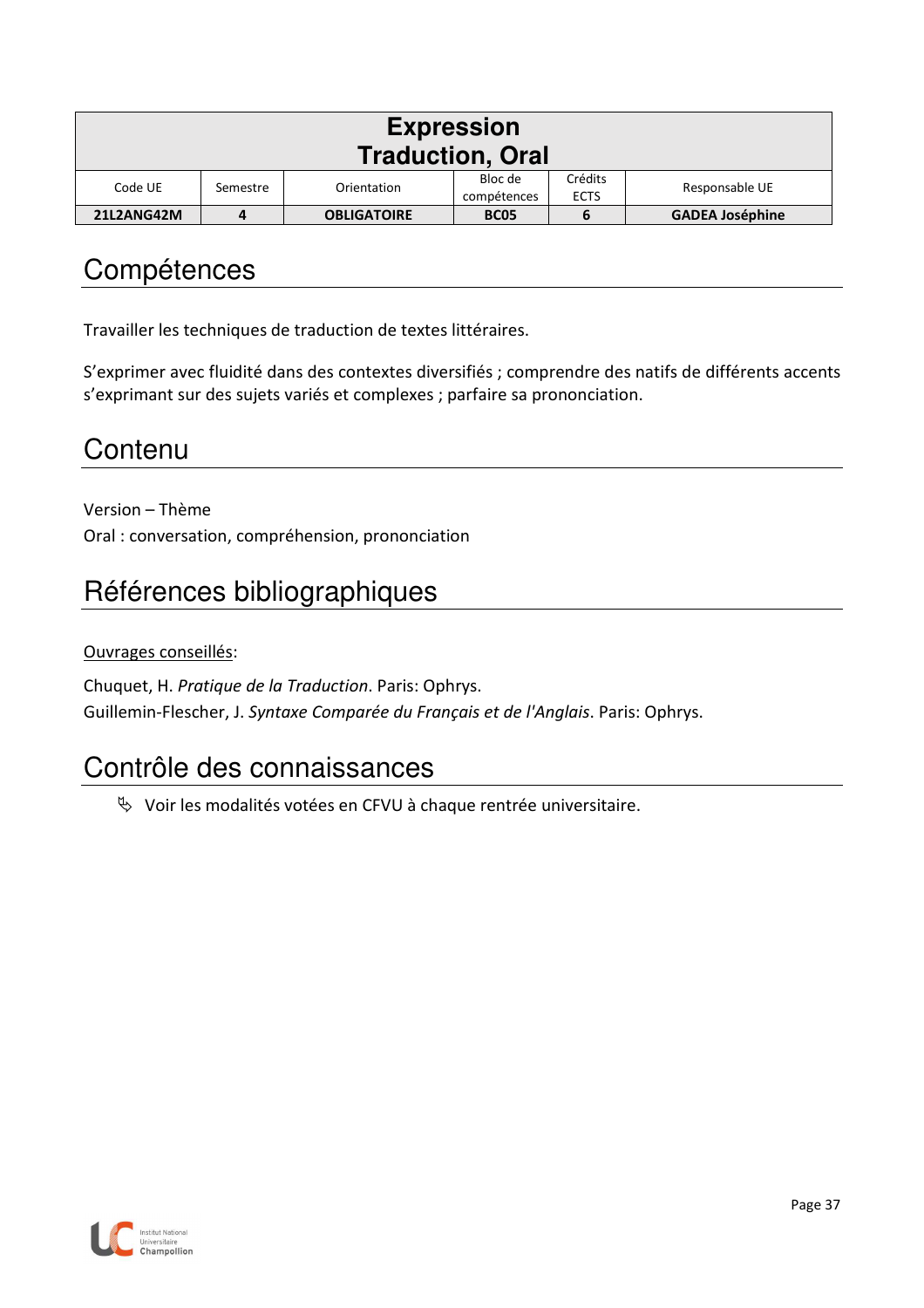| Littérature      |          |                    |                        |                        |                  |  |  |  |
|------------------|----------|--------------------|------------------------|------------------------|------------------|--|--|--|
| Code UE          | Semestre | Orientation        | Bloc de<br>compétences | Crédits<br><b>ECTS</b> | Responsable UE   |  |  |  |
| <b>21L2ANG43</b> | 4        | <b>OBLIGATOIRE</b> | <b>BC02</b>            |                        | <b>FORD John</b> |  |  |  |

Analyser un texte littéraire et en définir ses caractéristiques.

# **Contenu**

Littérature anglophone : Un ou plusieurs ouvrages clé de littérature anglaise et/ou anglo-saxonne écrite(s) en prose ou en vers.

# Références bibliographiques

*Texte(s) littéraire(s) qui seront étudié(s) sera/seront précisé(s) avant le début du semestre.* 

## Contrôle des connaissances

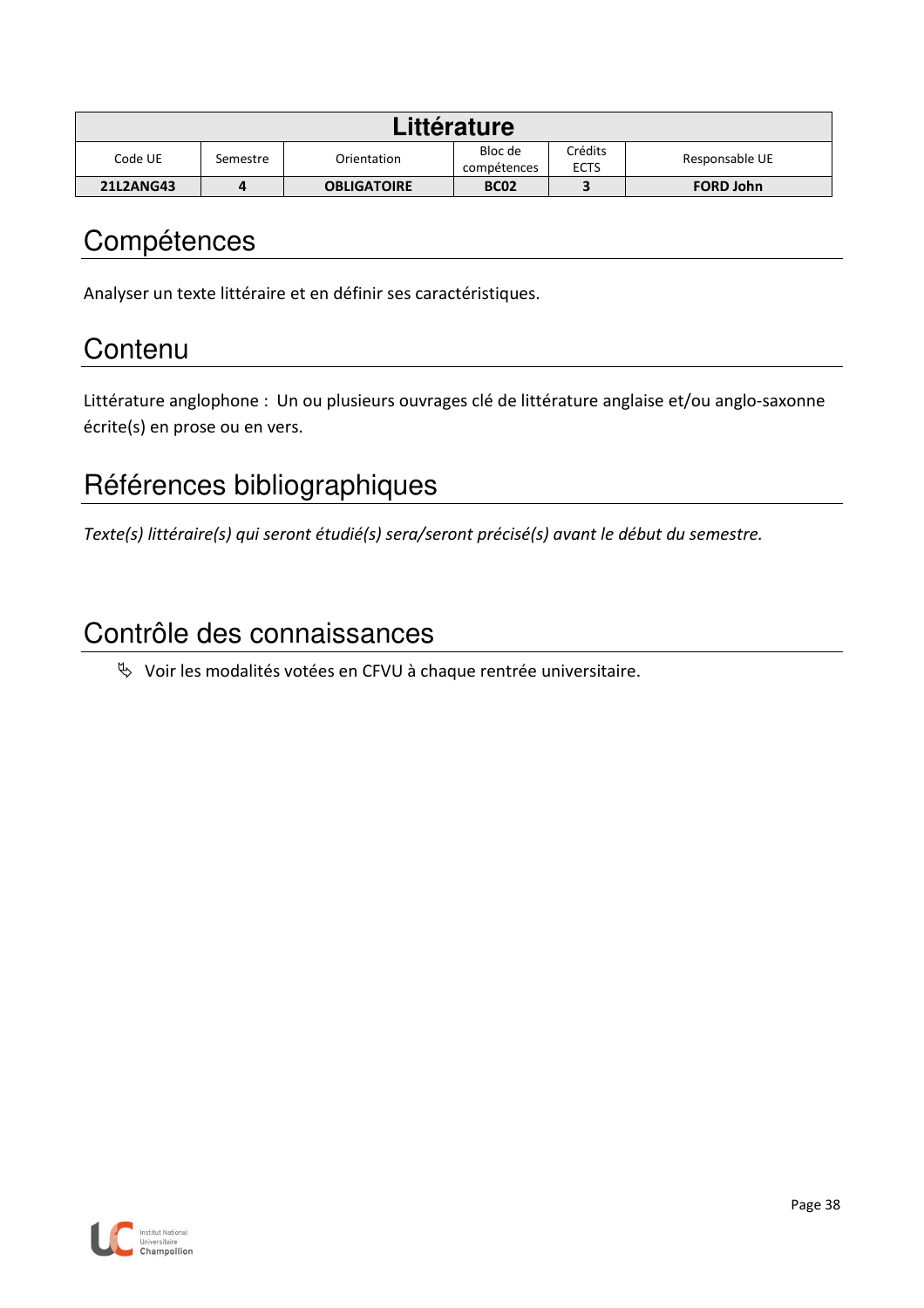| <b>Civilisation</b><br><b>Civilisation UK/Civilisation US</b> |          |                    |                        |                        |                        |  |  |  |
|---------------------------------------------------------------|----------|--------------------|------------------------|------------------------|------------------------|--|--|--|
| Code UE                                                       | Semestre | Orientation        | Bloc de<br>compétences | Crédits<br><b>ECTS</b> | Responsable UE         |  |  |  |
| <b>21L2ANG44</b>                                              | 4        | <b>OBLIGATOIRE</b> | <b>BC02</b>            | 3                      | <b>CHEYROUX Emilie</b> |  |  |  |

#### **- Civilisation UK :**

Lire, comprendre et analyser un document historique.

Analyser et synthétiser des données issues de sources variées.

Rédiger un commentaire de texte en anglais.

Acquérir de solides connaissances permettant de mieux comprendre la Grande-Bretagne contemporaine.

#### **- Civilisation US :**

- 1. Connaissance, reconnaissance, et utilisation des références culturelles spécifique aux Etats-Unis.
- 2. Mise en perspective des informations et/ou des documentations suivant les contextes historique et culturels.
- 3. Prise en compte des réalités sociales, économiques, politiques, culturelles et historiques des Etats-Unis.
- 4. Lire et comprendre un contexte socio-culturel en situant des événements dans une période historique.
- 5. Utilisation de la langue anglaise comme outil de compréhension écrite (lecture de textes et de documentation historiques) et orale (entendement des conférences ou des discours en cours).
- 6. Utilisation de la langue anglaise comme outil d'expression orale (communication aisée et précise en participation en cours) et écrite (rédaction des documents d'analyse et de synthèse appliquée au domaine socio-culturel et historique).

Réalisation de commentaires et de textes et de dissertations sur des thèmes historiques.

### Contenu

**- Civilisation UK** : Ce cours traite de la dernière sous-période de l'époque victorienne (1873-1901) sous ses aspects politiques, économiques, et sociaux.

**- Civilisation US** : Réfléchir à l'histoire et à la culture des États-Unis des 18ème et 19ème siècles en confrontant ses connaissances à des textes divers et variés qui permettent de préparer à la maîtrise du commentaire de documents et de la dissertation en anglais.

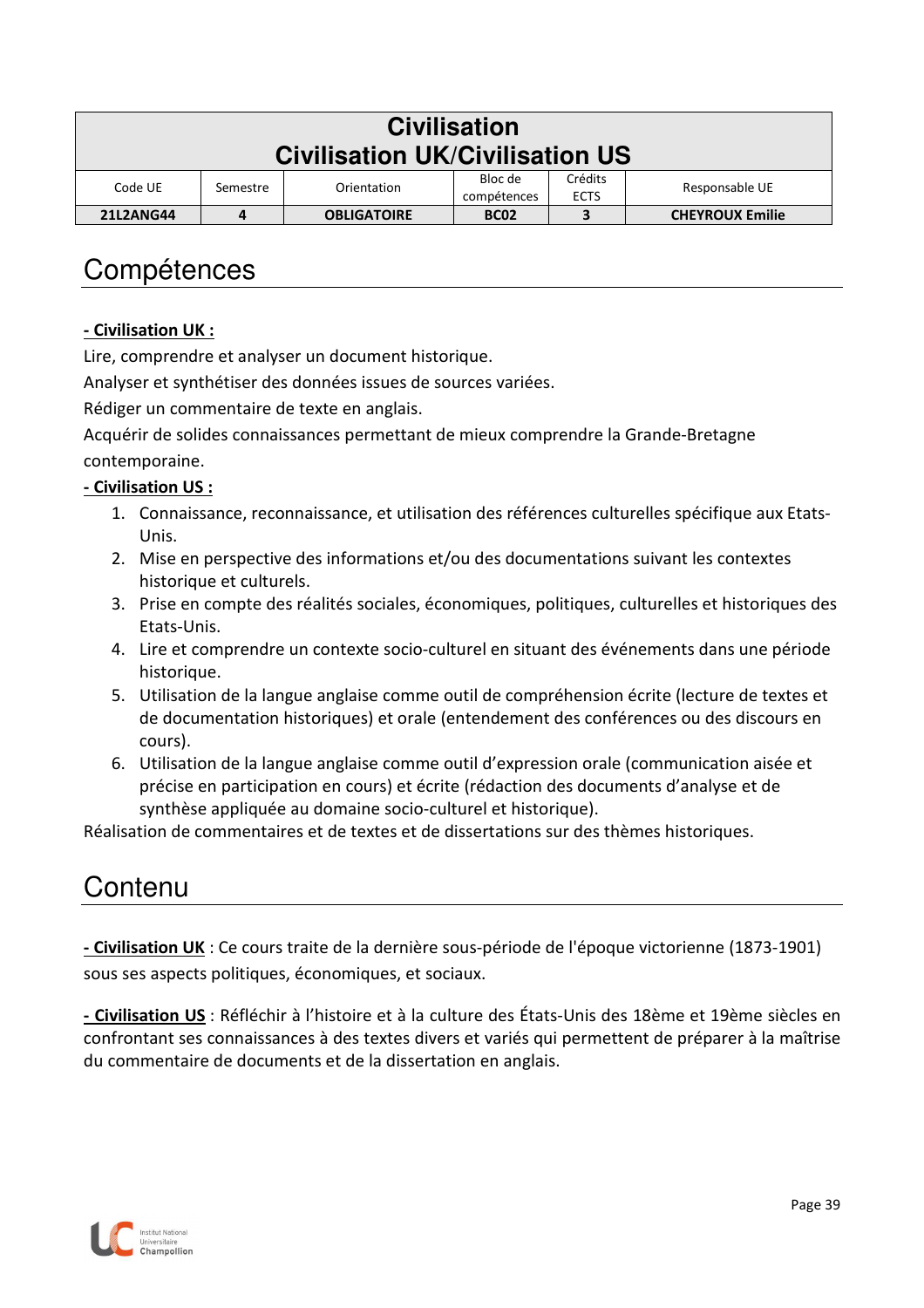# Références bibliographiques

#### **- Civilisation UK Great Britain from 1873 to 1901**

#### Ouvrage obligatoire :

McCord, Norman and Bill Purdue. *British History: 1815-1906*. Oxford: O.U.P, 2007.

#### Suggestion de lecture :

Best, Geoffrey. *Mid-Victorian Britain, 1851-74*. London: Fontana. Harrison, J.F.C. *Early-Victorian Britain, 1832-51*. London: Fontana, 1979. Paxman, Jeremy. *The Victorians*. London : BBC Books, 2009. Scott-Bauman, Michael. *Years of Expansion – Britain: 1815-1914*. London: Hodder and Stoughton, 1995. Seaman, LCB., *Victorian England : Aspects of English and Imperial History, 1837-1901*. London : Routledge, 1973

#### - **Civilisation US** :

#### Ouvrage Obligatoire :

BOYER, Paul, et al. *The Enduring Vision.* London: Houghton Mifflin. FORD, J. (document distribué en cours).

### Contrôle des connaissances

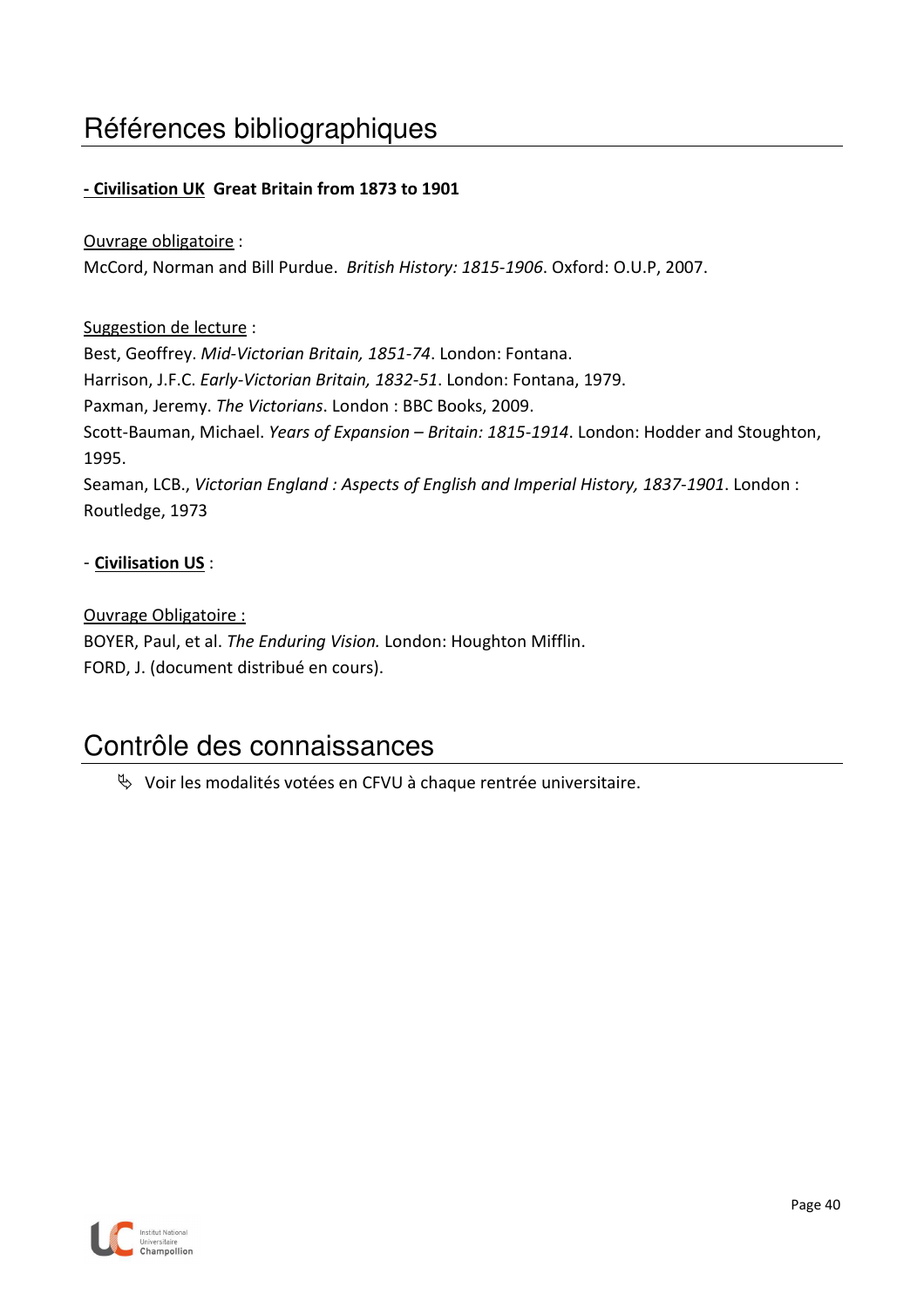| Stage métiers des langues |          |                    |                        |                        |                          |  |  |  |
|---------------------------|----------|--------------------|------------------------|------------------------|--------------------------|--|--|--|
| Code UE                   | Semestre | Orientation        | Bloc de<br>compétences | Crédits<br><b>ECTS</b> | Responsable UE           |  |  |  |
| <b>21L2ANG45</b>          |          | <b>OBLIGATOIRE</b> | <b>BC08</b>            |                        | <b>LEVILLAIN Pauline</b> |  |  |  |

Professionnalisation.

## **Contenu**

Stage de 60h effectué dans un milieu professionnel choisi par l'étudiant.

## Références bibliographiques

Ouvrages de référence conseillés

GREUTER, Myriam, *Bien rédiger son mémoire ou son rapport de stage*, L'Etudiant, coll. « Sup », 2007.

Le Courtois, Hélène, & Yala, Amina, *Les métiers des langues,* L'Etudiant Pratique, 2004.

*Langues et international,* ONISEP, Parcours, 2006.

Ministère de l'Éducation Nationale :

http://education.gouv.fr/pid3/concours-emplois-et-carrieres.html

http://www.education.gouv.fr/cid93525/l-apprentissage-une-nouvelle-voie-pour-devenirenseignant.html

http://www.etudiant.gouv.fr/pid34459/le-statut-national-d-etudiant-e-entrepreneur-e.html

## Contrôle des connaissances

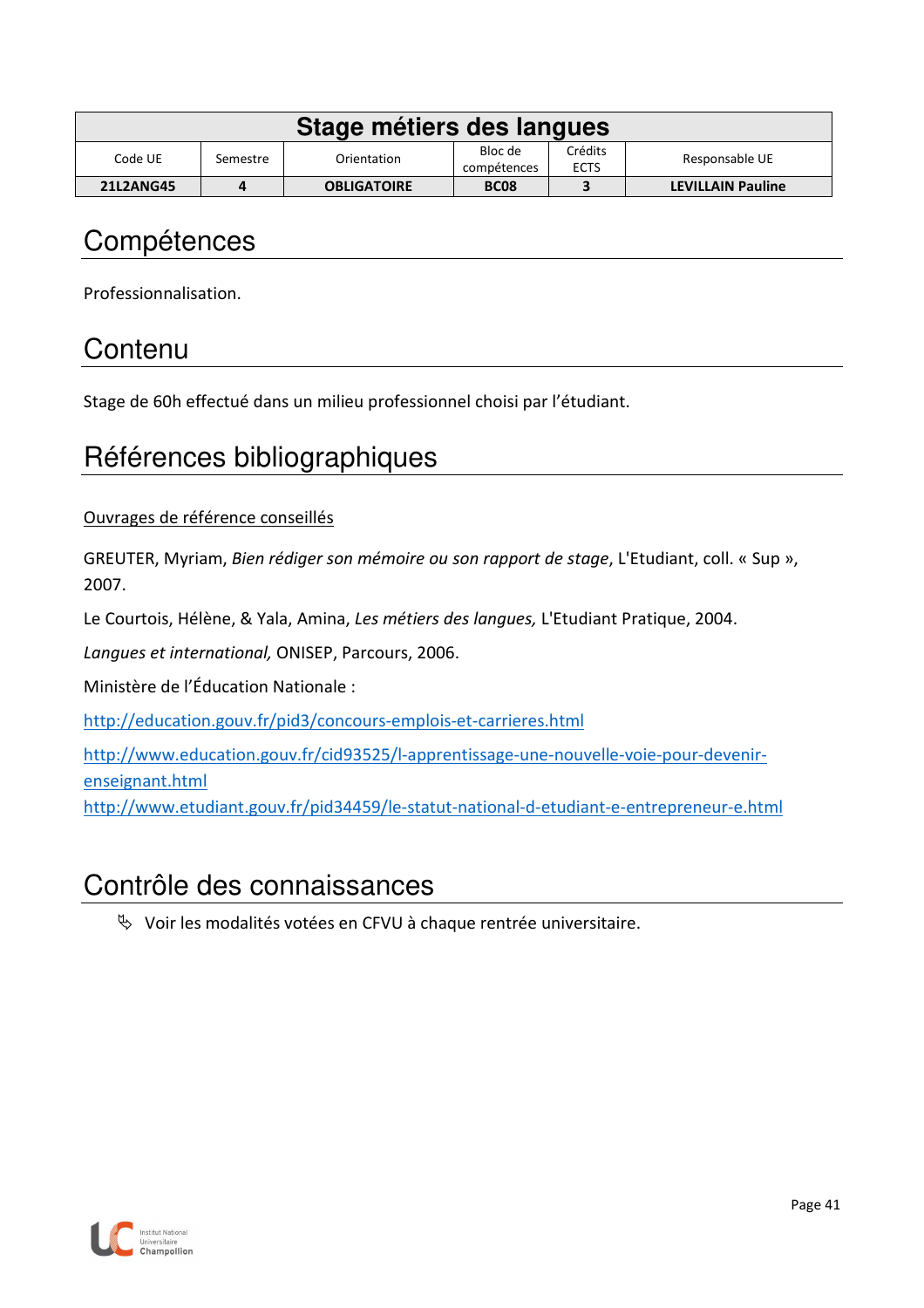| Analyse du spectacle vivant |          |                |                        |                        |                      |  |  |  |
|-----------------------------|----------|----------------|------------------------|------------------------|----------------------|--|--|--|
| Code UE                     | Semestre | Orientation    | Bloc de<br>compétences | Crédits<br><b>ECTS</b> | Responsable UE       |  |  |  |
| <b>21L2ANG46</b>            |          | <b>CENTREE</b> | <b>BC07</b>            |                        | <b>JOUVE Emeline</b> |  |  |  |

Découvrir le monde du spectacle ; Identifier les différents éléments qui composent un spectacle ; Définir les différentes esthétiques.

## **Contenu**

Ce cours est une introduction au spectacle vivant et ses mécanismes. Le travail se fera à partir de captation de production et représentations auxquelles nous assisterons.

# Références bibliographiques

**Ouvrage obligatoire**: Bruce Marchart, *Men in the Making*. Houghton Mifflin Harcourt, 2011.

#### **Ouvrages conseillés** :

Balme, Christopher B. The Cambridge Introduction to Theatre Studies. Cambridge, UK: Cambridge University Press, 2008.

Hischak, Thomas S. Theatre As Human Action: An Introduction to Theatre Arts. Lanham, Md: Scarecrow Press, 2006.

Postlewait, Thomas. *The Cambridge Introduction to Theatre Historiography*. Cambridge: Cambridge University Press, 2009.

Shepherd, Simon. *The Cambridge Introduction to Performance Theory*. , 2016.

*Sorties théâtre* : 1 ou 2 sortie théâtre sont prévues. L'étudiant bénéficiera de tarifs préférentiels.

## Contrôle des connaissances

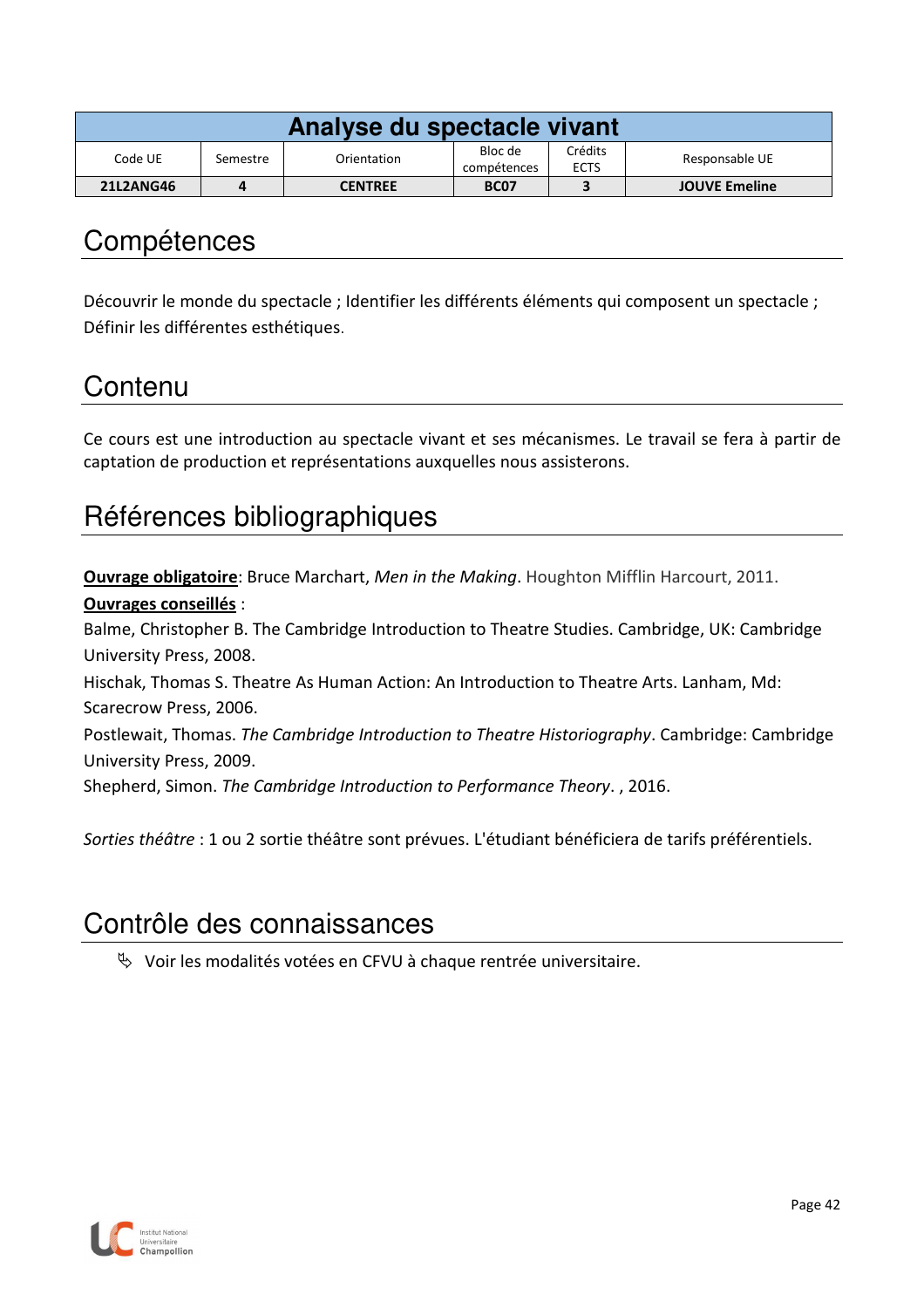| <b>Civilisation Commonwealth</b> |          |                |                        |                        |                     |  |  |  |
|----------------------------------|----------|----------------|------------------------|------------------------|---------------------|--|--|--|
| Code UE                          | Semestre | Orientation    | Bloc de<br>compétences | Crédits<br><b>ECTS</b> | Responsable UE      |  |  |  |
| <b>21L2ANG47</b>                 | 4        | <b>CENTREE</b> | <b>BC07</b>            |                        | <b>DOUMERC Eric</b> |  |  |  |

Lire, comprendre et analyser un document historique ; Rédiger un commentaire de texte en anglais ; Acquérir des connaissances sur les Caraïbes anglophones.

## **Contenu**

Ce cours est une introduction à l'étude des Caraïbes anglophones

## Références bibliographiques

#### **Ouvrage obligatoire :**

Heuman, Gad. THE CARIBBEAN: A BRIEF HISTORY. Bloomsbury Academic, 2013.

#### **Ouvrages conseillés :**

Knight, Franklin D. *The Caribbean : the Genesis of a Fragmented Nationalism*. UOP, 1990.

 Hart, Richard. *From Occupation to Independence: A Short History of the Peoples of the Caribbean Region*. London : Pluto Press, 1998

### Contrôle des connaissances

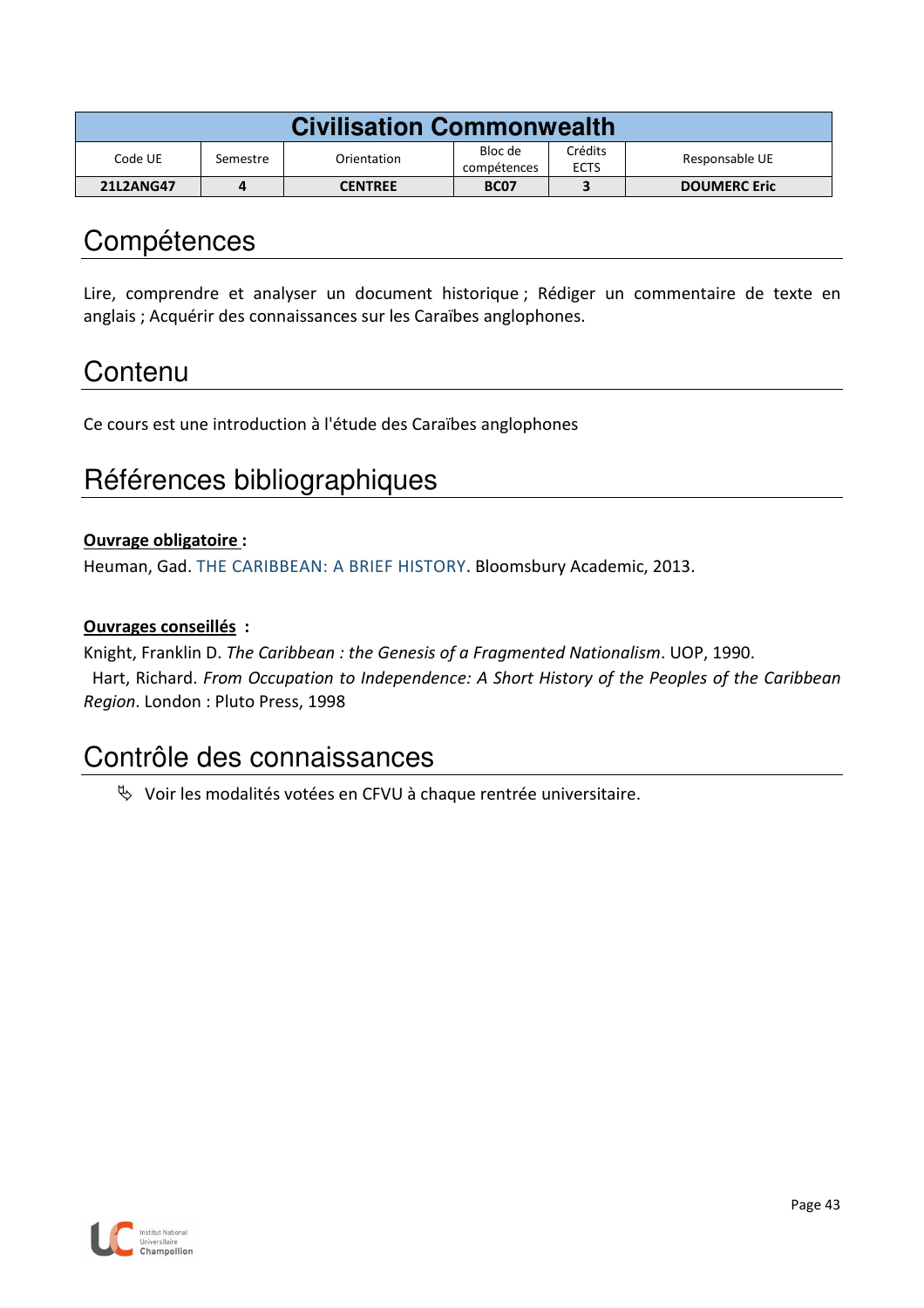| Histoire, Géographie, Histoire des Arts,<br><b>Enseignement moral et civique</b> |                                                                                            |            |             |  |                        |  |  |
|----------------------------------------------------------------------------------|--------------------------------------------------------------------------------------------|------------|-------------|--|------------------------|--|--|
| Code UE                                                                          | Crédits<br>Bloc de compétences<br>Responsable UE<br>Orientation<br>Semestre<br><b>ECTS</b> |            |             |  |                        |  |  |
| 21 L2 VPE 41                                                                     | 4                                                                                          | <b>VPE</b> | <b>BC07</b> |  | <b>GAILLAC Fabrice</b> |  |  |

- Acquérir une culture pluridisciplinaire et faire preuve de polyvalence dans ses savoirs.
- S'approprier des savoirs universitaires : contenus, épistémologie, historiographie, et didactiques de l'histoire et de la géographie.
- Approche méthodologique de ces disciplines : traitement des sources et analyse de différents langages (traces patrimoniales, sources écrites, photos, fictions, productions graphiques).
- EMC : transmettre et faire partager les valeurs et les principes de la République ; s'approprier l'histoire des institutions politiques en France depuis 1789.

#### Contenu

Les contenus s'appuient sur les programmes d'HG et d'EMC des cycles 2 et 3 (programmes 2015 et aménagements de 2020).

- **En Histoire :** le programme couvre les 4 périodes canoniques : Antiquité, Moyen-Age, Temps Modernes et époque contemporaine : les notions et concepts de l'histoire (ex : la biographie, la périodisation, etc.) ; les contenus à maîtriser (ex : romanisation, humanisme et renaissance (...) ; la place des arts dans l'enseignement de l'HG ; les questions sensibles à l'école (ex : le fait religieux, les génocides, le fait colonial)
- **En géographie :** les outils du géographe, le concept d'habiter en géographie, les notions et autres concepts à maîtriser (espace, réseaux etc.), le développement durable
- **En EMC :** l'esprit des programmes, les démarches de l'EMC (les quatre dimensions de la culture civique), quelques notions et textes de référence à maîtriser

# Références bibliographiques

- D.Borne, *Quelle histoire pour la France ?* Gallimard 2014
- A. Corbin, *Les héros de l'histoire de France expliqués à mon fils*, Seuil, 2011
- G.Labrune et P. Zwang, *Histoire de France*, Repères Nathan, 2014
- D.Menjot, *Grands repères pour l'Histoire*, Hachette éducation, 1999
- JF Favre*, Histoire de l'art*, Hachette éducation, 2013
- G.Labrune et I Juguet, *Géographie de la France*, Repères Nathan, 2014
- A-M Gérin-Grataloup, *La géographie,* Repères Nathan, 2014

# Contrôle des connaissances

 $\%$  Voir les modalités votées en CFVU à chaque rentrée universitaire.



.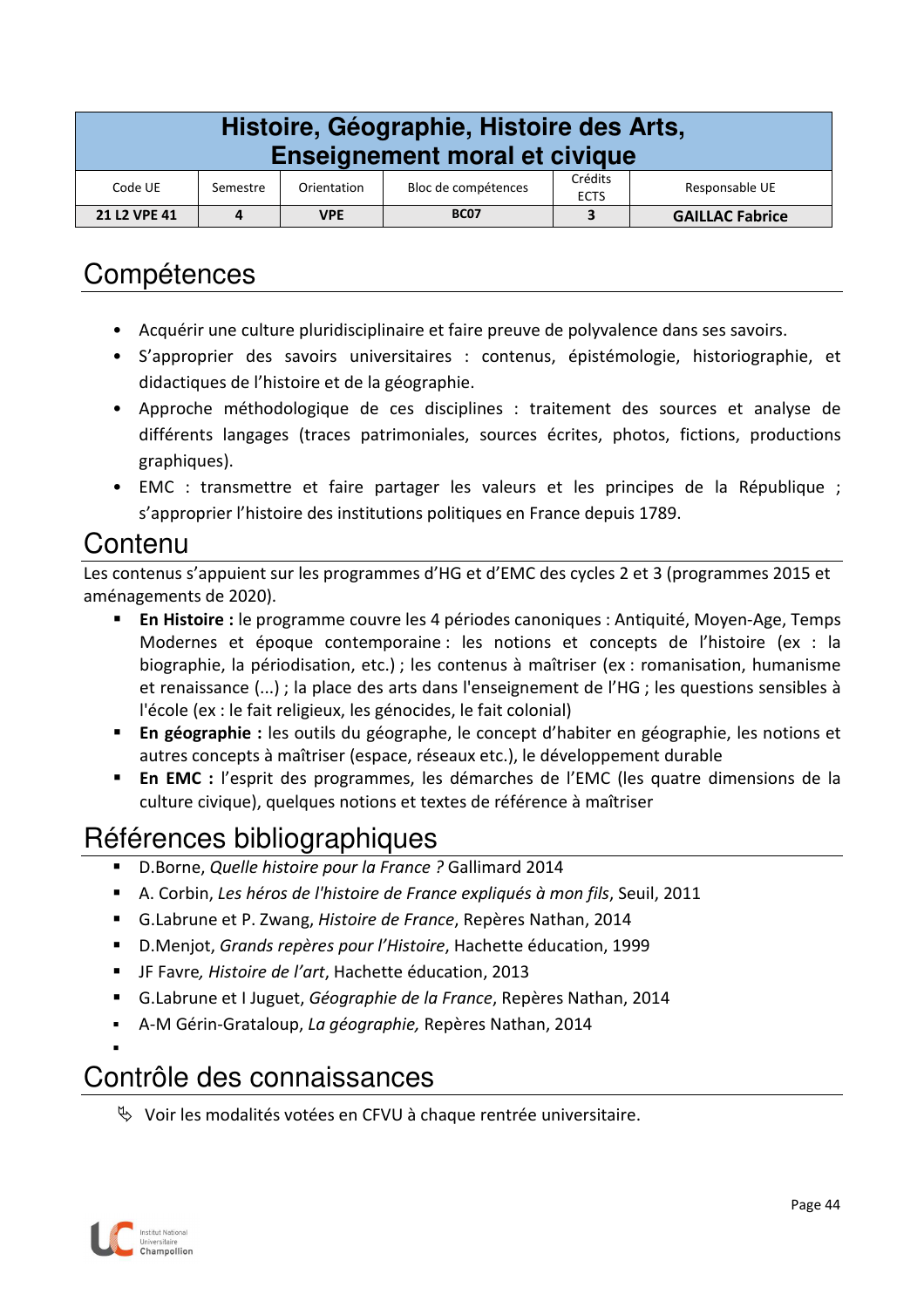| <b>Sciences et Technologies</b> |          |             |                     |                        |                         |  |  |
|---------------------------------|----------|-------------|---------------------|------------------------|-------------------------|--|--|
| Code UE                         | Semestre | Orientation | Bloc de compétences | Crédits<br><b>ECTS</b> | Responsable UE          |  |  |
| <b>21 L2 VPE 42</b>             |          | <b>VPE</b>  | <b>BC07</b>         |                        | <b>GERMANN Benjamin</b> |  |  |

 Transmission du savoir, diffusion des connaissances, analyser et synthétiser des données en vue de leur exploitation, résolution de problèmes simples dans les sciences du vivant.

## **Contenu**

 L'UE propose un étayage sur l'enseignement des sciences et de la technologie à l'école primaire, aussi bien d'un point de vue pédagogique (Comment mener la classe ?) que didactique (comment enseigner les sciences et la technologie) en s'appuyant sur des exemples concrets issus de la classe. Il sera question de caractériser les démarches d'enseignement préconisées dans les textes officiels de l'Education Nationale (démarche d'investigation, expérimentale, scientifique, technologique) ainsi que les moments didactiques.

## Références bibliographiques

- DECLE Corinne et LAURENT Danielle, Les sciences à l'école primaire, Retz 2005
- DE VECCHI Gérard, Enseigner l'expérimental dans la classe, Hachette éducation 2006

## Contrôle des connaissances

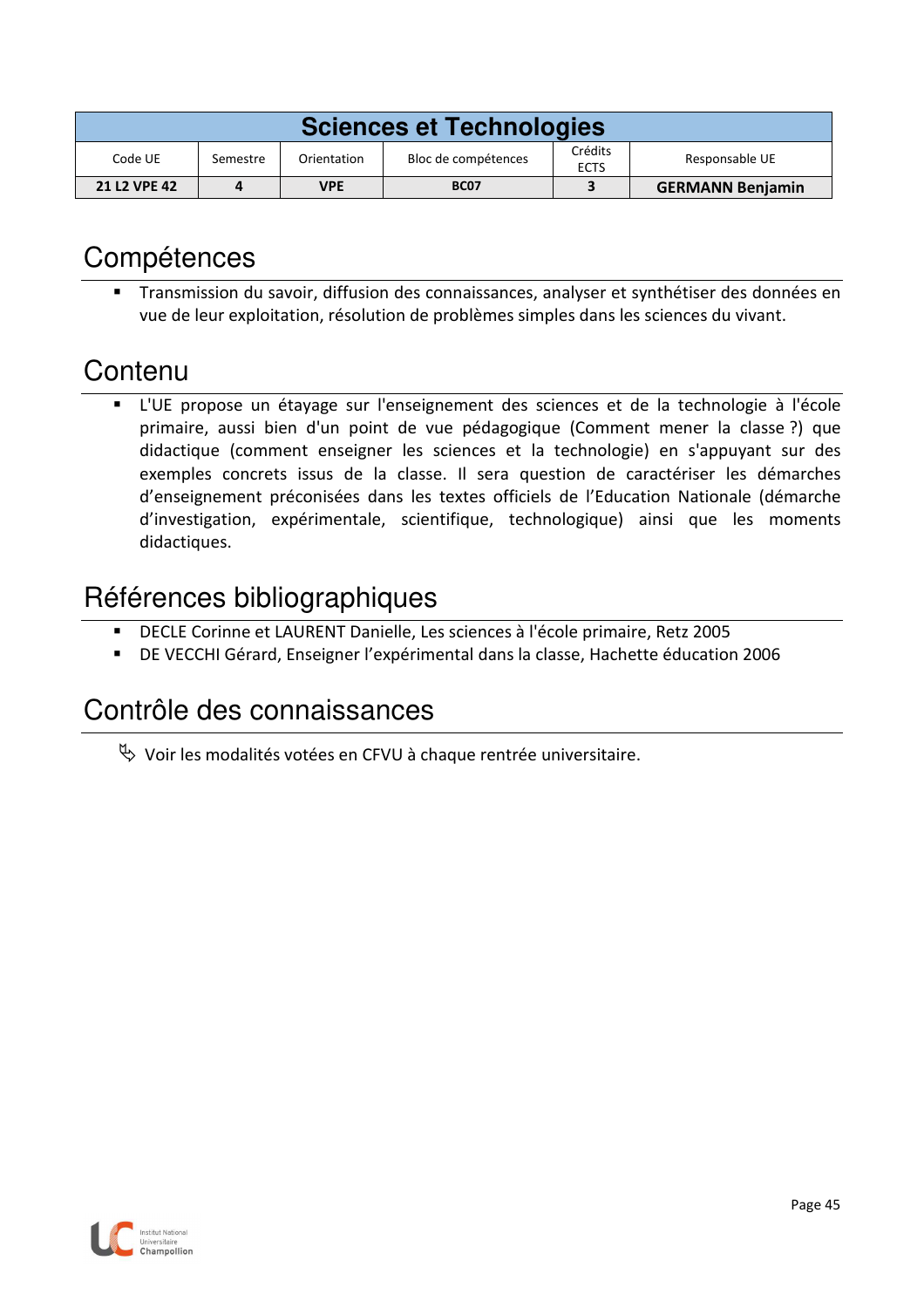| Questions d'actualité : monde anglophone |          |             |                        |                        |                      |  |  |  |
|------------------------------------------|----------|-------------|------------------------|------------------------|----------------------|--|--|--|
| Code UE                                  | Semestre | Orientation | Bloc de<br>compétences | Crédits<br><b>ECTS</b> | Responsable UE       |  |  |  |
| 21L2ALL41RI                              |          | <b>RI</b>   | <b>BC07</b>            |                        | <b>BOYER Cynthia</b> |  |  |  |

- Mobiliser des concepts et cadres théoriques dans le domaine de l'étude d'une ou de plusieurs langues étrangères en lien avec les aires socio-culturelles correspondantes.

- Analyser et synthétiser des données en vue de leur exploitation.
- Développer en langue étrangère une argumentation avec esprit critique.

## **Contenu**

Analyse et débats autour de problématiques d'actualité des mondes anglophones, telles que la mémoire historique, les mouvements migratoires, la crise sanitaire et crise économique, le chômage, les inégalités sociales, les problématiques environnementales et territoriales. Il sera également consacré un temps à l'étude du Brexit, du conflit en Irlande du Nord, ainsi que des processus d'intégration européenne et de désintégration des États ou nations anglo-saxons.

# Références bibliographiques

Une bibliographie sera distribuée au premier cours.

## Contrôle des connaissances

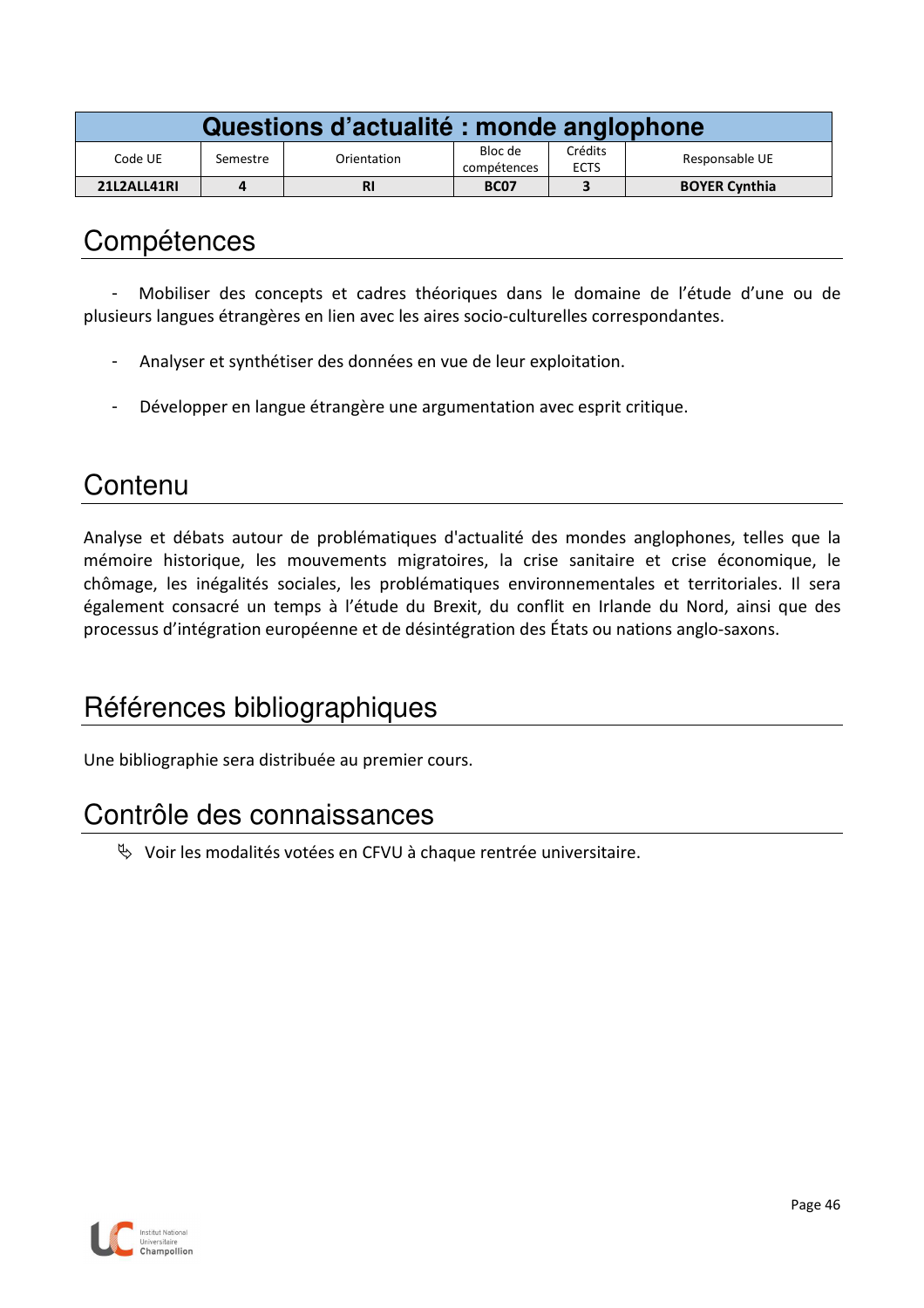| Questions d'actualité : monde hispanophone |          |             |                        |                        |                     |  |  |
|--------------------------------------------|----------|-------------|------------------------|------------------------|---------------------|--|--|
| Code UE                                    | Semestre | Orientation | Bloc de<br>compétences | Crédits<br><b>ECTS</b> | Responsable UE      |  |  |
| 21L2ALL42RI                                |          | <b>RI</b>   | <b>BC07</b>            |                        | <b>VARGAS Bruno</b> |  |  |

- Mobiliser des concepts et cadres théoriques dans le domaine de l'étude d'une ou de plusieurs langues étrangères en lien avec les aires socio-culturelles correspondantes.

- Analyser et synthétiser des données en vue de leur exploitation.
- Développer en langue étrangère une argumentation avec esprit critique.

### **Contenu**

Analyse et débats autour de problématiques d'actualité des mondes hispaniques, telles que la mémoire historique, les mouvements migratoires, la crise sanitaire et crise économique, le chômage, les inégalités sociales, les problématiques environnementales et territoriales.

# Références bibliographiques

Une bibliographie sera distribuée au premier cours.

### Contrôle des connaissances :

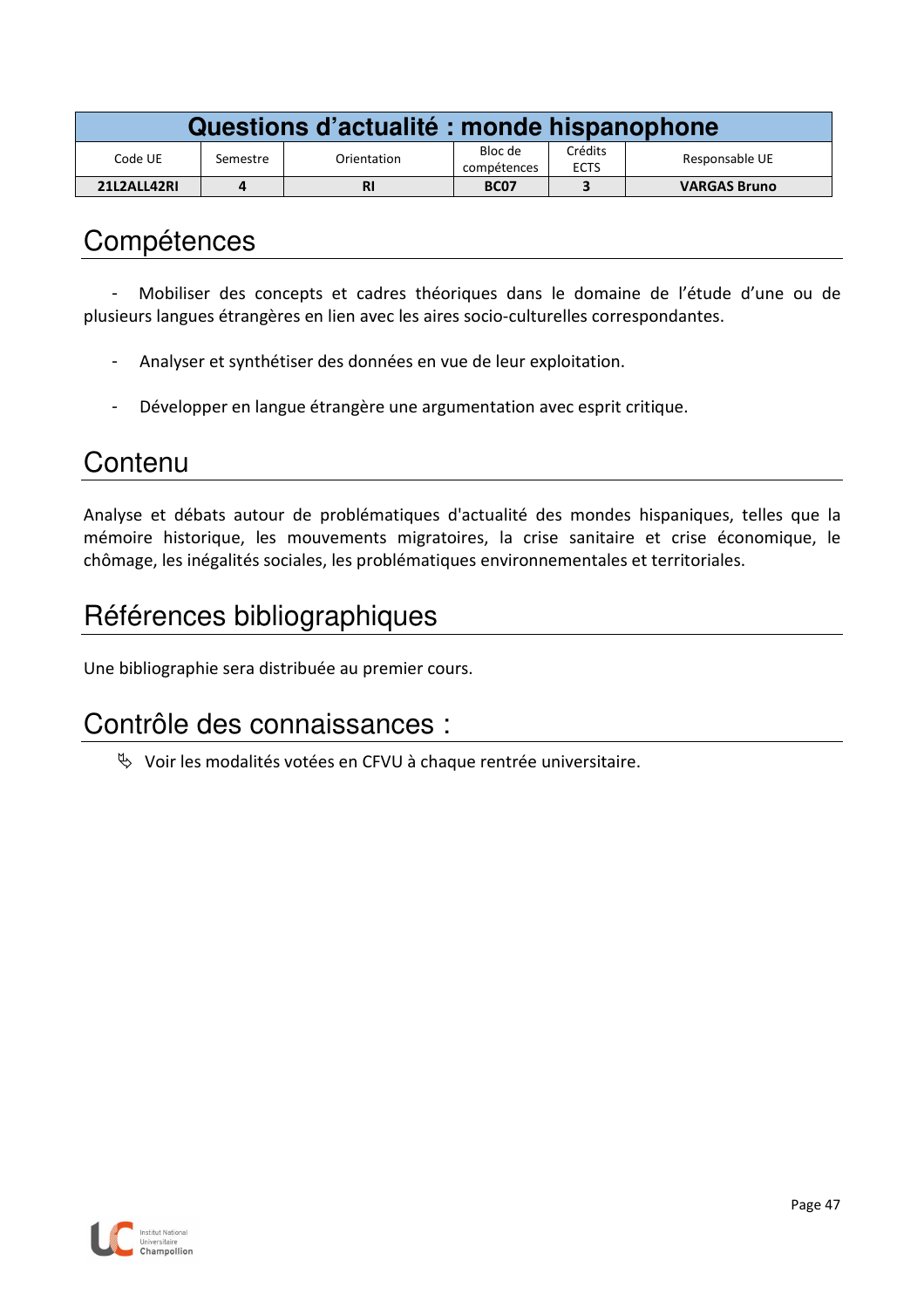| Théorie et pratique des arts - 2 |          |             |                        |                        |                      |  |  |  |
|----------------------------------|----------|-------------|------------------------|------------------------|----------------------|--|--|--|
| Code UE                          | Semestre | Orientation | Bloc de<br>compétences | Crédits<br><b>ECTS</b> | Responsable UE       |  |  |  |
| 21L2ALL41VMA                     |          | VMA         | <b>BC07</b>            |                        | <b>JORBA Mélanie</b> |  |  |  |

- Identifier et situer les champs professionnels potentiellement en relation avec les acquis de la mention ainsi que les parcours possibles pour y accéder.
- Caractériser et valoriser son identité, ses compétences et son projet professionnel en fonction d'un contexte.
- Identifier le processus de production, de diffusion et de valorisation des savoirs.

### **Contenu**

- Etude de différentes formes d'arts visuels ou de la scène.
- Appréhension d'un processus de création artistique.
- Rencontres avec des artistes et des professionnels du monde de l'art.
- Analyses d'œuvres et travaux d'écriture
- Lecture de textes théoriques.

# Références bibliographiques

La bibliographie sera communiquée lors du premier cours du semestre

### Contrôle des connaissances

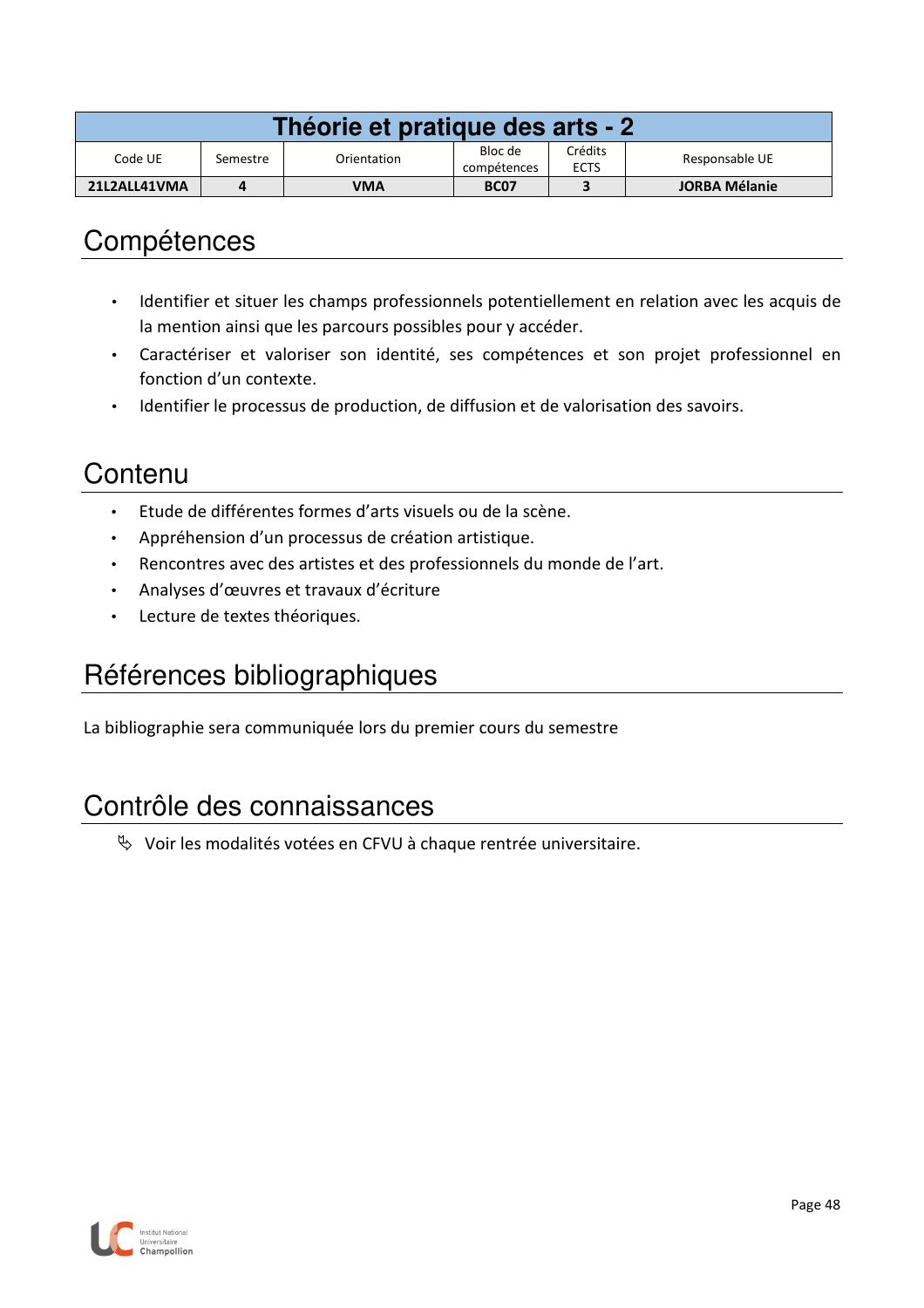| Stage        |          |             |                        |                        |                        |  |  |
|--------------|----------|-------------|------------------------|------------------------|------------------------|--|--|
| Code UE      | Semestre | Orientation | Bloc de<br>compétences | Crédits<br><b>ECTS</b> | Responsable UE         |  |  |
| 21L2ALL42VMA |          | VMA         | <b>BC07</b>            |                        | <b>COURALET Sylvie</b> |  |  |

- Identifier et situer les champs professionnels potentiellement en relation avec les acquis de la mention ainsi que les parcours possibles pour y accéder.
- Caractériser et valoriser son identité, ses compétences et son projet professionnel en fonction d'un contexte.
- Identifier le processus de production, de diffusion et de valorisation des savoirs.

### **Contenu**

Stage en milieu professionnel.

# Références bibliographiques

Sans objet.

### Contrôle des connaissances

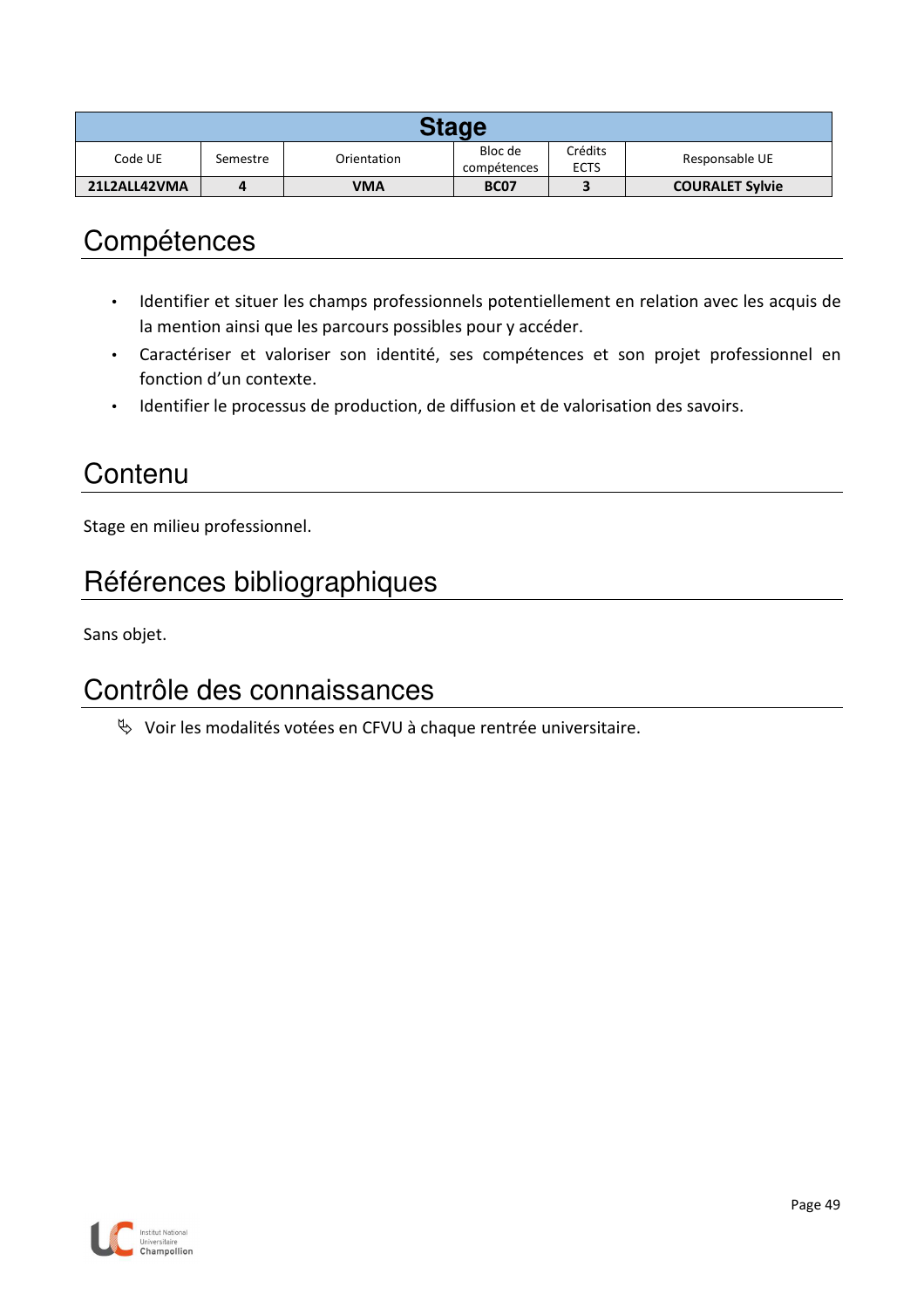| Linguistique<br>Linguistique diachronique, Phonologie                                                    |  |                    |             |   |                          |  |  |  |
|----------------------------------------------------------------------------------------------------------|--|--------------------|-------------|---|--------------------------|--|--|--|
| Crédits<br>Bloc de<br>Responsable UE<br>Code UE<br>Orientation<br>Semestre<br><b>ECTS</b><br>compétences |  |                    |             |   |                          |  |  |  |
| <b>21L3ANG51</b>                                                                                         |  | <b>OBLIGATOIRE</b> | <b>BC06</b> | 3 | <b>LEVILLAIN Pauline</b> |  |  |  |

- **Linguistique Diachronique** : Comprendre l'évolution de la langue anglaise du XII-XXI siècle.

Comprendre, apprendre et être capable de décrire la grammaire de moyen anglais.

Comprendre, apprendre, être capable de lire et traduire « Early Modern English » (voire, Shakespeare, etc.)

Connaître les dialectes principaux de moyen anglais, reconnaître leurs distinctions, être capable de les distinguer et identifier. Comprendre, apprendre, être capable de lire, assimiler et traduire des textes en moyen anglais.

- **Phonologie** : Prononciation de l'anglais oral – Compréhension de l'anglais oral – Maîtrise des outils de reconnaissance et analyse des principales variétés dans le monde anglophone – Received Pronunciation / General American / General Australian.

## **Contenu**

- **Linguistique Diachronique** :

- Etude de l'histoire de la langue anglaise du XII-XXI siècle.
- Analyser des textes littéraire et/ou historique en moyen anglais et anglais de la Renaissance.
- Reconnaître et décrire les catégories grammaticales, analyser des exemples.
- Lire, comprendre, étudier et traduire des textes du XII-XXI siècles.

#### - **Phonologie**:

- Panorama historique de la phonologie de l'anglais, appliqué à sa diversité géographique.
- Etude du système phonologique (RP/GA) aux niveaux segmental et suprasegmental : la production et la perception sonore ; l'organisation mentale des sons ; Voyelles et consonnes ; structure de la syllabe ; accentuation lexicale ; phénomènes prosodiques
- Transcription : niveaux phonémique et phonétique ; problèmes et résolution de problèmes.

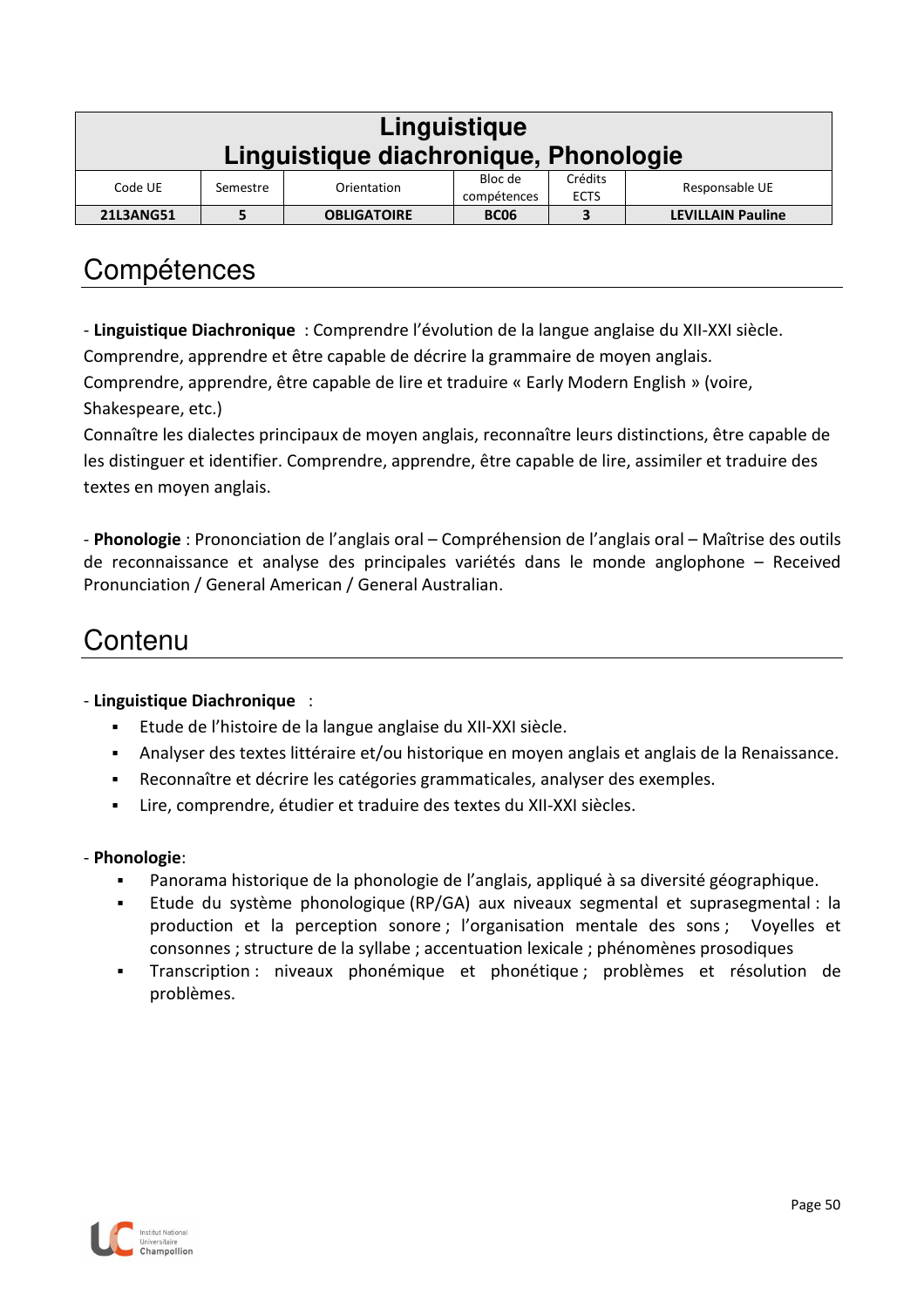# Références bibliographiques

#### **PHILOLOGIE**

#### **Ouvrage obligatoire :**

SMITH, Jeremy. *Essentials of Early English*. London : Routledge, 1999

#### **Ouvrages de référence** [*à consulter en bibliothèque ou à acquérir*] :

BAUGH, Albert et Thomas CABLE. *A History of the English Language*. London : Routledge, 1978 BICKFORD, Anita C. & FLOYD, Rick. *Articulatory Phonetics: Tools for Analyzing the World's Langages*. 4<sup>th</sup> edition, Summer Institute of Linguistics, 2006.

#### **PHONOLOGIE :**

#### **Ouvrage obligatoire :**

– Inès Brulard, Philip Carr, Jacques Durand (dirs.) (2015). *La prononciation de l'anglais contemporain dans le monde. Variation et structure*, Toulouse : Presses Universitaires du Midi, 461p. Vendu avec le CDROM.

#### **Ouvrages de référence** [*à consulter en bibliothèque ou à acquérir*] :

- David Crystal (2003). *The Cambridge Encyclopedia of the English Language*, Cambridge : Cambridge University Press (dans n'importe quelle édition).
- John C. Wells (2000). *Longman Pronunciation Dictionary*, Londres : Longman (le dictionnaire comprend les accents de référence RP, GA et GenAusE).

#### **Ouvrages recommandés à la lecture :**

- Alan Cruttenden (2001). *Gimson's Pronunciation of English*, Londres : Arnold, 6ème édition (ou suivantes).
- Peter Roach (2000). *English Phonetics and Phonology*, Cambridge : Cambridge University Press, 3ème édition (ou suivantes). Un CD est disponible avec l'ouvrage.
- Michel Viel (1981). *La Phonétique de l'anglais*, Collection *Que Sais-Je ?* Paris : Presses Universitaires de France.

### Contrôle des connaissances

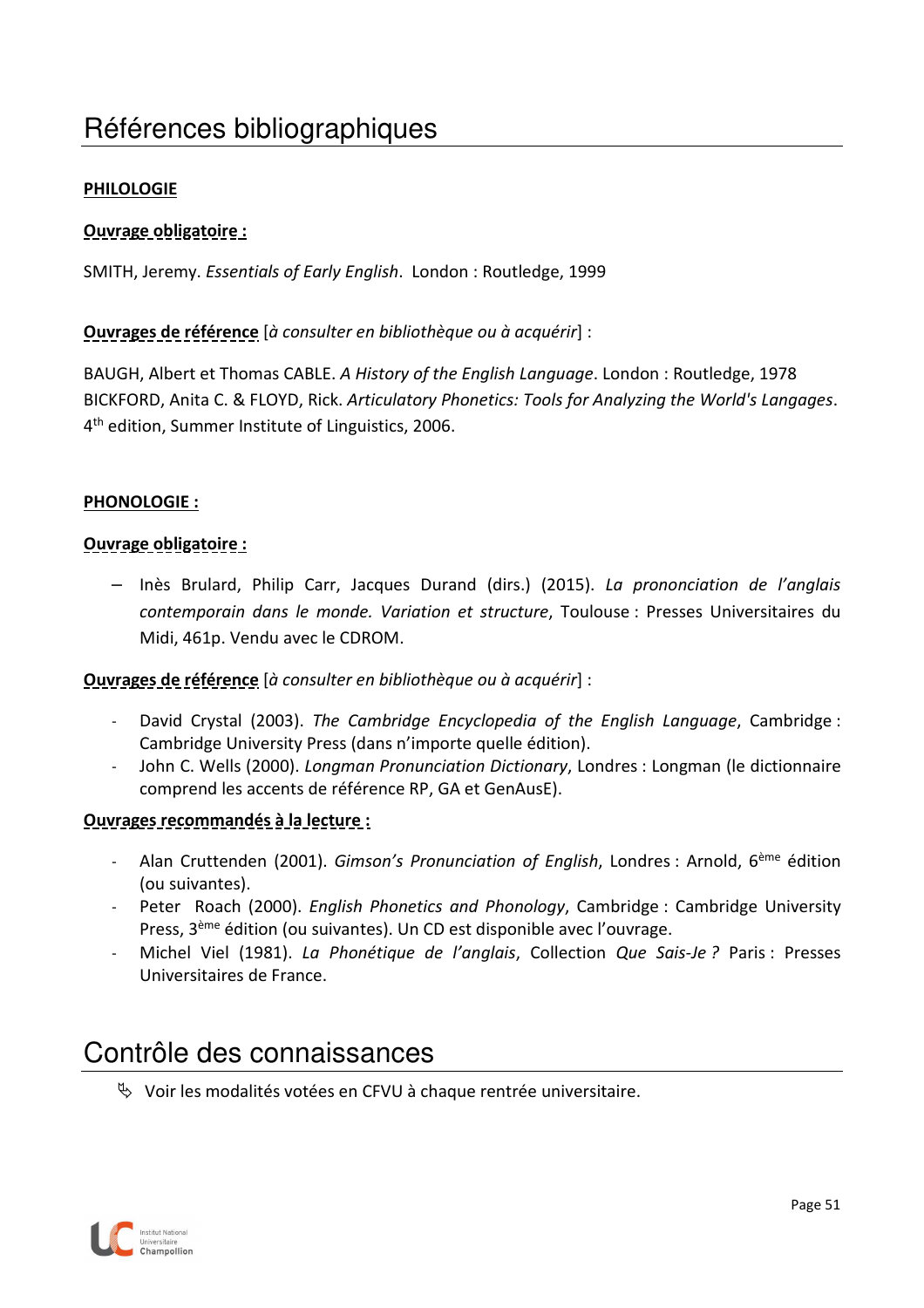| <b>Expression</b><br><b>Traduction (Thème ou Version), Oral</b> |                                                                                               |                    |             |   |                        |  |  |  |  |
|-----------------------------------------------------------------|-----------------------------------------------------------------------------------------------|--------------------|-------------|---|------------------------|--|--|--|--|
| Code UE                                                         | Crédits<br>Bloc de<br>Responsable UE<br>Orientation<br>Semestre<br><b>ECTS</b><br>compétences |                    |             |   |                        |  |  |  |  |
| 21L3ANG52M                                                      |                                                                                               | <b>OBLIGATOIRE</b> | <b>BC06</b> | b | <b>GADEA Joséphine</b> |  |  |  |  |

**Traduction** : Parfaire la connaissance de la langue anglaise et des différents niveaux de langue. Savoir analyser le style d'un texte et le traduire en conséquence.

**Oral** : Savoir communiquer en contexte professionnel.

### **Contenu**

Version - Thème Non-Littéraire Oral

# Références bibliographiques

#### **Ouvrages conseillés**:

Chuquet, H. *Pratique de la Traduction*. Paris: Ophrys. Guillemin-Flescher, J. *Syntaxe Comparée du Français et de l'Anglais*. Paris: Ophrys.

### Contrôle des connaissances

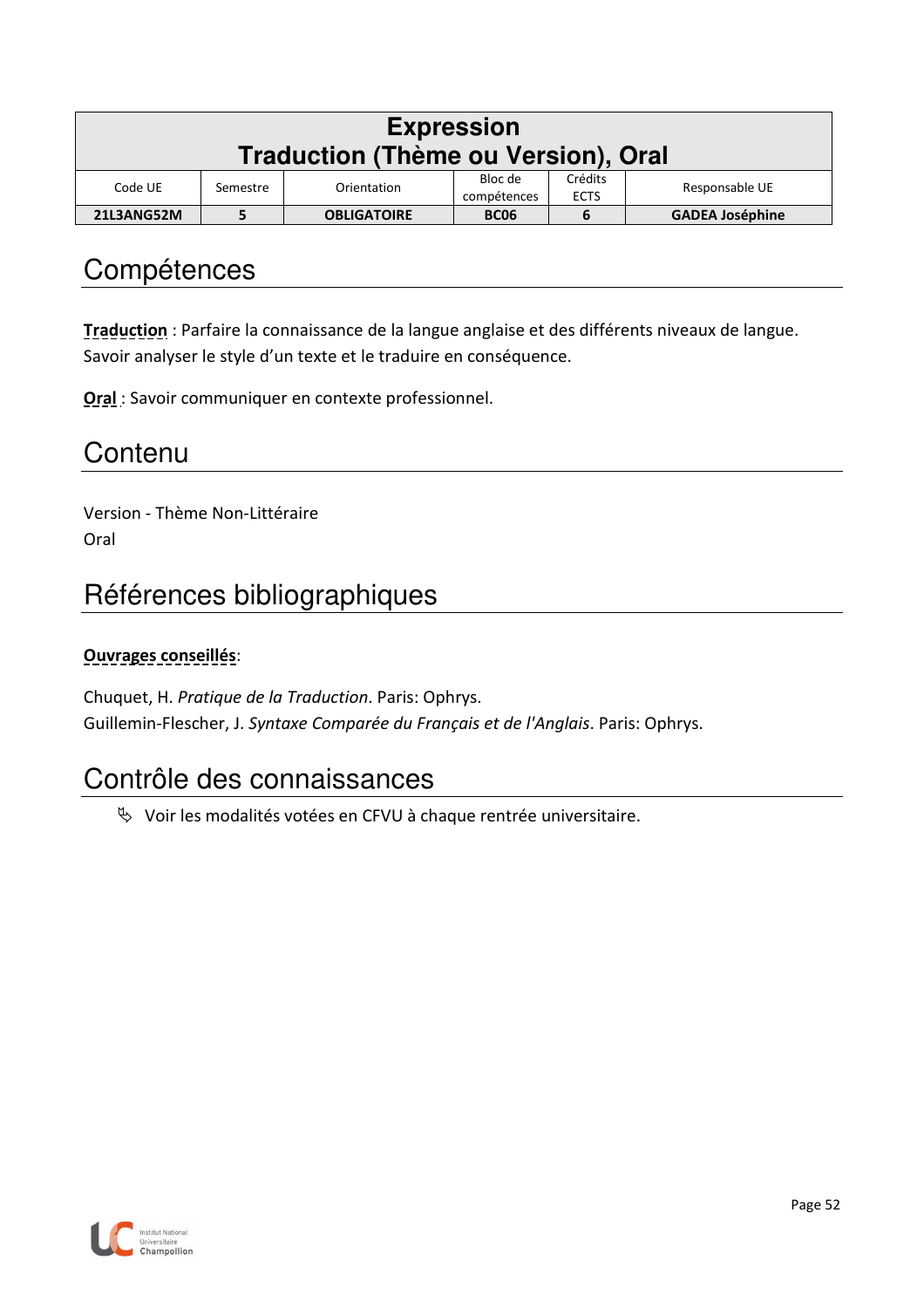| Littérature      |             |                        |                        |                |                  |  |  |
|------------------|-------------|------------------------|------------------------|----------------|------------------|--|--|
| Code UE          | Orientation | Bloc de<br>compétences | Crédits<br><b>ECTS</b> | Responsable UE |                  |  |  |
| <b>21L3ANG53</b> |             | <b>OBLIGATOIRE</b>     | <b>BC06</b>            |                | <b>FORD John</b> |  |  |

Une appréciation de belles lettres anglaises à travers une sélection d'œuvres majeures de la littérature classique anglaise.

Savoir lire, analyser et mettre en contexte un œuvre littéraire écrit en anglais, et savoir écrire soit un commentaire de texte, soit une dissertation sur un ou plusieurs des ouvrages étudiés en classe.

### **Contenu**

Littérature anglophone, analyse textuelle.

## Références bibliographiques

#### **Ouvrages obligatoires** :

*Texte(s) littéraire(s) qui seront étudié(s) sera/seront précisé(s) avant le début du semestre.* 

#### **Ouvrages de référence conseillés** :

**Abrams, M.H. & Galt Harpham, Geoffrey.** *A Glossary of Literary terms. C*engage Learning: Wadsworth, 2012**.** 

*Autres articles de référence seront proposés.* 

## Contrôle des connaissances

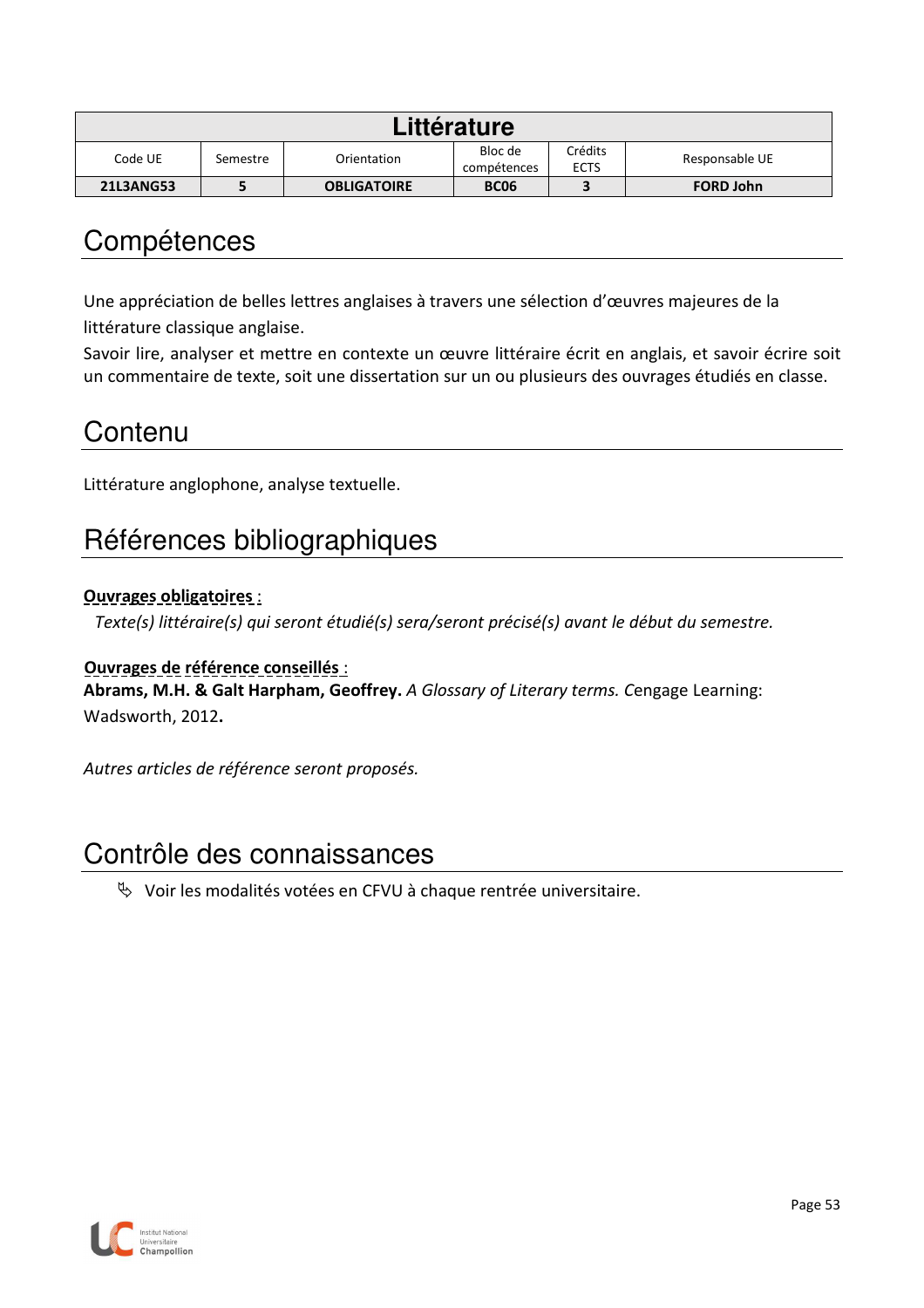| <b>Civilisation</b><br><b>Civilisation UK/Civilisation US</b> |                                                                                               |                    |             |   |                        |  |  |  |  |
|---------------------------------------------------------------|-----------------------------------------------------------------------------------------------|--------------------|-------------|---|------------------------|--|--|--|--|
| Code UE                                                       | Crédits<br>Bloc de<br>Responsable UE<br>Orientation<br>Semestre<br><b>ECTS</b><br>compétences |                    |             |   |                        |  |  |  |  |
| <b>21L3ANG54</b>                                              |                                                                                               | <b>OBLIGATOIRE</b> | <b>BC06</b> | 3 | <b>CHEYROUX Emilie</b> |  |  |  |  |

Préparation à l'épreuve du commentaire de civilisation et/ou à la dissertation.

#### **Contenu**

- **Civilisation UK** : Les Anglo-Saxons, Normands et Plantagenets.

- **Civilisation US** : Réfléchir à l'histoire et à la culture des États-Unis du 20ème siècle en confrontant ses connaissances à des textes divers et variés qui permettent de préparer à la maîtrise du commentaire de documents et de la dissertation en anglais.

## Références bibliographiques

#### CIVILISATION US

Bibliographie communiquée par l'enseignant en début de semestre.

#### CIVILISATION UK

Une bibliographie détaillée sera donnée en cours.

#### Contrôle des connaissances

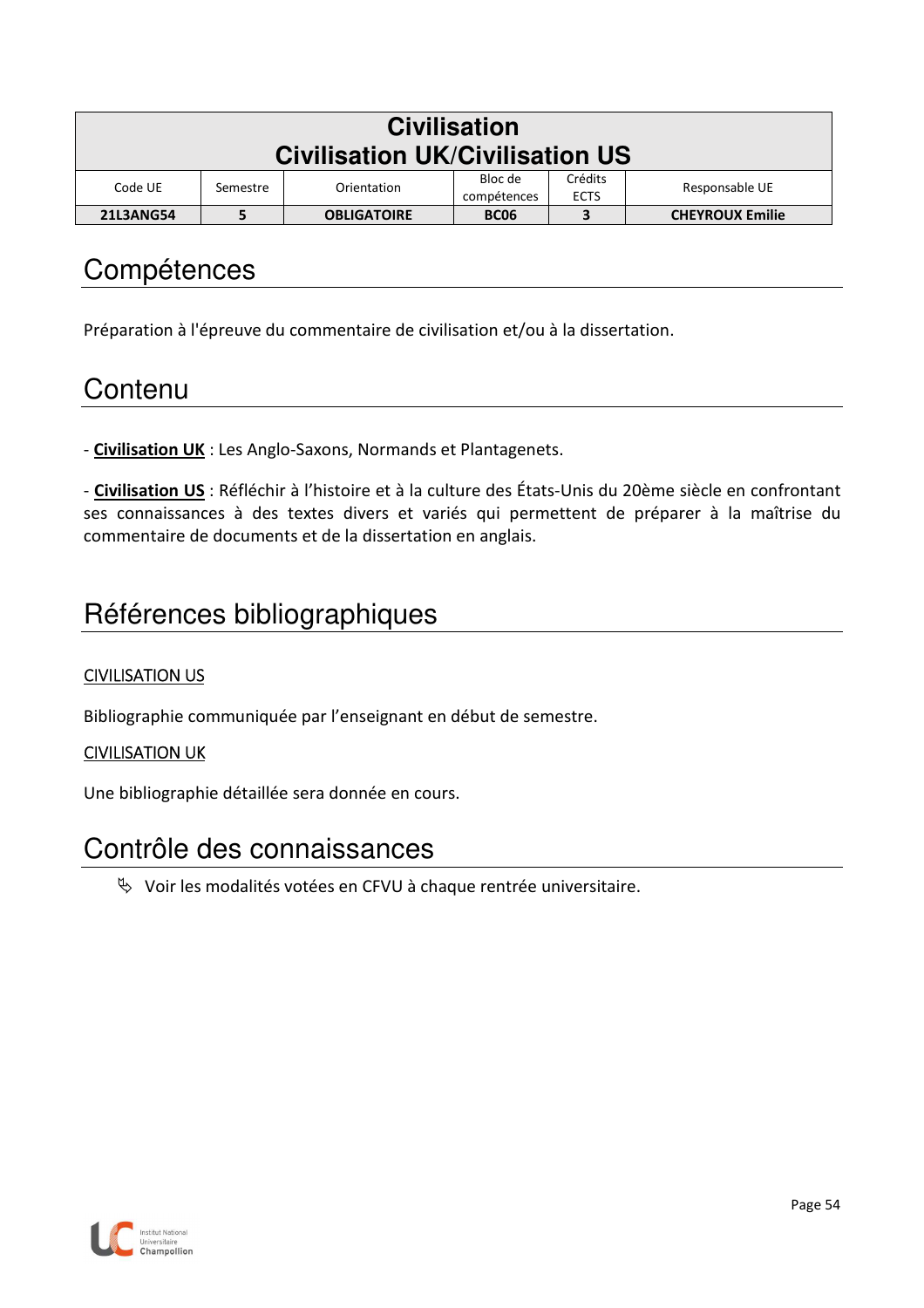| Introduction à la recherche : CIVILISATION |          |                    |                        |                        |                        |  |
|--------------------------------------------|----------|--------------------|------------------------|------------------------|------------------------|--|
| Code UE                                    | Semestre | Orientation        | Bloc de<br>compétences | Crédits<br><b>ECTS</b> | Responsable UE         |  |
| 21L3ANG55A                                 |          | <b>OBLIGATOIRE</b> | <b>BC04</b>            |                        | <b>CHEYROUX Emilie</b> |  |

Définir un projet de recherche qui permette d'étudier l'histoire et la culture anglophone de façon personnelle et innovante, en faisant usage d'une méthodologie scientifique.

## **Contenu**

Cours magistraux de méthodologie de la recherche universitaire. Rédaction d'un mémoire de recherche.

# Références bibliographiques

Une bibliographie sera distribuée en début d'année.

### Contrôle des connaissances

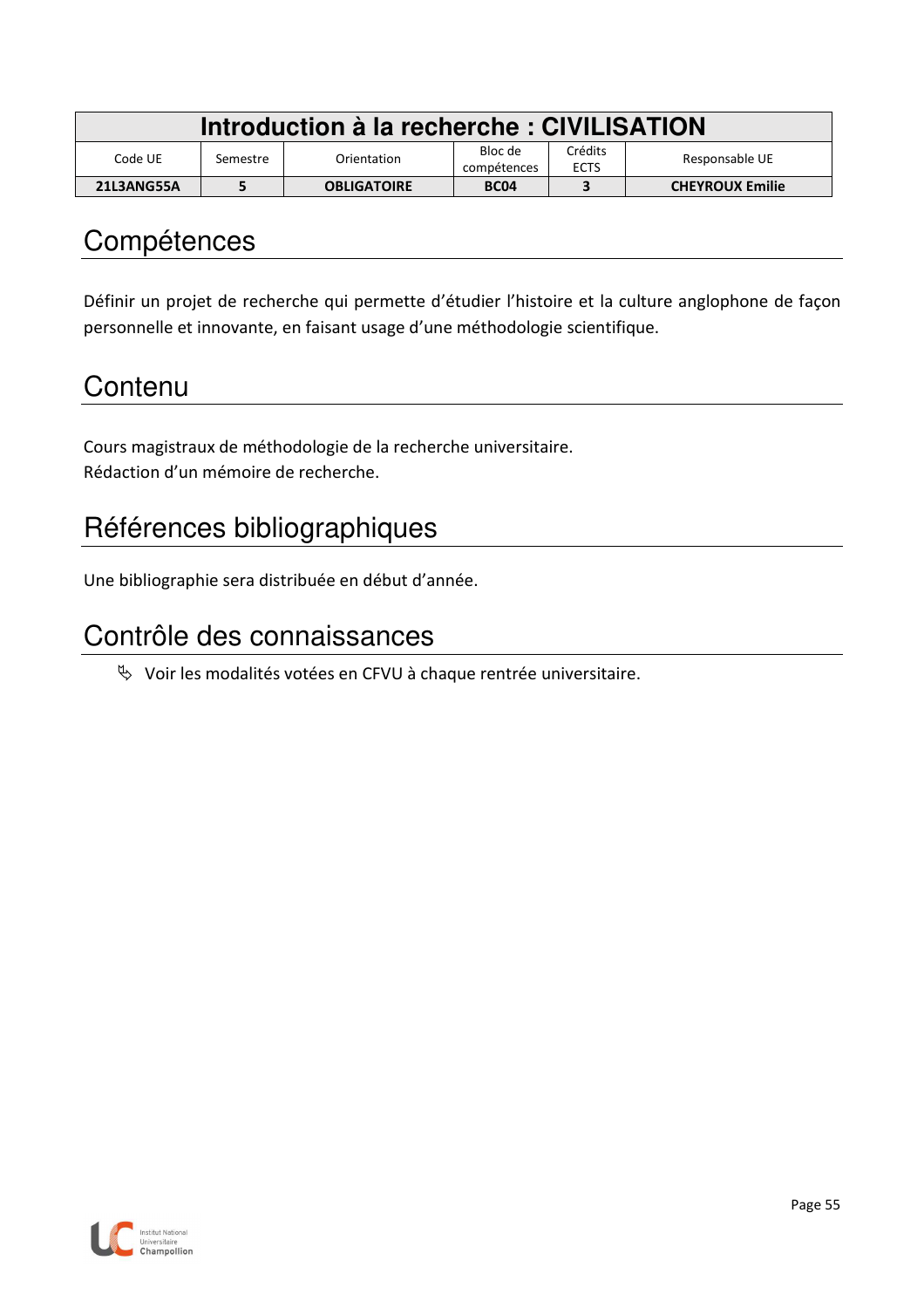| Introduction à la recherche : LITTERATURE |          |                    |                        |                        |                  |  |  |
|-------------------------------------------|----------|--------------------|------------------------|------------------------|------------------|--|--|
| Code UE                                   | Semestre | Orientation        | Bloc de<br>compétences | Crédits<br><b>ECTS</b> | Responsable UE   |  |  |
| 21L3ANG55B                                |          | <b>OBLIGATOIRE</b> | <b>BC04</b>            |                        | <b>FORD John</b> |  |  |

Définir une problématique à partir d'un corpus vaste. Synthétiser les informations.

# **Contenu**

Cours magistraux de méthodologie de la recherche universitaire. Rédaction d'un mémoire de recherche.

# Références bibliographiques

Une bibliographie sera distribuée en début d'année.

### Contrôle des connaissances

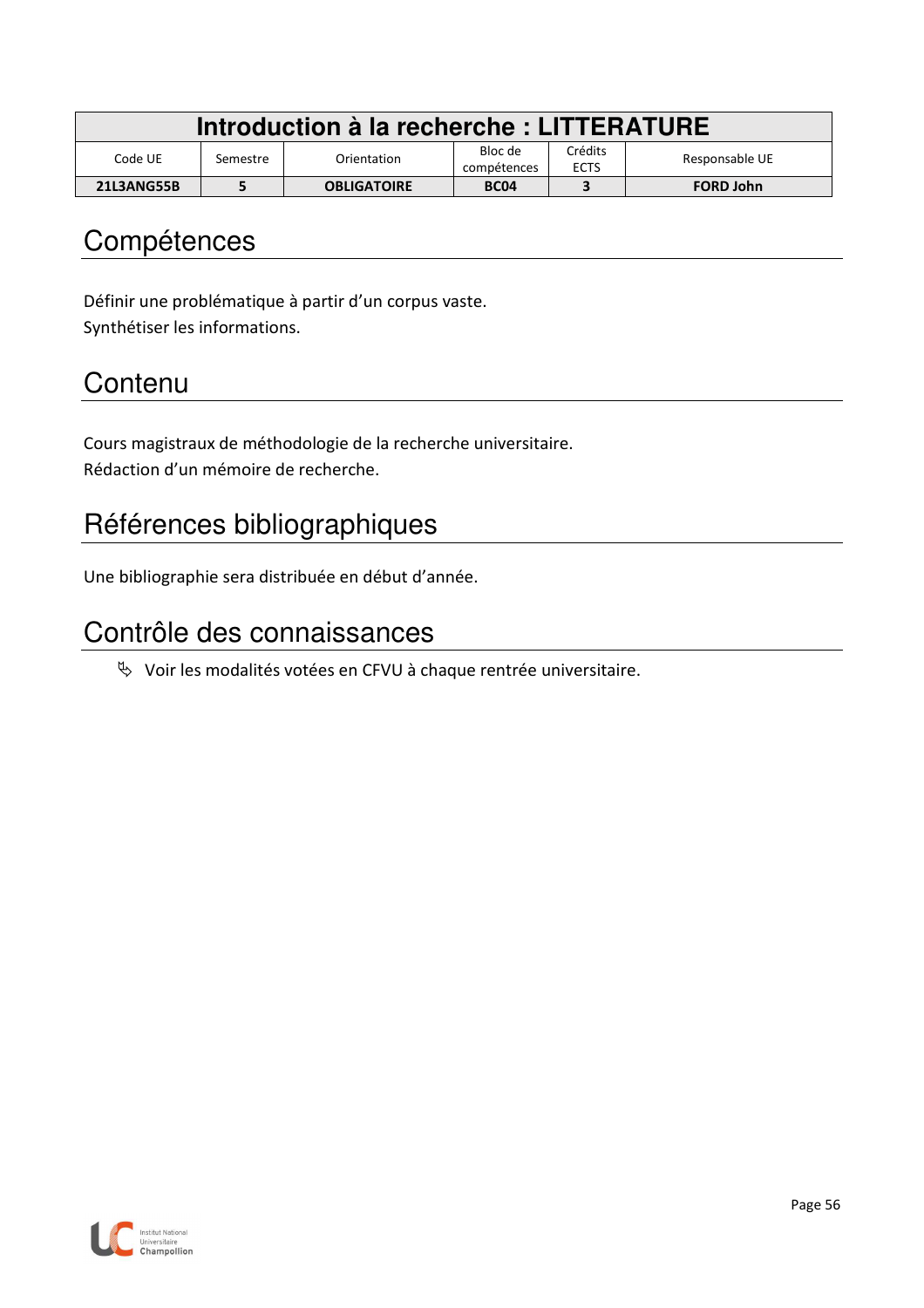| Introduction à la recherche : LINGUISTIQUE |          |                    |                        |                        |                          |  |  |
|--------------------------------------------|----------|--------------------|------------------------|------------------------|--------------------------|--|--|
| Code UE                                    | Semestre | Orientation        | Bloc de<br>compétences | Crédits<br><b>ECTS</b> | Responsable UE           |  |  |
| <b>21L3ANG55C</b>                          |          | <b>OBLIGATOIRE</b> | <b>BC04</b>            |                        | <b>LEVILLAIN Pauline</b> |  |  |

Définir une problématique à partir d'un corpus vaste. Synthétiser les informations.

# **Contenu**

Cours magistraux de méthodologie de la recherche universitaire. Rédaction d'un mémoire de recherche.

# Références bibliographiques

Une bibliographie sera distribuée en début d'année.

### Contrôle des connaissances

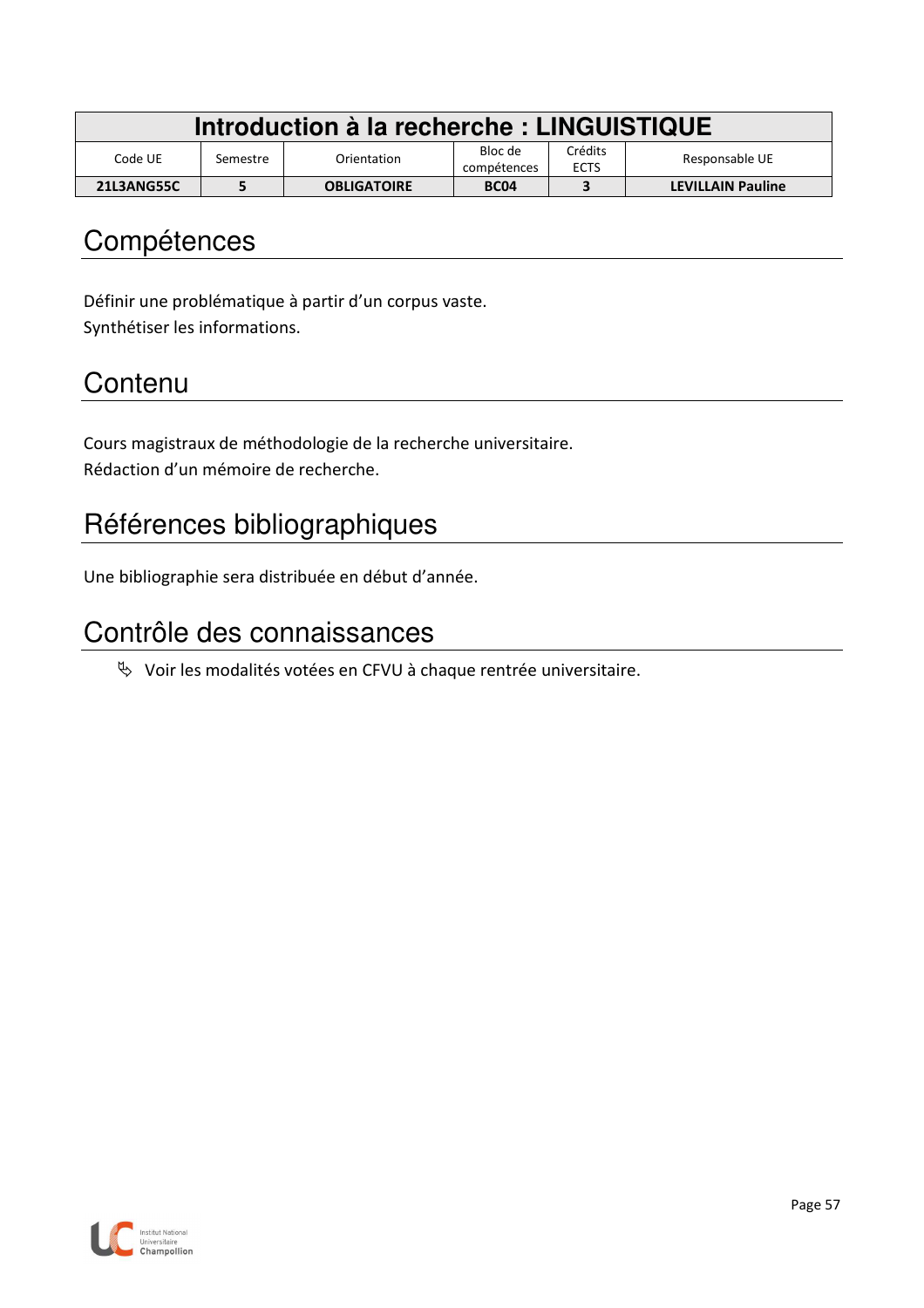| Poésie et/ou littérature en vers |          |                |                        |                        |                  |  |  |  |
|----------------------------------|----------|----------------|------------------------|------------------------|------------------|--|--|--|
| Code UE                          | Semestre | Orientation    | Bloc de<br>compétences | Crédits<br><b>ECTS</b> | Responsable UE   |  |  |  |
| <b>21L3ANG56</b>                 |          | <b>CENTREE</b> | <b>BC07</b>            |                        | <b>FORD John</b> |  |  |  |

Lire, comprendre et analyser des textes anglais écrit en vers (par exemple, un ouvrage ou pièce de théâtre écrit en vers [comme Shakespeare, Jonson, Kyd, Marlowe, etc.], un poème épique (comme Spenser, Milton, etc.), une série de poèmes [comme le cycle de sonnets de Shakespeare ou Browning] ou une collection de poésie d'un poète [comme l'œuvre de John Donne, Langston Hughes ou Maya Angelou]

## Contenu :

Un ou plusieurs ouvrages clé de littérature anglaise et/ou anglo-saxonne écrite(s) en prose ou en vers.

# Références bibliographiques

*Texte(s) littéraire(s) qui seront étudié(s) sera/seront précisé(s) avant le début du semestre.* 

# Contrôle des connaissances

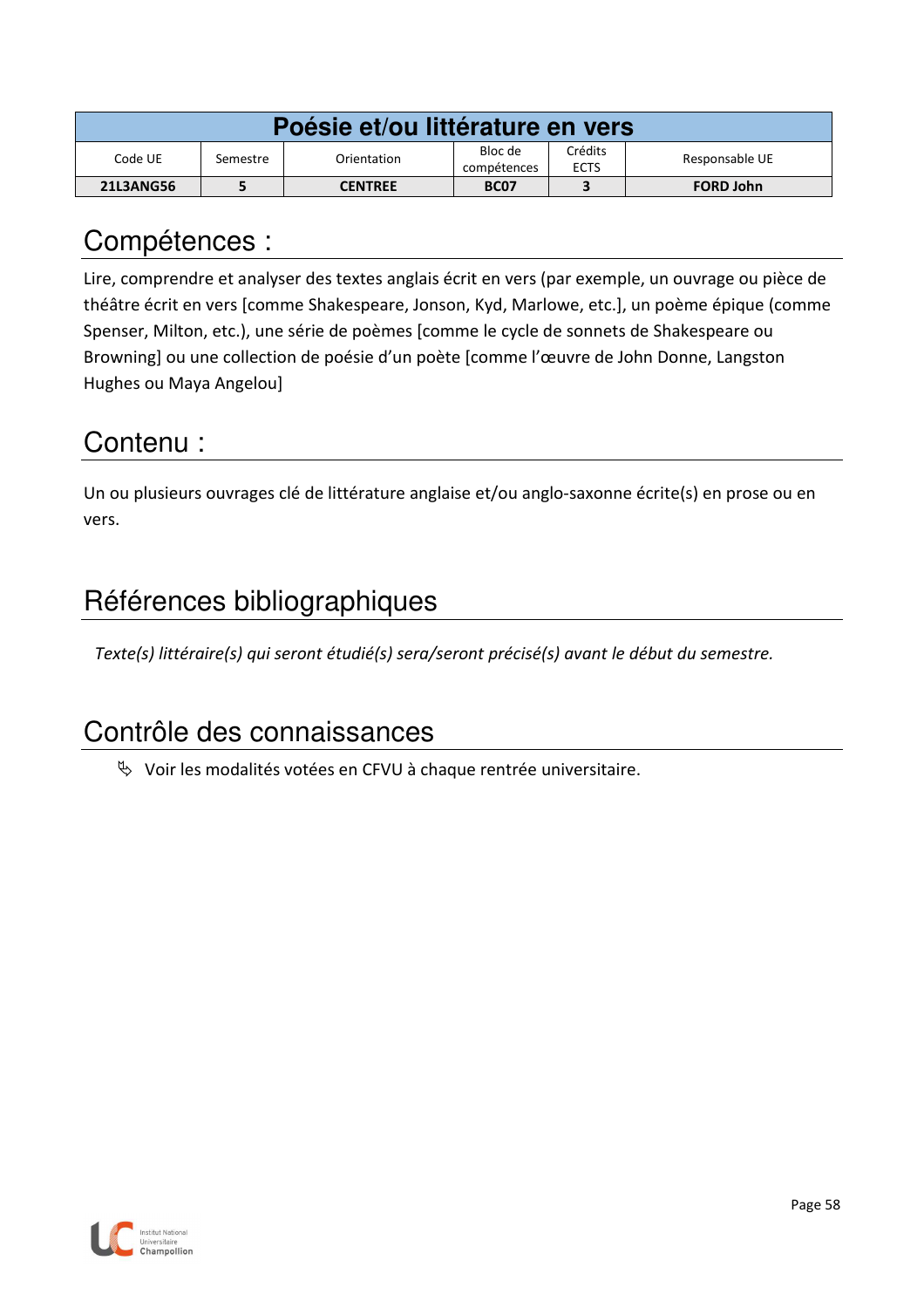| <b>Sociolinguistique</b> |          |                |                        |                        |                |  |  |  |
|--------------------------|----------|----------------|------------------------|------------------------|----------------|--|--|--|
| Code UE                  | Semestre | Orientation    | Bloc de<br>compétences | Crédits<br><b>ECTS</b> | Responsable UE |  |  |  |
| <b>21L3ANG57</b>         |          | <b>CENTREE</b> | <b>BC07</b>            |                        |                |  |  |  |

Connaissance de la diversité des variétés d'anglais dans le monde – Analyse socioculturelle des variétés d'anglais – Compétences en analyse historique des groupes linguistiques anglophones – Compétences en géographie linguistique – Aptitude à l'analyse linguistique et sociolinguistique en milieu urbain

## Contenu

Panorama de la diversité des prononciations dans le monde anglophone – Arbre généalogique des variétés d'anglais et répartition aréale – Pourquoi la langue anglaise évolue – Points communs de prononciation, phénomènes séparateurs et 'retournements' de situation – La situation en Australie, passée et présente – Définition d'une communauté linguistique australienne en pleine évolution (les villes, le Bush).

# Références bibliographiques

**Ouvrages de référence** [à consulter en bibliothèque ou à acquérir] :

- David Crystal (2003). The Cambridge Encyclopedia of the English Language, Cambridge : Cambridge University Press (dans n'importe quelle édition).
- John C. Wells (2000). Longman Pronunciation Dictionary, Londres : Longman (le dictionnaire comprend les accents de référence RP, GA et GenAusE).

#### **Ouvrages recommandés à la lecture :**

- INES BRULARD, PHILIP CARR, JACQUES DURAND (DIRS.) (2015). LA PRONONCIATION DE L'ANGLAIS CONTEMPORAIN DANS LE MONDE. VARIATION ET STRUCTURE, TOULOUSE : PRESSES UNIVERSITAIRES DU MIDI, 461P. VENDU AVEC LE CDROM.
- William Labov (1972 ou rééditions). Sociolinguistic Patterns, Philadelphia: University of Pennsylvania Press. (or Sociolinguistique, traduction de P. Encrevé en 1976, Editions de Minuit).
- Anne Przewozny (2016). La Langue des Australiens. Genèse et description de l'anglais australien contemporain, Limoges : Editions Lambert-Lucas.

#### **Sitographie :**

http://www.projet-pac.net http://www.seeingspeech.arts.gla.ac.uk/ http://www.ling.upenn.edu/phono\_atlas/home.html

## Contrôle des connaissances

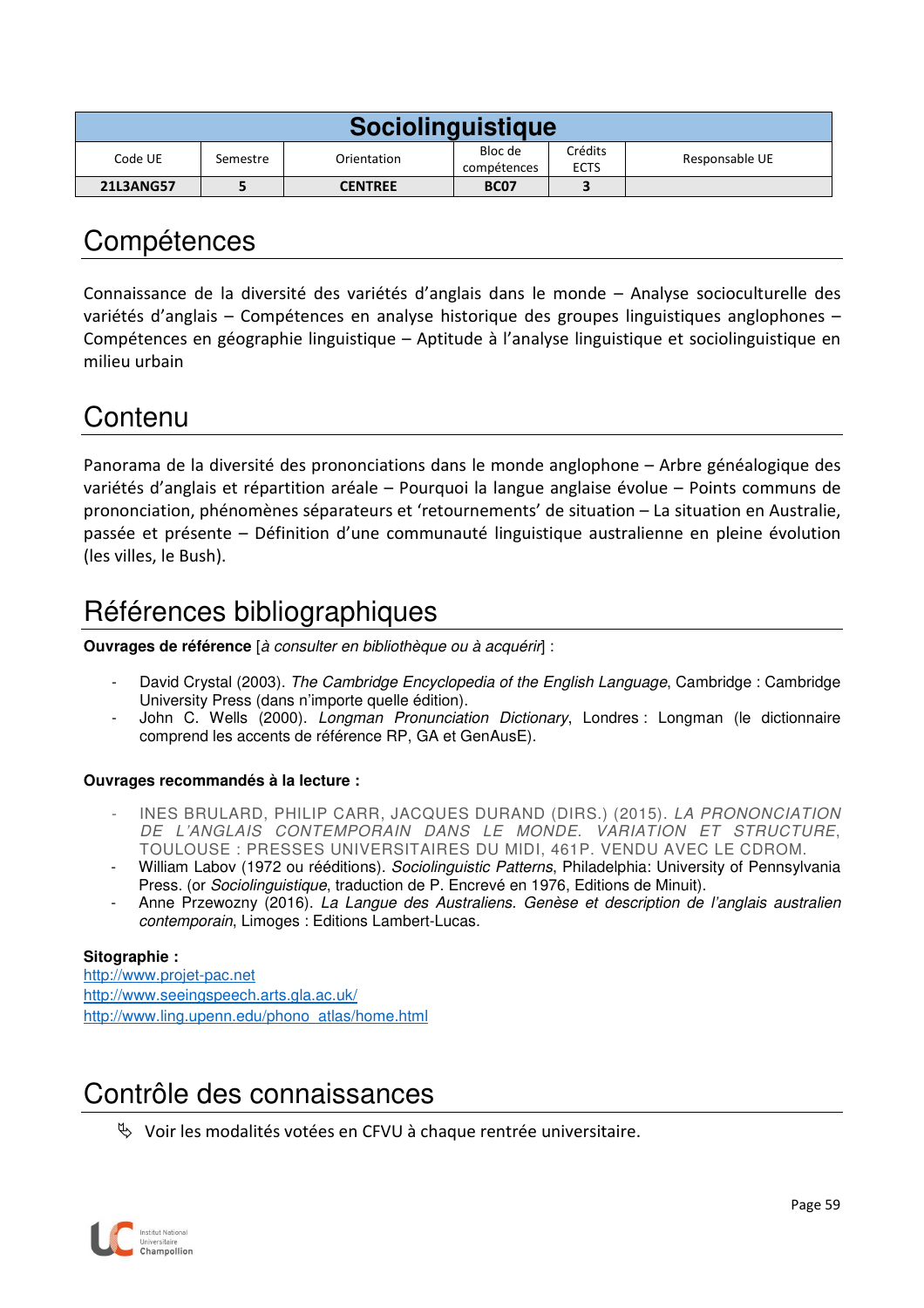| Développement de l'enfant et de l'adolescent |          |             |                     |                        |                       |  |  |
|----------------------------------------------|----------|-------------|---------------------|------------------------|-----------------------|--|--|
| Code UE                                      | Semestre | Orientation | Bloc de compétences | Crédits<br><b>ECTS</b> | Responsable UE        |  |  |
| 21 L3 VPE 51                                 |          | <b>VPE</b>  | <b>BC07</b>         |                        | <b>PETIT Sandrine</b> |  |  |

 Transmission du savoir, diffusion des connaissances, mobiliser les concepts fondamentaux de psychologie du développement.

## **Contenu**

- Rôle de l'enfance dans le cycle de la vie.
- Théorie des stades psychosociaux (Erikson).
- Développement de la cognition sociale.
- Approche de l'apprentissage social (Bandura).
- Construction de l'identité et de la personnalité (Eysenck, Freud).
- Développement cognitif (Piaget et néopiagétiens, vision des neurosciences).
- Les différentes facettes du développement de l'adolescent sur les plans corporel, personnel/identitaire/émotionnel, intellectuel et social.

# Références bibliographiques

- Bideaud, J., Houdé, O., & Pédinielli, J.L. (1993). L'homme en développement. Paris : PUF.
- Cloutier, R. (2005). Psychologie de l'adolescence. Montréal : Gaëtan Morin. 3ème édition
- Lehalle, H., & Mellier, D. (2002). Psychologie du développement. Enfance et adolescence. Paris : Dunod.
- Ricaud-Droisy, H., Oubrayrie-Roussel, N. & Safont-Mottay, C. (2009). Psychologie du développement, Enfance et Adolescence. Paris : Dunod.

# Contrôle des connaissances

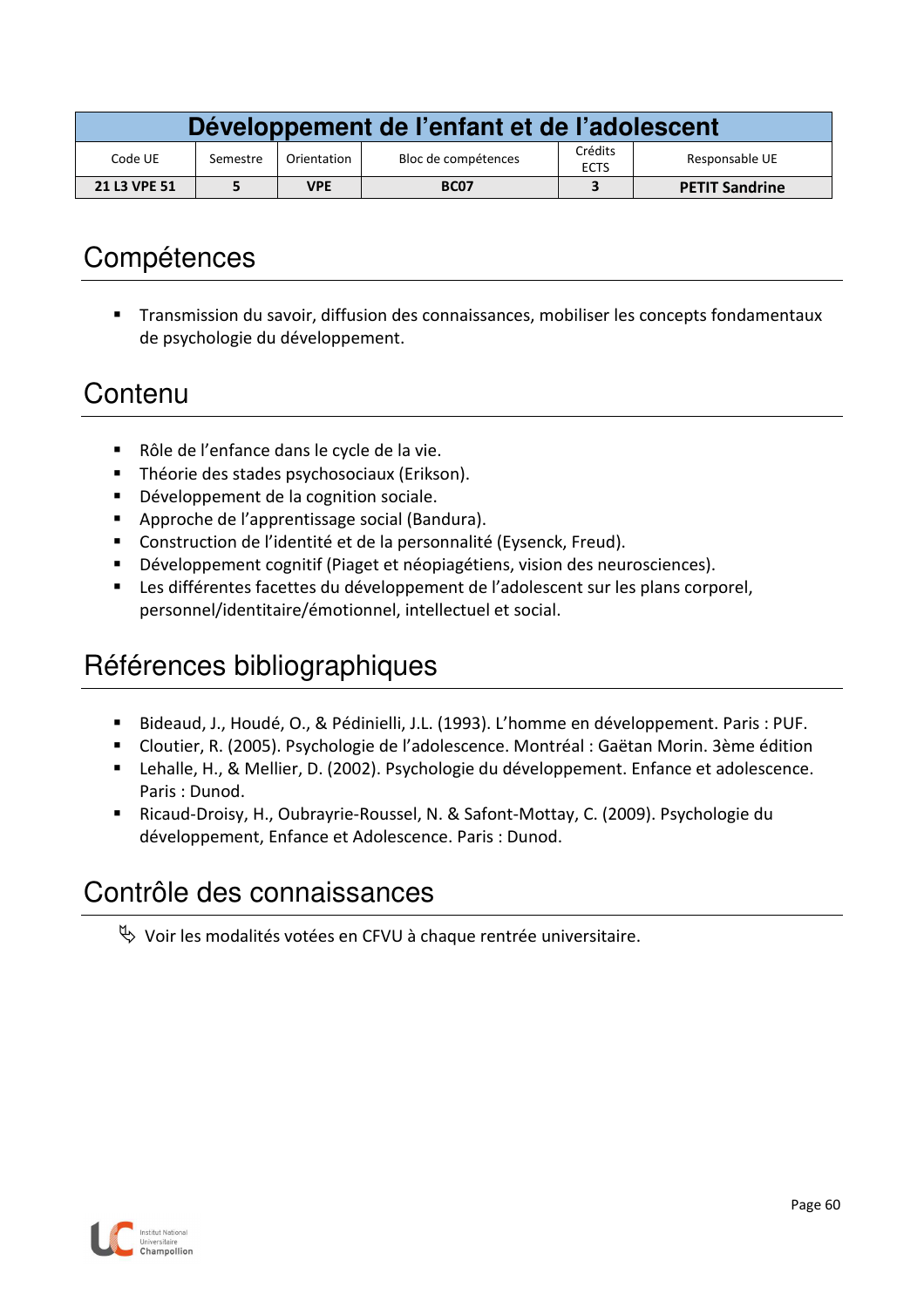| Mathématiques et didactique |                                                                                            |            |             |  |                        |  |
|-----------------------------|--------------------------------------------------------------------------------------------|------------|-------------|--|------------------------|--|
| Code UE                     | Crédits<br>Responsable UE<br>Bloc de compétences<br>Orientation<br>Semestre<br><b>ECTS</b> |            |             |  |                        |  |
| 21 L <sub>2</sub> VPE 33    |                                                                                            | <b>VPE</b> | <b>BC07</b> |  | <b>BALSEGA Fabrice</b> |  |

- Transmission du savoir, diffusion des connaissances, mobiliser les concepts fondamentaux de mathématiques.
- Travailler et maîtriser toutes les notions mathématiques pour la résolution de problèmes.

### **Contenu**

- Types de nombres et règles de calcul associées, représentations graphiques simples,
- Géométrie du plan (parallèles, triangle, cercle, polygones), et de l'espace (cube, pyramide, cylindre, et leurs patrons, sphère),
- Calcul (élémentaire) sur les probabilités.

# Références bibliographiques

- Lien internet sesamath.net pour des livres et des exercices numériques.
- Tout manuel ou liens internet contenant formules et propriétés.

# Contrôle des connaissances

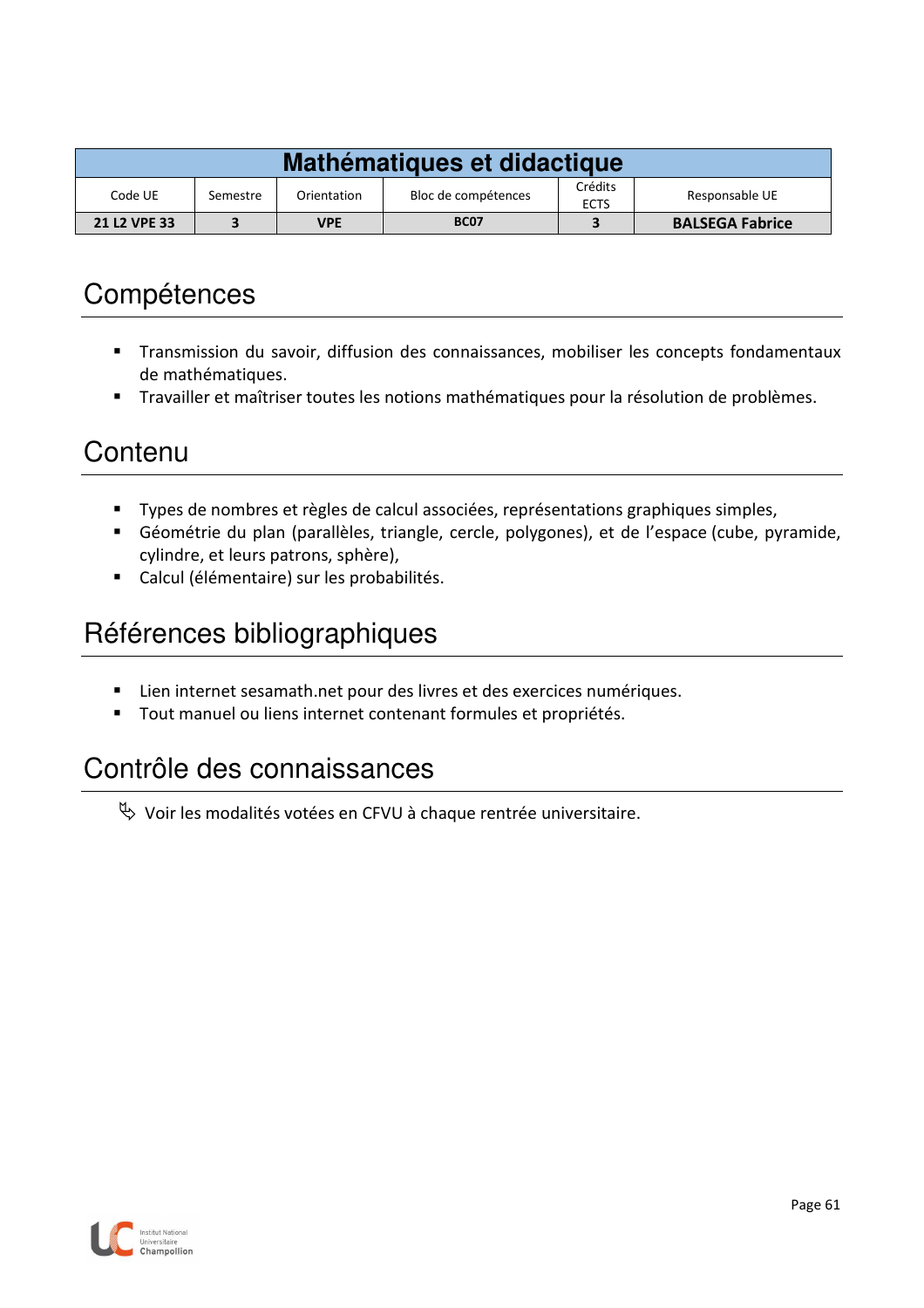| Didactique de la littérature de jeunesse |          |             |                     |                        |                          |  |
|------------------------------------------|----------|-------------|---------------------|------------------------|--------------------------|--|
| Code UE                                  | Semestre | Orientation | Bloc de compétences | Crédits<br><b>ECTS</b> | Responsable UE           |  |
| <b>21L3VPE53</b>                         |          | <b>VPE</b>  | <b>BC07</b>         |                        | <b>BARRIERE Laurence</b> |  |

- Connaissance de la littérature jeunesse et des ressources disponibles pour les enseignants (médiathèque, théâtre, festival…)
- Réflexion didactique sur l'enseignement de la lecture et de la littérature.

## **Contenu**

- Analyse de bibliographie de référence sur la littérature jeunesse ;
- Découverte d'un corpus d'œuvres adaptées aux différents niveaux scolaires du 1er cycle ;
- Définition des différents genres de la littérature de jeunesse ;
- Découverte du carnet de lecteur et d'autres activités de lecture ou de littérature
- Présentation d'un projet pédagogique pour un public scolaire précis à partir d'une œuvre littéraire

## Références bibliographiques

Programmes scolaires en vigueur

## Contrôle des connaissances

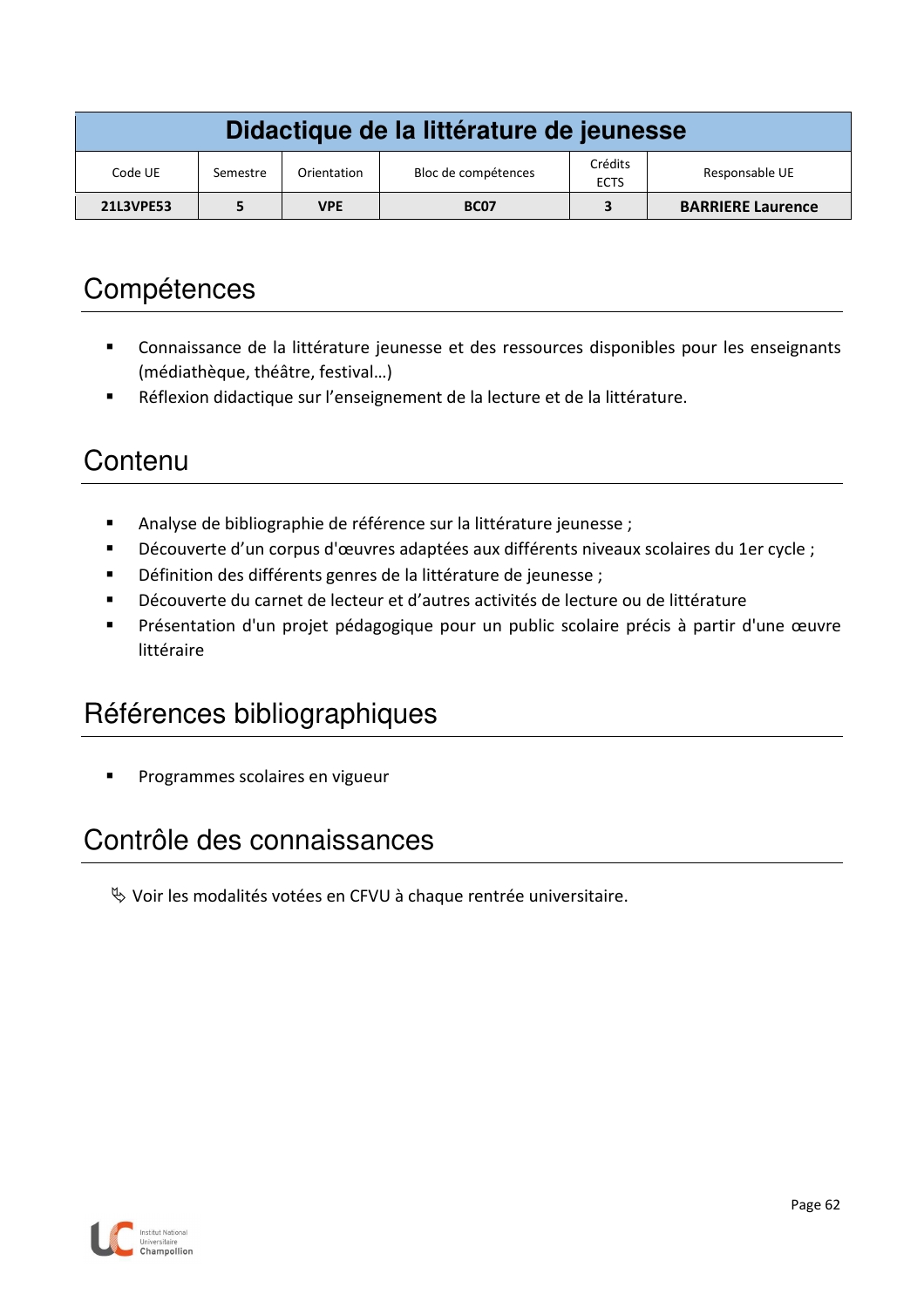| Questions européennes et internationales : monde<br>anglophone |                                                                                               |           |             |   |                      |  |  |
|----------------------------------------------------------------|-----------------------------------------------------------------------------------------------|-----------|-------------|---|----------------------|--|--|
| Code UE                                                        | Crédits<br>Bloc de<br>Responsable UE<br>Orientation<br>Semestre<br><b>ECTS</b><br>compétences |           |             |   |                      |  |  |
| 21L3ALL51RI                                                    |                                                                                               | <b>RI</b> | <b>BC07</b> | 3 | <b>BOYER Cynthia</b> |  |  |

- Mobiliser des concepts et cadres théoriques dans le domaine de l'étude d'une ou de plusieurs langues étrangères en lien avec les aires socio-culturelles correspondantes.

- Analyser et synthétiser des données en vue de leur exploitation.
- Développer en langue étrangère une argumentation avec esprit critique.

# **Contenu**

L'intégration nord-américaine Les Etats-Unis et l'intégration européenne La « relation spéciale » anglo-américaine L'Anglosphère

# Références bibliographiques

Une bibliographie sera distribuée au premier cours.

### Contrôle des connaissances

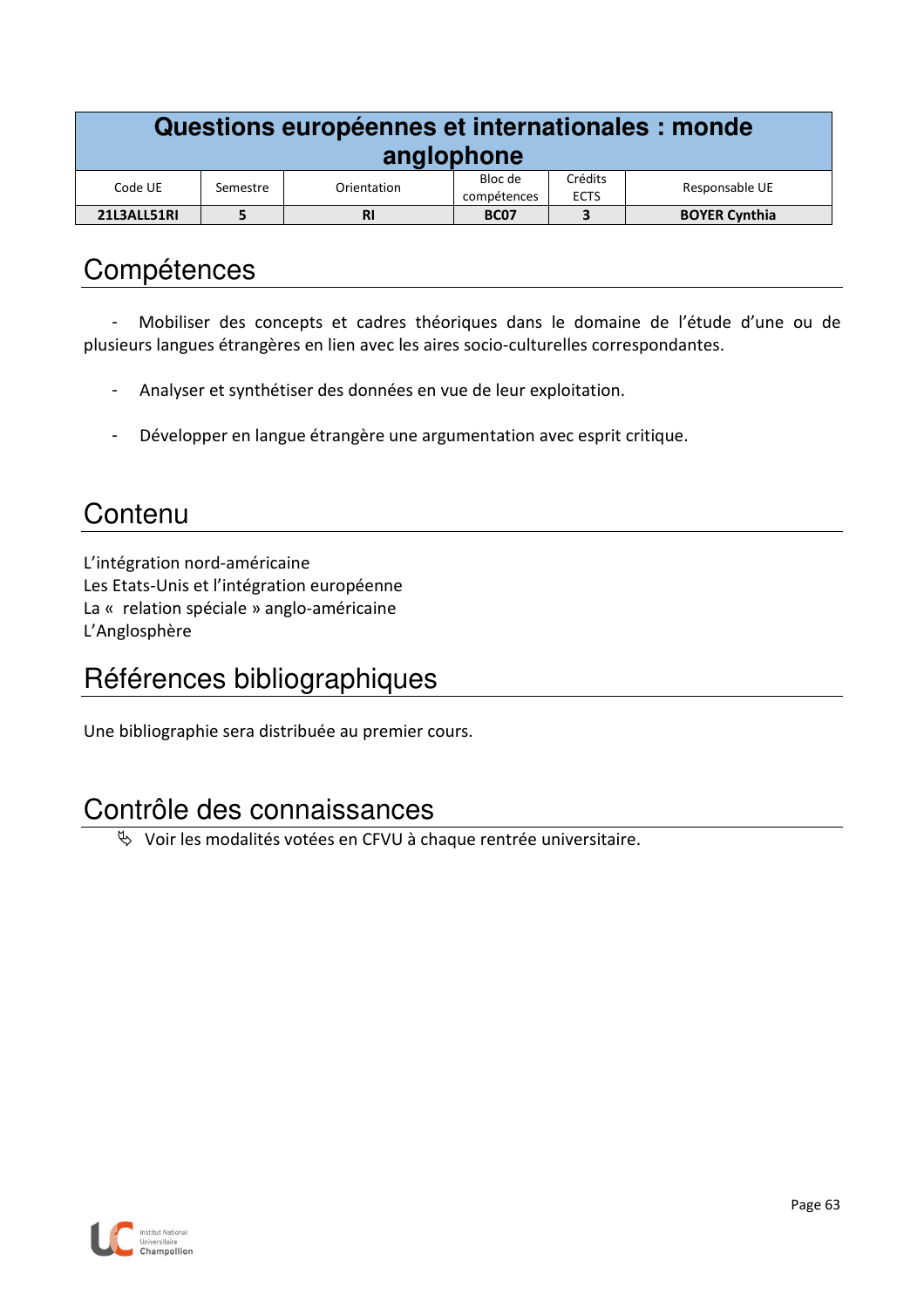| Questions européennes et internationales : monde<br>hispanophone |                                                                                               |           |             |  |                     |  |  |
|------------------------------------------------------------------|-----------------------------------------------------------------------------------------------|-----------|-------------|--|---------------------|--|--|
| Code UE                                                          | Crédits<br>Bloc de<br>Responsable UE<br>Orientation<br>Semestre<br><b>ECTS</b><br>compétences |           |             |  |                     |  |  |
| 21L3ALL52RI                                                      |                                                                                               | <b>RI</b> | <b>BC07</b> |  | <b>VARGAS Bruno</b> |  |  |

- Mobiliser des concepts et cadres théoriques dans le domaine de l'étude d'une ou de plusieurs langues étrangères en lien avec les aires socio-culturelles correspondantes.

- Analyser et synthétiser des données en vue de leur exploitation.
- Développer en langue étrangère une argumentation avec esprit critique.

## **Contenu**

Approche historique de la diplomatie espagnole

- 1- La diplomatie franquiste (1939 1975)
- 2- La diplomatie espagnole pendant la Transition (1975-1986)
- 3- Le retour de l'Espagne sur la scène européenne et internationale de 1986 à nos jours
- 4- La diplomatie espagnole et l'Amérique hispanophone

### Références bibliographiques

Fernández Amador Mónica, Quirosa-Cheyrouse Rafael (eds.), *La Transición española y sus relaciones con el exterior*, Madrid, Sílex, 2020;

Peres Hubert, Roux Christophe, *La démocratie espagnole. Institutions et vie politique*. Rennes, PUR, 2016.

Trouvé Matthieu, *L'Espagne et l'Europe. De la dictature de Franco à l'Union Européenne*, Bruxelles, Peter Lang, 2008.

### Contrôle des connaissances

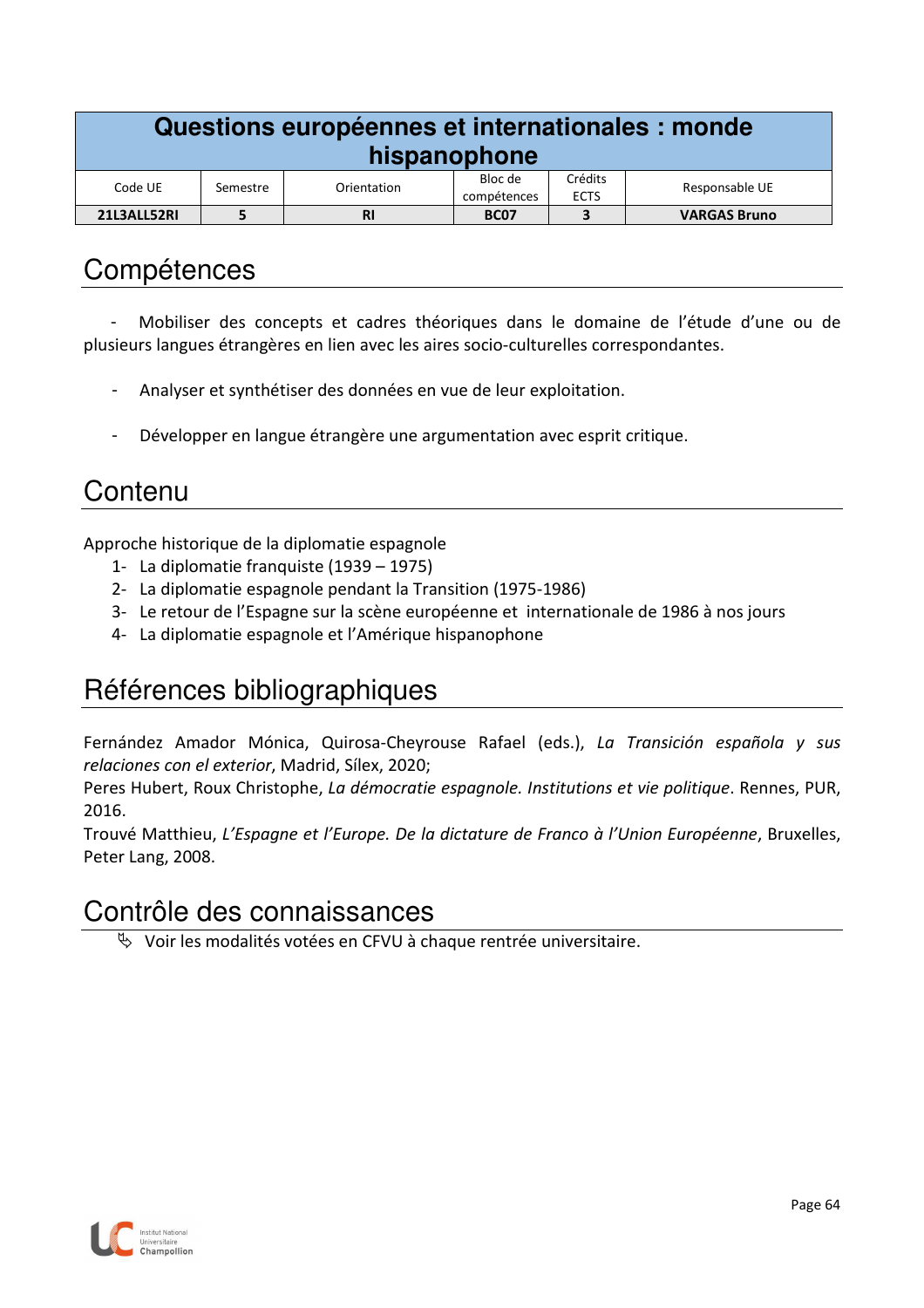| Linguistique<br>Linguistique, Phonétique                                                                 |   |                    |             |  |                          |  |
|----------------------------------------------------------------------------------------------------------|---|--------------------|-------------|--|--------------------------|--|
| Crédits<br>Bloc de<br>Responsable UE<br>Code UE<br>Orientation<br>Semestre<br><b>ECTS</b><br>compétences |   |                    |             |  |                          |  |
| <b>21L3ANG61</b>                                                                                         | b | <b>OBLIGATOIRE</b> | <b>BC06</b> |  | <b>LEVILLAIN Pauline</b> |  |

- **Linguistique** : Analyser des énoncés plus ou moins complexes et éclairer le fonctionnement de la langue à l'aide d'éléments contextuels.
- **Phonétique** : Prononciation de l'anglais oral Compréhension de l'anglais oral Maîtrise des mécanismes propres à l'intonation

### **Contenu**

- **Linguistique** : Analyse linguistique d'énoncés simples ou complexes en prenant en compte les éléments du contexte.

- **Phonétique** : L'intonation de phrase sera le sujet de cours. Les liens entre intonation, syntaxe, sémantique mais aussi contexte (social, géographique, genre) seront abordés.

# Références bibliographiques

#### **LINGUISTIQUE**

#### **Bibliographie (à confirmer en début de semestre)**

BENVENISTE, Emile. *Problèmes de linguistique générale*, vol. 1, Gallimard, 1966.

BOUSCAREN, Janine. *Linguistique anglaise, initiation à une grammaire de l'énonciation*. Ophrys, 1991.

BOUSCAREN, Janine, CHUQUET, Jean, *Grammaire et textes anglais*, *guide pour l'analyse linguistique,* Ophrys, 1987.

RIVIERE, Claude. *Pour une syntaxe simple à l'usage des anglicistes.* Ophrys, 2004.

#### **PHONETIQUE**

#### **Bibliographie indicative (à confirmer en début de semestre)**

Brazil, David. *The Communicative Value of Intonation in English*. Cambridge: Cambridge University Press, 1997.

Huart, Ruth. *Nouvelle Grammaire De L'anglais Oral*. Paris: Ophrys, 2009.

Wells, J C. *English Intonation: An Introduction*. Cambridge, UK: Cambridge University Press, 2006.

# Contrôle des connaissances

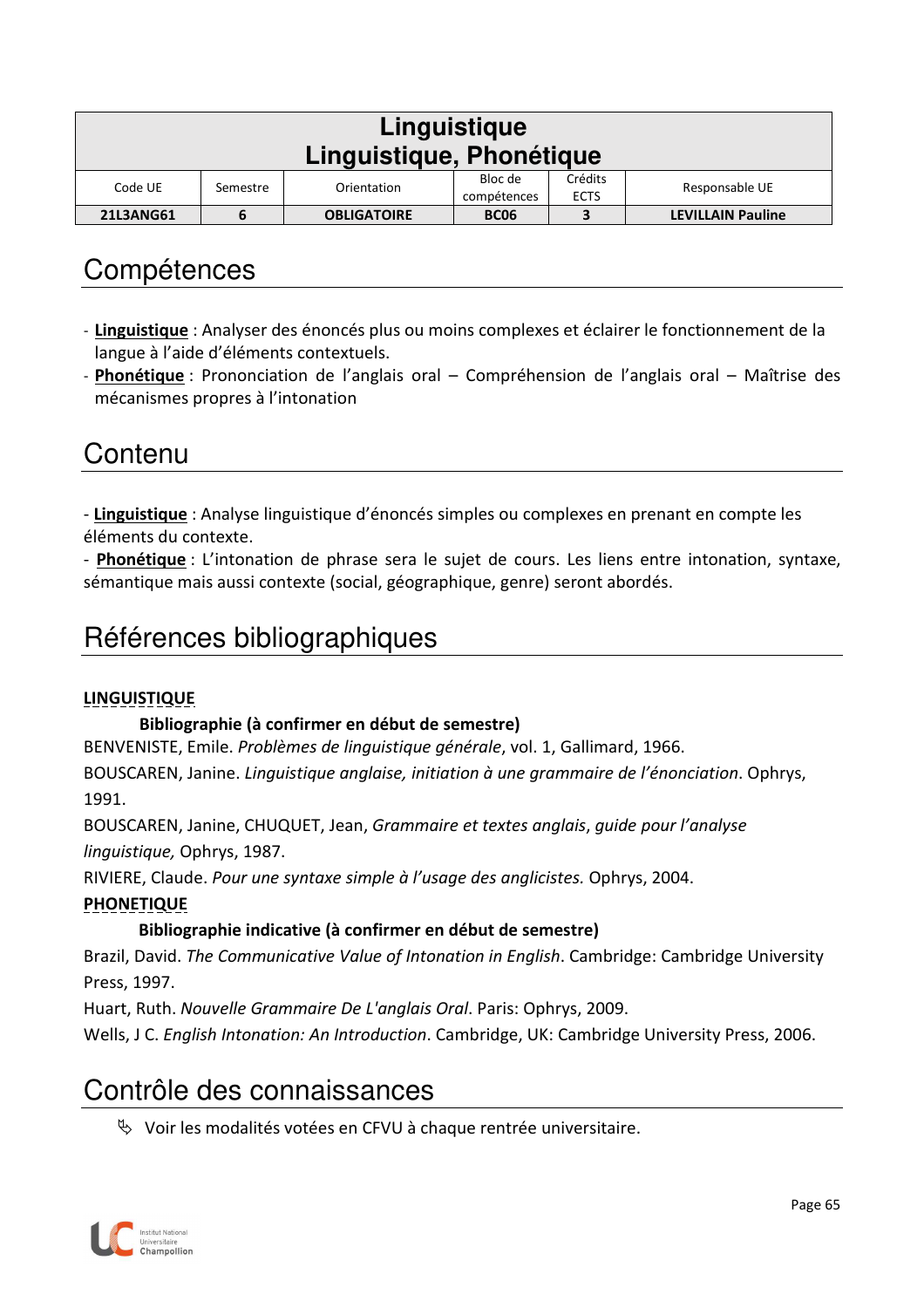| <b>Expression</b><br><b>Traduction, Oral</b> |                                                                                               |                    |             |   |                        |  |  |
|----------------------------------------------|-----------------------------------------------------------------------------------------------|--------------------|-------------|---|------------------------|--|--|
| Code UE                                      | Crédits<br>Bloc de<br>Responsable UE<br>Orientation<br>Semestre<br>compétences<br><b>ECTS</b> |                    |             |   |                        |  |  |
| 21L3ANG62M                                   | 6                                                                                             | <b>OBLIGATOIRE</b> | <b>BC06</b> | b | <b>GADEA Joséphine</b> |  |  |

#### **Traduction** :

Parfaire la connaissance de la langue anglaise et des différents niveaux de langue. Savoir analyser le style d'un texte et le traduire en conséquence.

**Oral** :

Améliorer ses compétences d'expression et de compréhension orales.

#### **Contenu**

Version Non-Littéraire - Thème Littéraire Oral

# Références bibliographiques

Ouvrages conseillés : Chuquet, H. *Pratique de la Traduction*. Paris: Ophrys. Guillemin-Flescher, J. *Syntaxe Comparée du Français et de l'Anglais*. Paris: Ophrys.

### Contrôle des connaissances

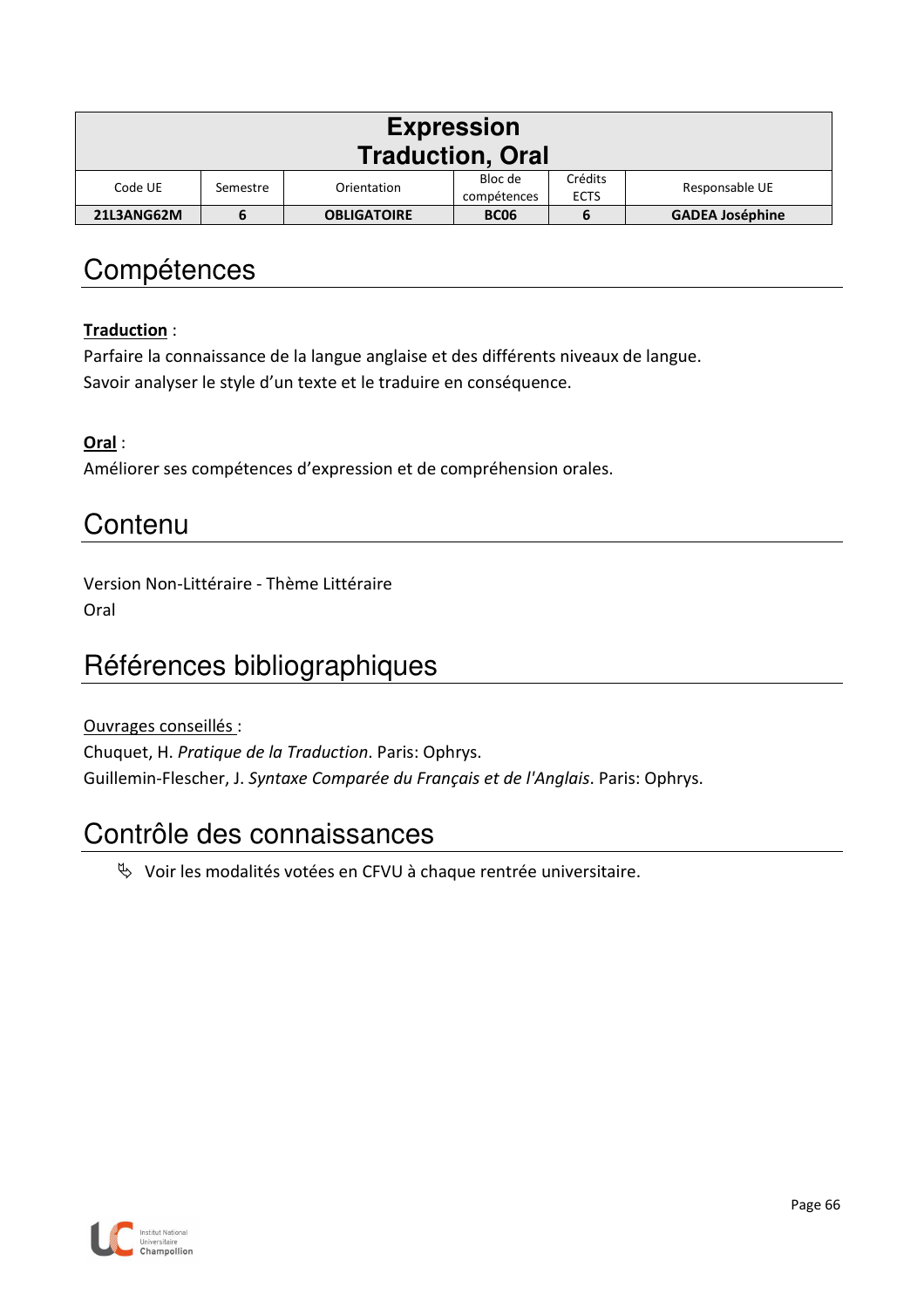| Littérature                                                                                              |  |                    |             |  |                  |  |
|----------------------------------------------------------------------------------------------------------|--|--------------------|-------------|--|------------------|--|
| Crédits<br>Bloc de<br>Responsable UE<br>Code UE<br>Orientation<br>Semestre<br><b>ECTS</b><br>compétences |  |                    |             |  |                  |  |
| <b>21L3ANG63</b>                                                                                         |  | <b>OBLIGATOIRE</b> | <b>BC06</b> |  | <b>FORD John</b> |  |

- Compréhension écrite (savoir lire) un ouvre de littérature anglaise écrit en vers ou en prose.
- Repérage des styles et des modes utilisés dans les documents littéraires.
- Interpréter contenu et mettre des informations en perspective (prendre en compte des réalités sociales, économiques, politiques et culturelles dont les ouvrages font référence ; identifier auteurs, influences).

• Connaissance, reconnaissance, et utilisation des références culturelles, littéraires et historiques spécifiées dans les œuvres littéraires étudiés.

- Expression orale via participation en cours, exposés, interrogations orales, etc.
- Expression écrite avec la réalisation de commentaire de texte et/ou de dissertation et/ou d'essai sur un thème littéraire à partir d'un document étudié.

• Développement d'un esprit critique qui démontre une capacité d'interprétation originale et informée dans la rédaction et la synthèse cohérentes des documents.

### **Contenu**

- Un ou plusieurs ouvrages clé de littérature anglaise et/ou anglo-saxonne écrite(s) en prose ou en vers, normalement des moyens âges et/ou la renaissance

# Références bibliographiques

*Texte(s) littéraire(s) qui seront étudié(s) sera/seront précisé(s) avant le début du semestre.* 

## Contrôle des connaissances

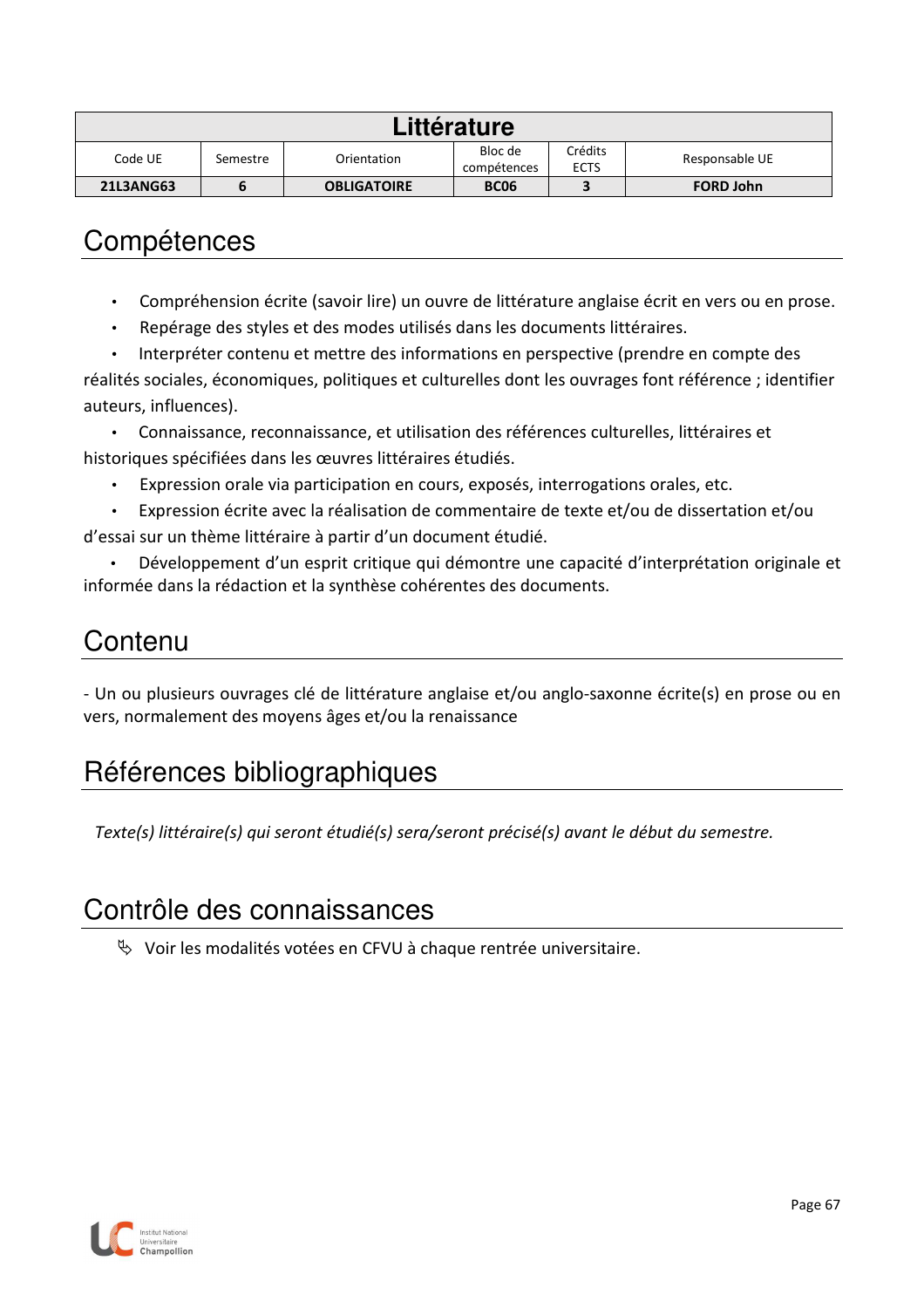| <b>Civilisation</b>                     |          |                    |             |         |                        |  |
|-----------------------------------------|----------|--------------------|-------------|---------|------------------------|--|
| <b>Civilisation UK, Civilisation US</b> |          |                    |             |         |                        |  |
| Code UE                                 | Semestre | Orientation        | Bloc de     | Crédits | Responsable UE         |  |
| <b>ECTS</b><br>compétences              |          |                    |             |         |                        |  |
| <b>21L3ANG64</b>                        | 6        | <b>OBLIGATOIRE</b> | <b>BC06</b> | 3       | <b>CHEYROUX Emilie</b> |  |

Préparation à l'épreuve du commentaire de civilisation et/ou de la dissertation.

## **Contenu**

- **Civilisation UK** : « Women, the Public Sphere and Politics in England, 18th-19th centuries » (histoire politique et sociale de l'Angleterre, XVIIIe-XIXe siècles)

- **Civilisation US** : Réfléchir à l'histoire et à la culture des États-Unis du 20ème siècle en confrontant ses connaissances à des textes divers et variés qui permettent de préparer à la maîtrise du commentaire de documents et de la dissertation en anglais.

# Références bibliographiques

### Contrôle des connaissances

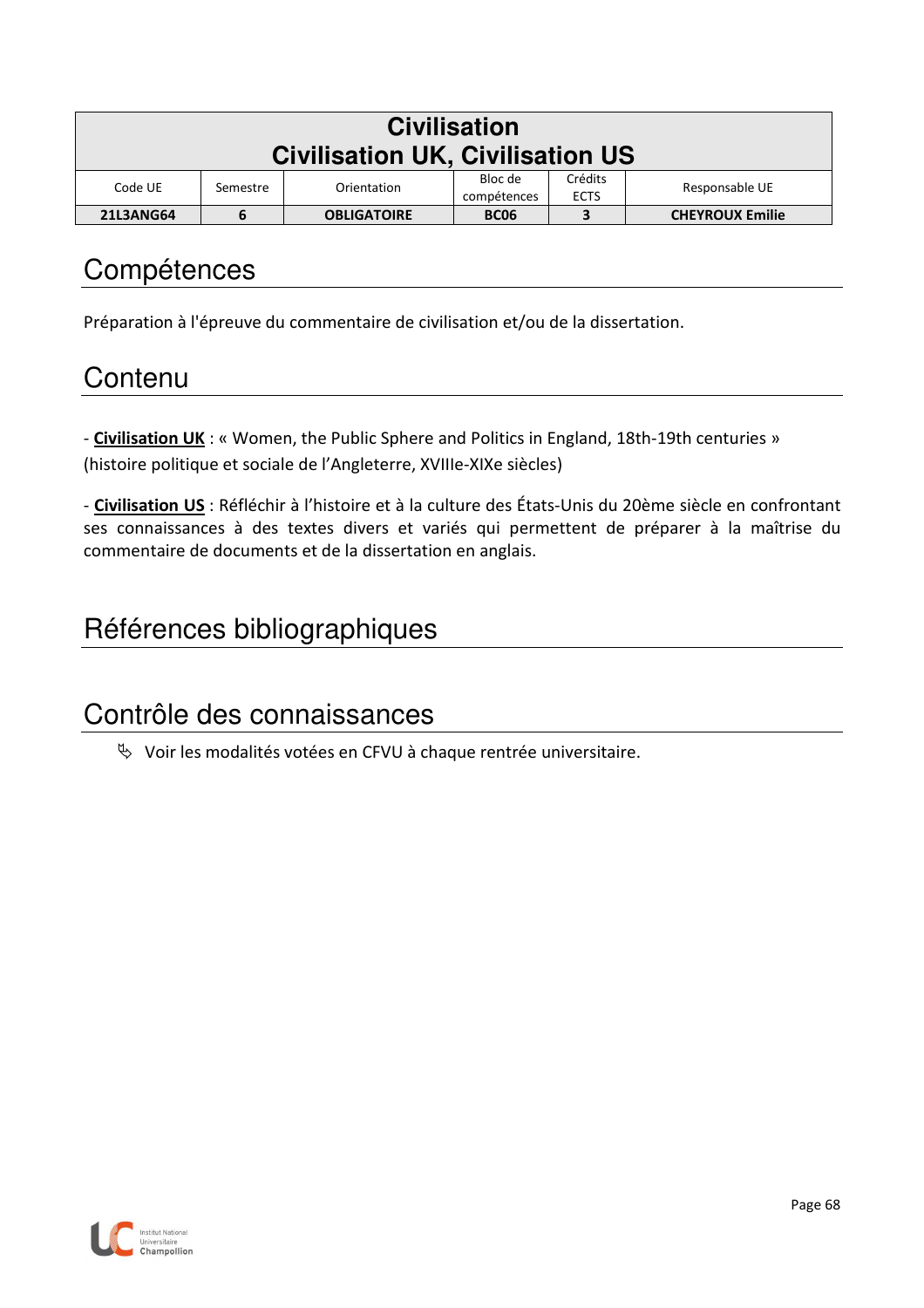| Culture et patrimoine<br>Médias et sociétés, Institution Anglo-saxonnes                                  |   |                    |             |   |                      |  |
|----------------------------------------------------------------------------------------------------------|---|--------------------|-------------|---|----------------------|--|
| Crédits<br>Bloc de<br>Responsable UE<br>Code UE<br>Orientation<br>Semestre<br><b>ECTS</b><br>compétences |   |                    |             |   |                      |  |
| <b>21L3ANG65</b>                                                                                         | 6 | <b>OBLIGATOIRE</b> | <b>BC04</b> | 3 | <b>JOUVE Emeline</b> |  |

Savoir contextualiser la « production de la culture »

## **Contenu**

- **Média et Société** : Etats-Unis-Royaume Uni- Médias
- **Institutions Culturelles Anglo-saxonnes** : Introduction à l'institutionnalisation de la culture

## Références bibliographiques

#### **MÉDIA ET SOCIÉTÉ**

*Media and culture: An Introduction to Mass Communication* , Campbell. Richard, Christopher Martin, and Bettina Fabos. Eighth Edition. Feb 2011. Bedford St. Martin's *Taking Sides: Clashing Views on Controversial Issues in Mass Media and Society*,Alison Alexander and Jarice Hanson, (Eds.) *Questioning the Media: A Critical Introduction* by John D.H. Downing, Ali Mohammadi and Annabelle Sreberny *Controversies in Media Ethics* by A David Gordon and John Michael Kittross.

#### **INSTITUTIONS CULTURELLES ANGLO-SAXONNES**

L'enseignant donnera une bibliographie en début de semestre

## Contrôle des connaissances

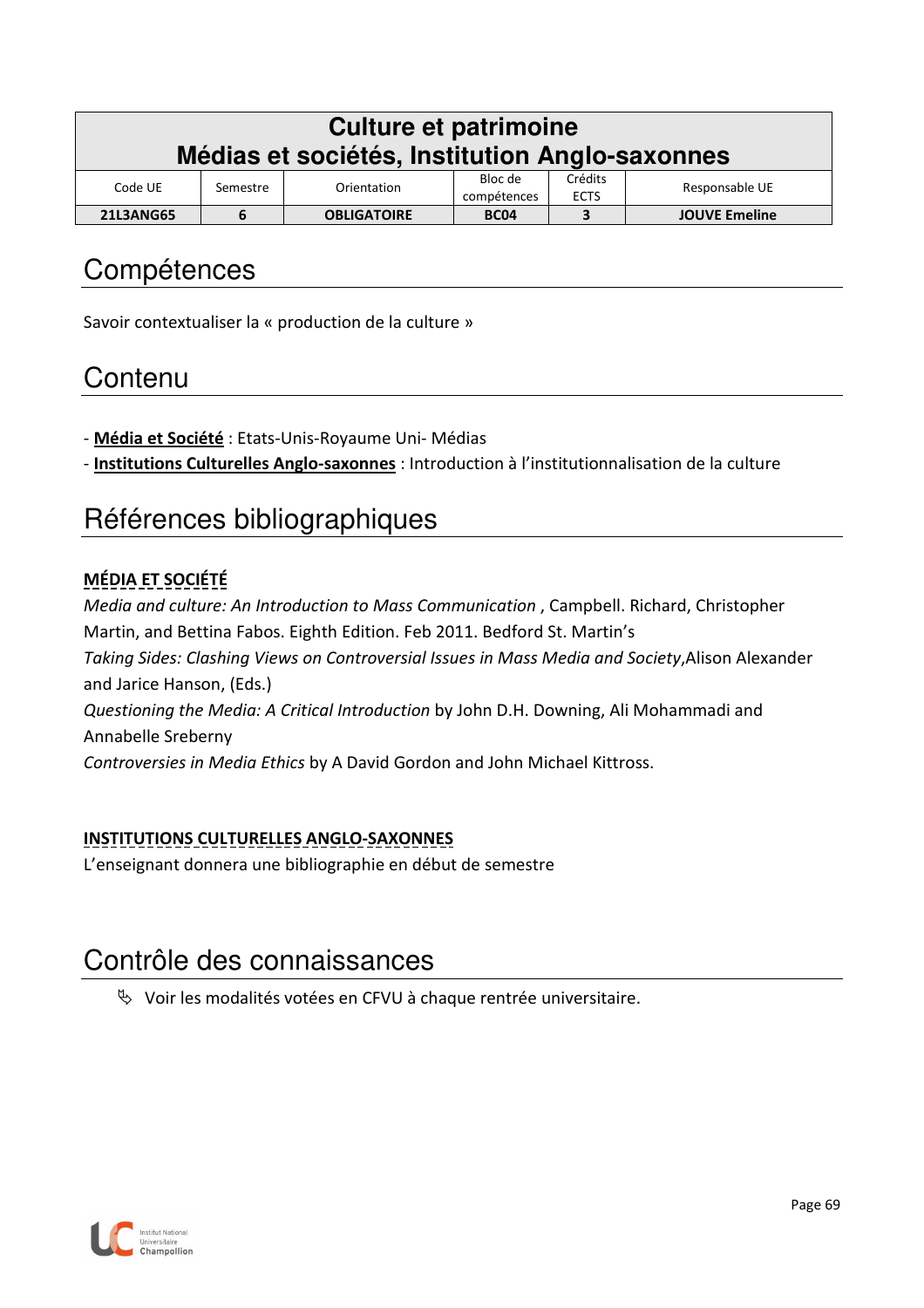| Linguistique Diachronique                                    |  |                |             |  |                  |  |
|--------------------------------------------------------------|--|----------------|-------------|--|------------------|--|
| Bloc de<br>Code UE<br>Orientation<br>Semestre<br>compétences |  |                |             |  | Responsable UE   |  |
| <b>21L3ANG66</b>                                             |  | <b>CENTREE</b> | <b>BC07</b> |  | <b>FORD John</b> |  |

- Comprendre l'évolution de la langue anglaise de vieil anglais à moyen anglais.
- Comprendre, apprendre et être capable de décrire la grammaire de vieil anglais.
- Connaître vocabulaire de base de vieil anglais.
- Comprendre, apprendre, être capable de lire et traduire des sélections des textes écrits en vieil anglais et moyen anglais du IX-XII siècle.
- Connaître les dialectes principaux de vieil anglais, reconnaître leurs distinctions, être capable de les distinguer et identifier.

## **Contenu**

- Etude de l'histoire de la langue anglaise du VII-XII siècle.
- Analyser des textes littéraire et/ou historique en vieil anglais et en moyen anglais.
- Reconnaître et décrire les catégories grammaticales, analyser des exemples.
- Lire, comprendre, étudier et traduire des textes du VII-XII siècles.

## Références bibliographiques

#### Obligatoire:

SMITH, Jeremy, *Essentials of Early English*. (de semestre 5) BAKER, Peter S. *Introduction to Old Engish*. Oxford: Blackwell, 2003.

#### Ouvrages de référence :

BAUGH, Albert et Thomas CABLE. *A History of the English Language*. London : Routledge, 1978 BICKFORD, Anita C. & FLOYD, Rick. *Articulatory Phonetics: Tools for Analyzing the World's Langages*. 4th edition,Summer Institute of Linguistics, 2006. Combaz, Matthieu. *Vieil Anglais* (distribué en cours)

#### Contrôle des connaissances

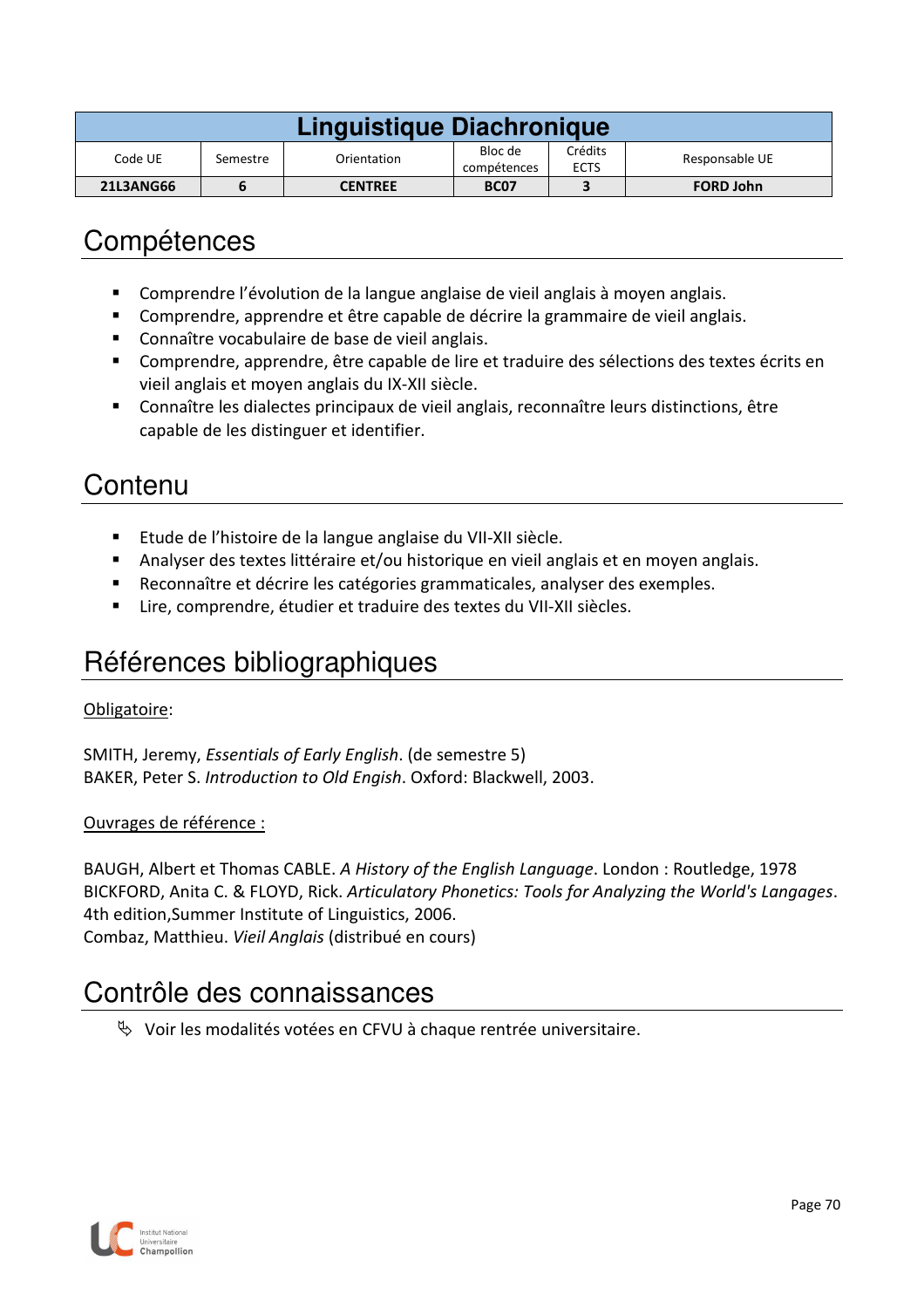| Littérature élisabéthaine et/ou jacobéenne |          |                |                        |                        |                  |
|--------------------------------------------|----------|----------------|------------------------|------------------------|------------------|
| Code UE                                    | Semestre | Orientation    | Bloc de<br>compétences | Crédits<br><b>ECTS</b> | Responsable UE   |
| <b>21L3ANG67</b>                           |          | <b>CENTREE</b> | <b>BC07</b>            |                        | <b>FORD John</b> |

Lire, comprendre et analyser des textes anglais écrit avant le XVIIIème siècle.

## **Contenu**

Un ou plusieurs ouvrages clé de littérature anglaise et/ou anglo-saxonne écrite(s) en prose ou en vers, normalement des moyens âges et/ou la renaissance.

## Références bibliographiques

*Texte(s) littéraire(s) qui seront étudié(s) sera/seront précisé(s) avant le début du semestre.* 

## Contrôle des connaissances

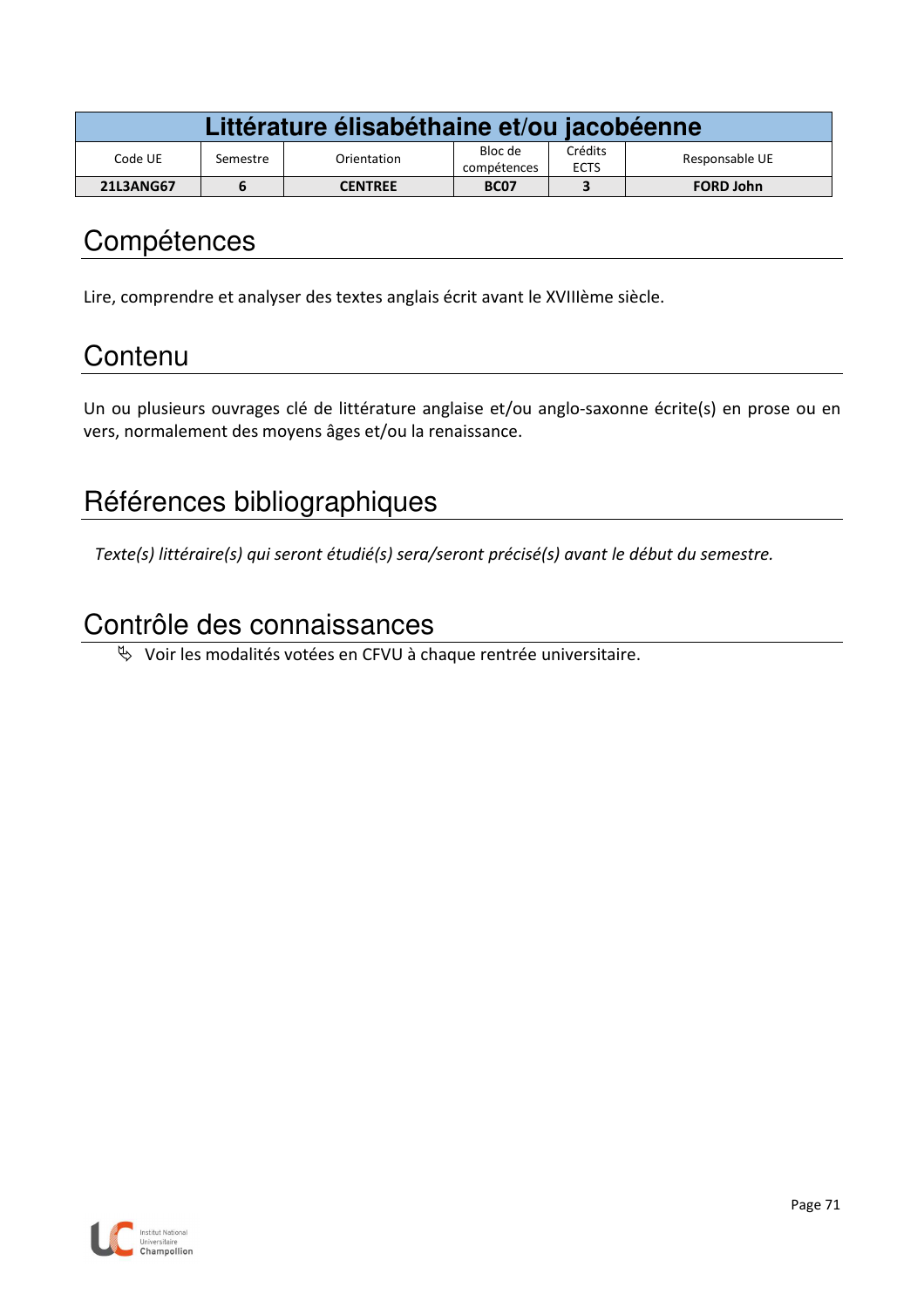| Stage Préprofessionnel en école |                                                                                            |     |             |  |                           |  |  |
|---------------------------------|--------------------------------------------------------------------------------------------|-----|-------------|--|---------------------------|--|--|
| Code UE                         | Crédits<br>Responsable UE<br>Bloc de compétences<br>Orientation<br>Semestre<br><b>ECTS</b> |     |             |  |                           |  |  |
| 21 L3 VPE 61                    |                                                                                            | VPE | <b>BC07</b> |  | <b>RATTAT Anne-Claire</b> |  |  |

- Situer son rôle et sa mission au sein d'une organisation pour s'adapter et prendre des initiatives.
- Respecter les principes d'éthique, de déontologie et de responsabilité environnementale
- Travailler en équipe et en réseau ainsi qu'en autonomie et responsabilité au service d'un projet.
- **D**évelopper une argumentation avec esprit critique.
- **Interact ince the term** of esprit critique diverses ressources pour documenter un sujet et synthétiser ces données en vue de leur exploitation.
- Communiquer par écrit et par oral de façon claire et non-ambiguë.

## **Contenu**

- **Stage dans un établissement scolaire.**
- Choix d'une problématique en lien avec l'éducation.
- Mettre en relation de la théorie (bibliographie) avec de la pratique et/ou des observations en classe.

#### Références bibliographiques

/

#### Contrôle des connaissances

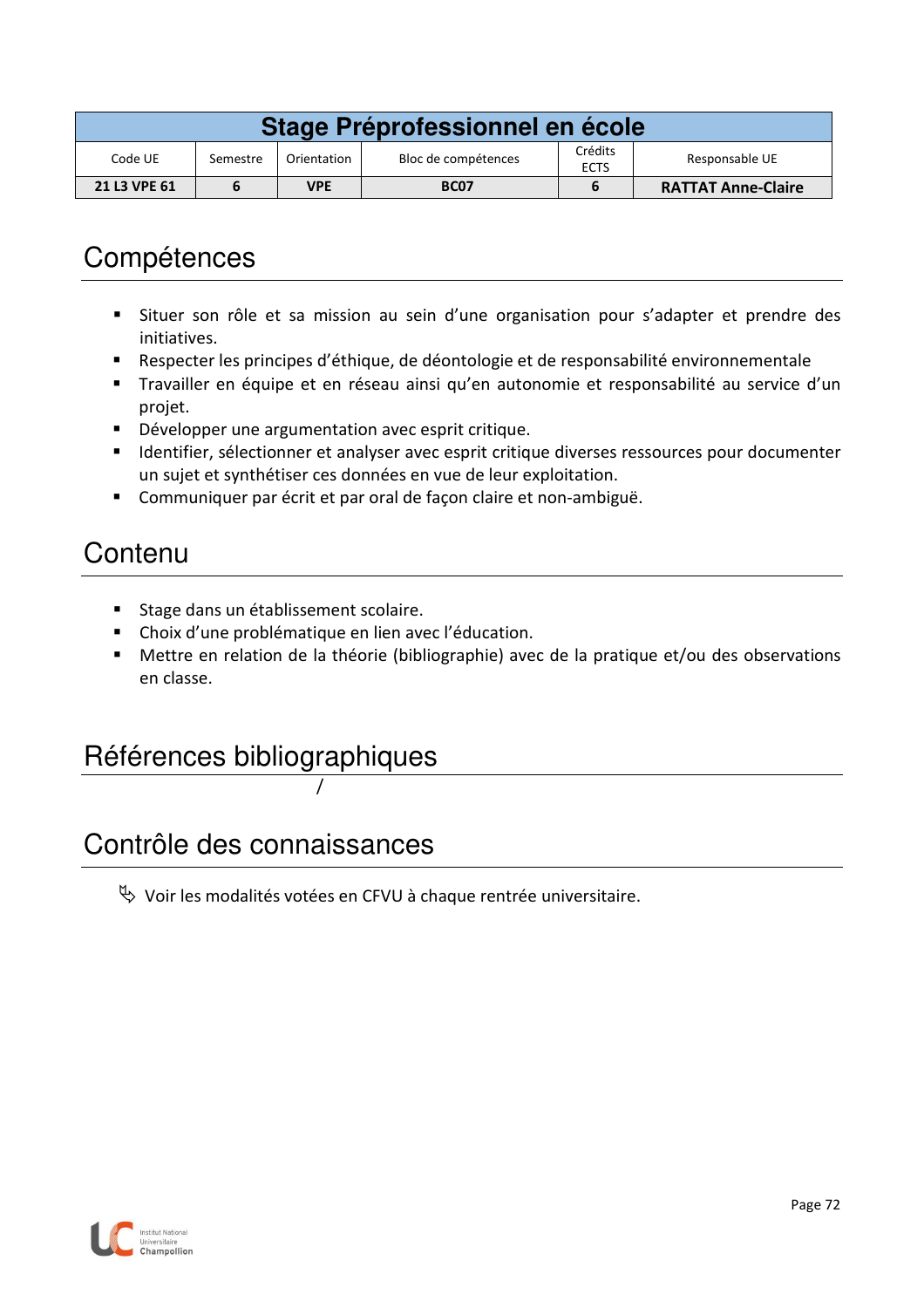| <b>Défis Scientifiques</b>                                                                            |  |            |                  |  |                                                 |  |
|-------------------------------------------------------------------------------------------------------|--|------------|------------------|--|-------------------------------------------------|--|
| Crédits<br>Code UE<br>Bloc de compétences<br>Responsable UE<br>Orientation<br>Semestre<br><b>ECTS</b> |  |            |                  |  |                                                 |  |
| 21 L3 VPE 62                                                                                          |  | <b>VPE</b> | BC <sub>07</sub> |  | <b>GERET Florence</b><br><b>LAUDEBAT Lionel</b> |  |

- Adapter les démarches scientifiques (d'investigation, de résolution de problèmes) aux réalités du contexte scolaire.
- Situer son rôle et sa mission au sein d'une organisation pour s'adapter et prendre des initiatives. Mettre en synergie des connaissances issues de différents champs disciplinaires pour concevoir un projet d'intervention à l'école.
- Construire des séquences d'enseignement dans différentes disciplines.
- Identifier les dimensions d'éthique et de responsabilité du métier d'enseignant.
- Prendre du recul face à une situation. Identifier et sélectionner diverses ressources spécialisées pour se documenter et développer une analyse critique de sa démarche pédagogique.
- Se servir aisément des différents registres d'expression écrite et orale de la langue française.

## Contenu

- Les défis scientifiques entre dans des partenaires scientifiques pour la classe avec pour but d'améliorer la maîtrise des fondamentaux des mathématiques et des sciences à l'école primaire, entretenir la curiosité et le développement du goût pour les disciplines scientifiques au collège et encourager des vocations pour les carrières scientifiques.
- 2 étudiants de L3 accompagnent le professeur des écoles dans sa démarche scientifique au cours d'environ 5 séances en classe. Plusieurs thèmes sont proposés aux écoles : La qualité de l'air, l'eau, l'électricité, la classification animale, le système solaire, etc.
- Un colloque de restitution des défis scientifiques est organisé en fin d'année universitaire.

# Références bibliographiques

/

#### Contrôle des connaissances

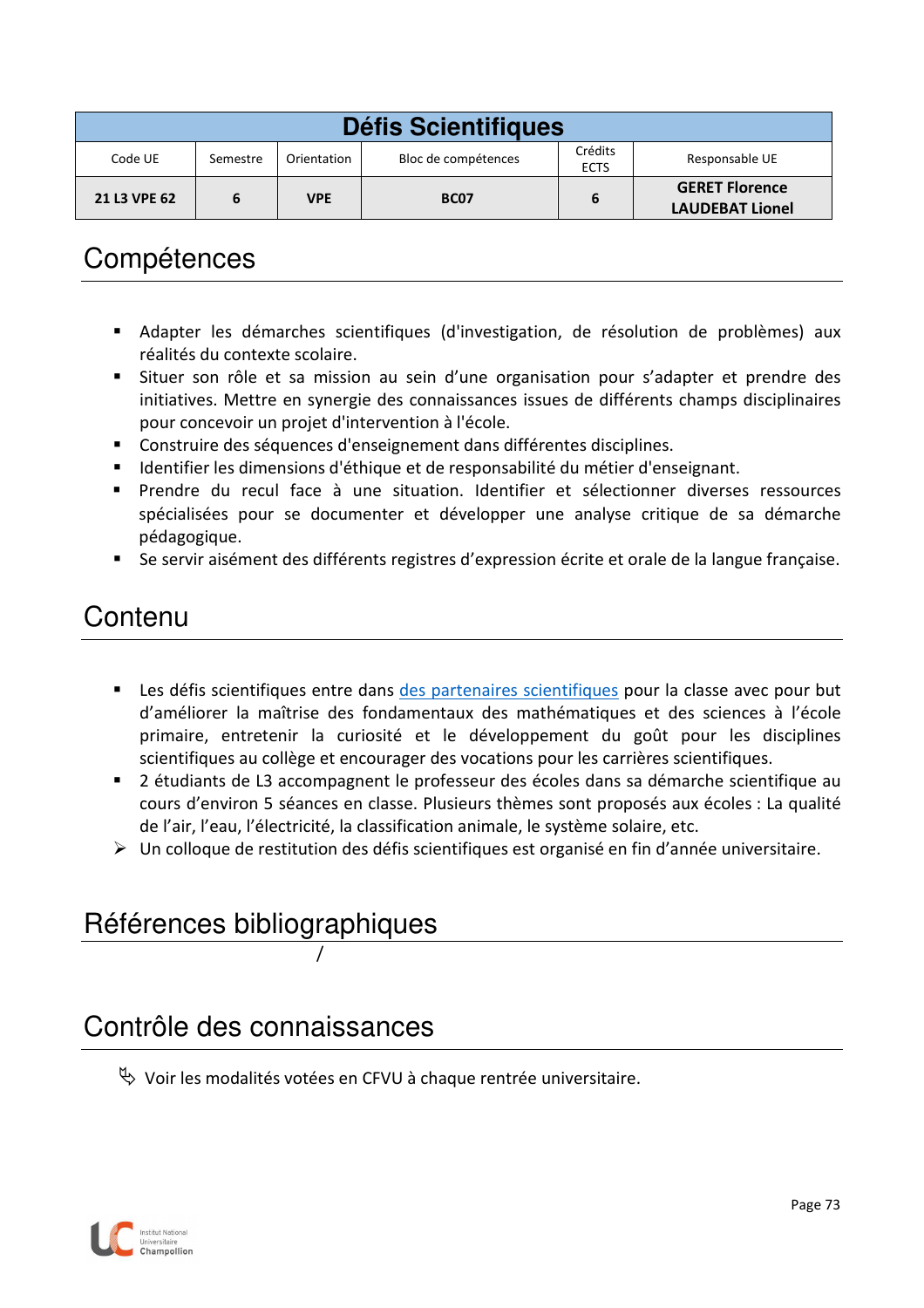| Questions politiques : monde anglophone |          |             |                        |                        |                      |  |
|-----------------------------------------|----------|-------------|------------------------|------------------------|----------------------|--|
| Code UE                                 | Semestre | Orientation | Bloc de<br>compétences | Crédits<br><b>ECTS</b> | Responsable UE       |  |
| 21L3ALL61RI                             |          |             | <b>BC07</b>            |                        | <b>BOYER Cynthia</b> |  |

- Mobiliser des concepts et cadres théoriques dans le domaine de l'étude d'une ou de plusieurs langues étrangères en lien avec les aires socio-culturelles correspondantes.

- Analyser et synthétiser des données en vue de leur exploitation.
- Développer en langue étrangère une argumentation avec esprit critique.

## **Contenu**

- Compréhension des spécificités du système électoral américain
- Etudes des partis politiques britanniques et américains : histoire, idéologie et programme.
- Analyse du discours politique.
- Actualité politique.

## Références bibliographiques

Une bibliographie sera distribuée au premier cours.

#### Contrôle des connaissances

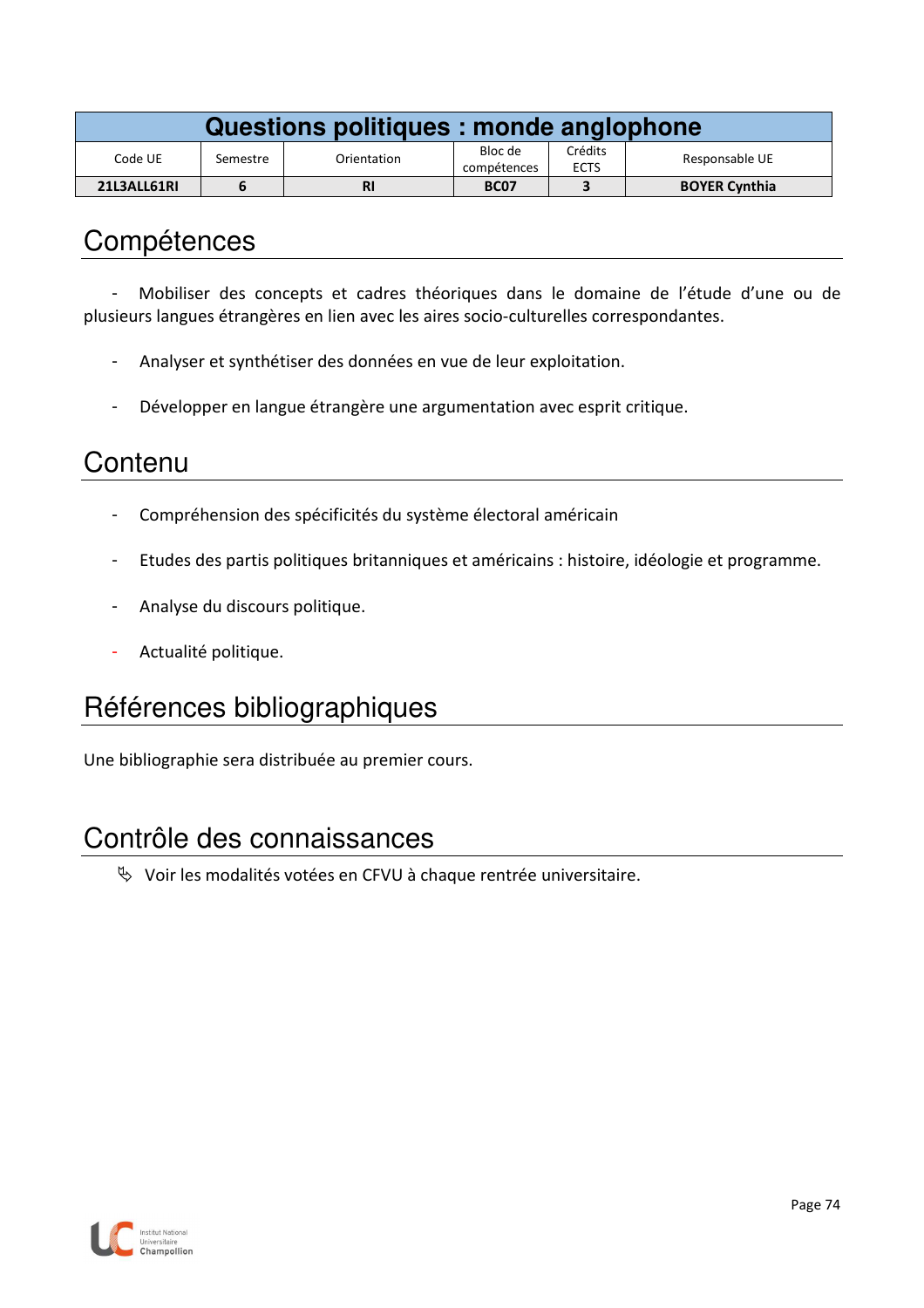| Questions politiques : monde hispanophone |          |             |                        |                        |                      |  |
|-------------------------------------------|----------|-------------|------------------------|------------------------|----------------------|--|
| Code UE                                   | Semestre | Orientation | Bloc de<br>compétences | Crédits<br><b>ECTS</b> | Responsable UE       |  |
| 21L3ALL62RI                               |          | <b>RI</b>   | <b>BC07</b>            |                        | <b>MARIN Vincent</b> |  |

- Mobiliser des concepts et cadres théoriques dans le domaine de l'étude d'une ou de plusieurs langues étrangères en lien avec les aires socio-culturelles correspondantes.

- Analyser et synthétiser des données en vue de leur exploitation.
- Développer en langue étrangère une argumentation avec esprit critique.

## **Contenu**

- Compréhension des spécificités du système électoral espagnol.
- Etudes des partis politiques espagnols : histoire, idéologie et programme.
- Analyse du discours politique.
- Actualité politique.

## Références bibliographiques

Manuel Jiménez de Parga et Fernando Vallespin (eds.), *La política*, vol.2 de España siglo XXI, Madrid, Biblioteca Nueva, 2009

Peres Hubert, Roux Christophe, *La démocratie espagnole. Institutions et vie politique*. Rennes, PUR, 2016.

#### Contrôle des connaissances

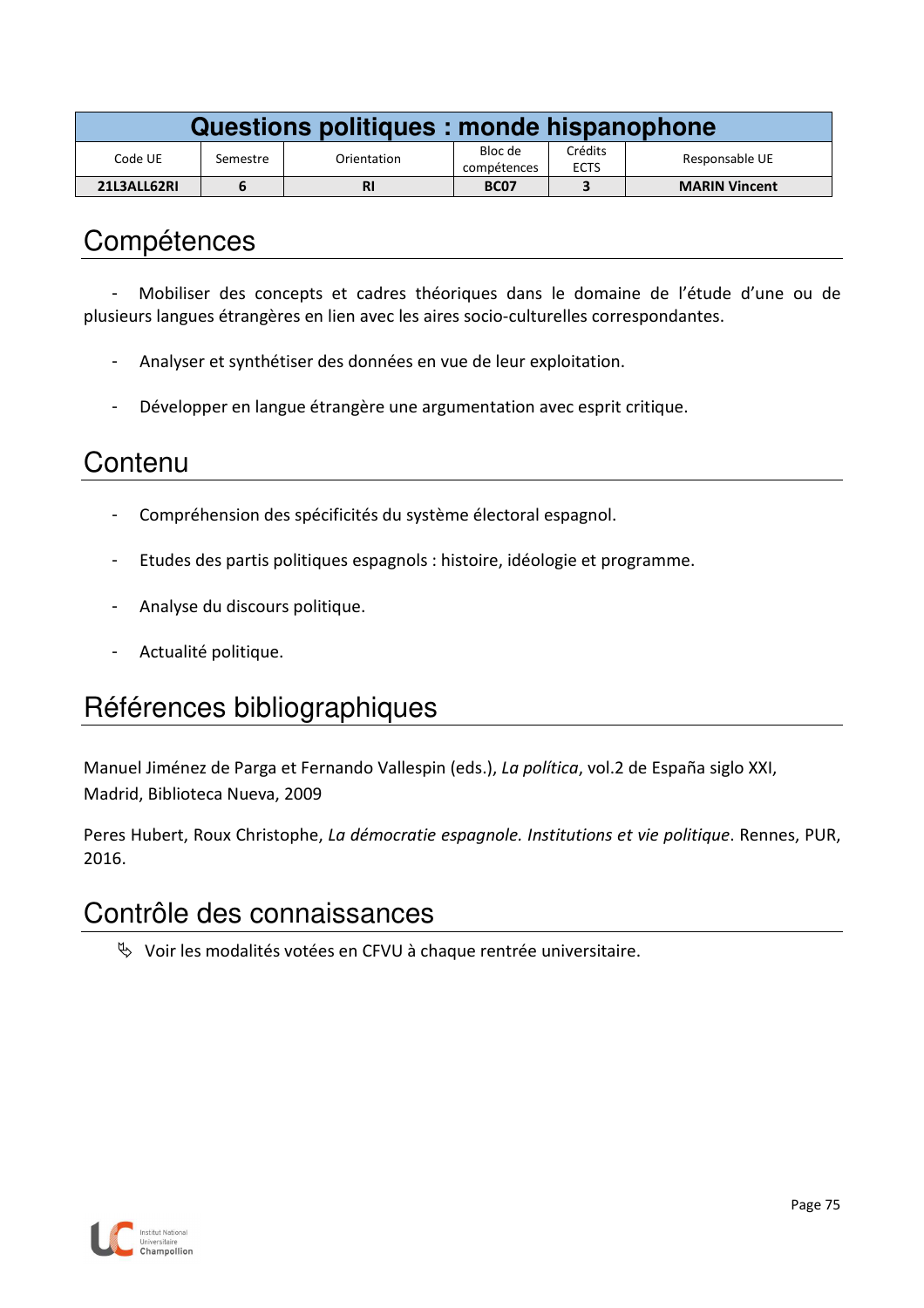| Langues et culture |                                                                                               |  |           |  |  |  |  |
|--------------------|-----------------------------------------------------------------------------------------------|--|-----------|--|--|--|--|
| Code UE            | Crédits<br>Bloc de<br>Responsable UE<br>Orientation<br>Semestre<br><b>ECTS</b><br>compétences |  |           |  |  |  |  |
| 21.                |                                                                                               |  | <b>BC</b> |  |  |  |  |

## Contenu : VOIR SYLLABUS LANGUES ET CULTURES

# Références bibliographiques :

## Contrôle des connaissances :